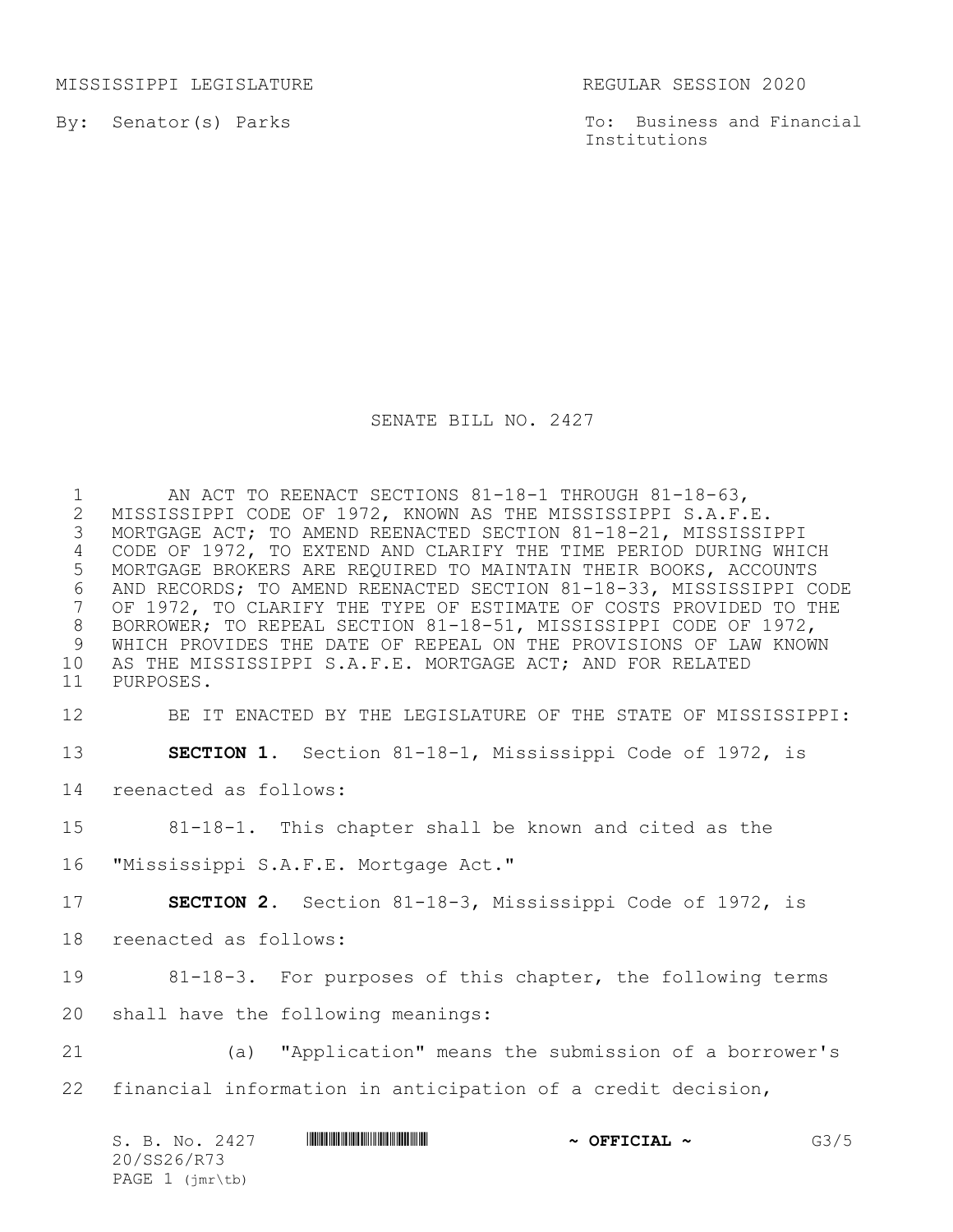whether written or computer-generated. If the submission does not state or identify a specific property, the submission is an application for a prequalification and not an application for a federally related mortgage loan. The subsequent addition of an identified property to the submission converts the submission to an application for a federally related mortgage loan.

 (b) "Borrower" means a person who submits an application for a residential mortgage loan.

 (c) "Branch" means a location of a company in or outside of the state that conducts business as a mortgage broker or mortgage lender. A location shall be considered a branch regarding mortgage broker or mortgage lender activities in any of the following:

 (i) If the location is used on any type of advertisement;

 (ii) If any type of record, loan file or application of the company is located at the location, with the exception of unstaffed storage facilities; or

 (iii) If the activities of a mortgage loan originator occur at the location.

 (d) "Commissioner" means the Commissioner of the Mississippi Department of Banking and Consumer Finance.

 (e) "Commitment" means a statement by a lender required to be licensed under this chapter that sets forth the terms and

S. B. No. 2427 **\*\*\* INSTERNAL # ^ OFFICIAL ~** 20/SS26/R73 PAGE 2 (jmr\tb)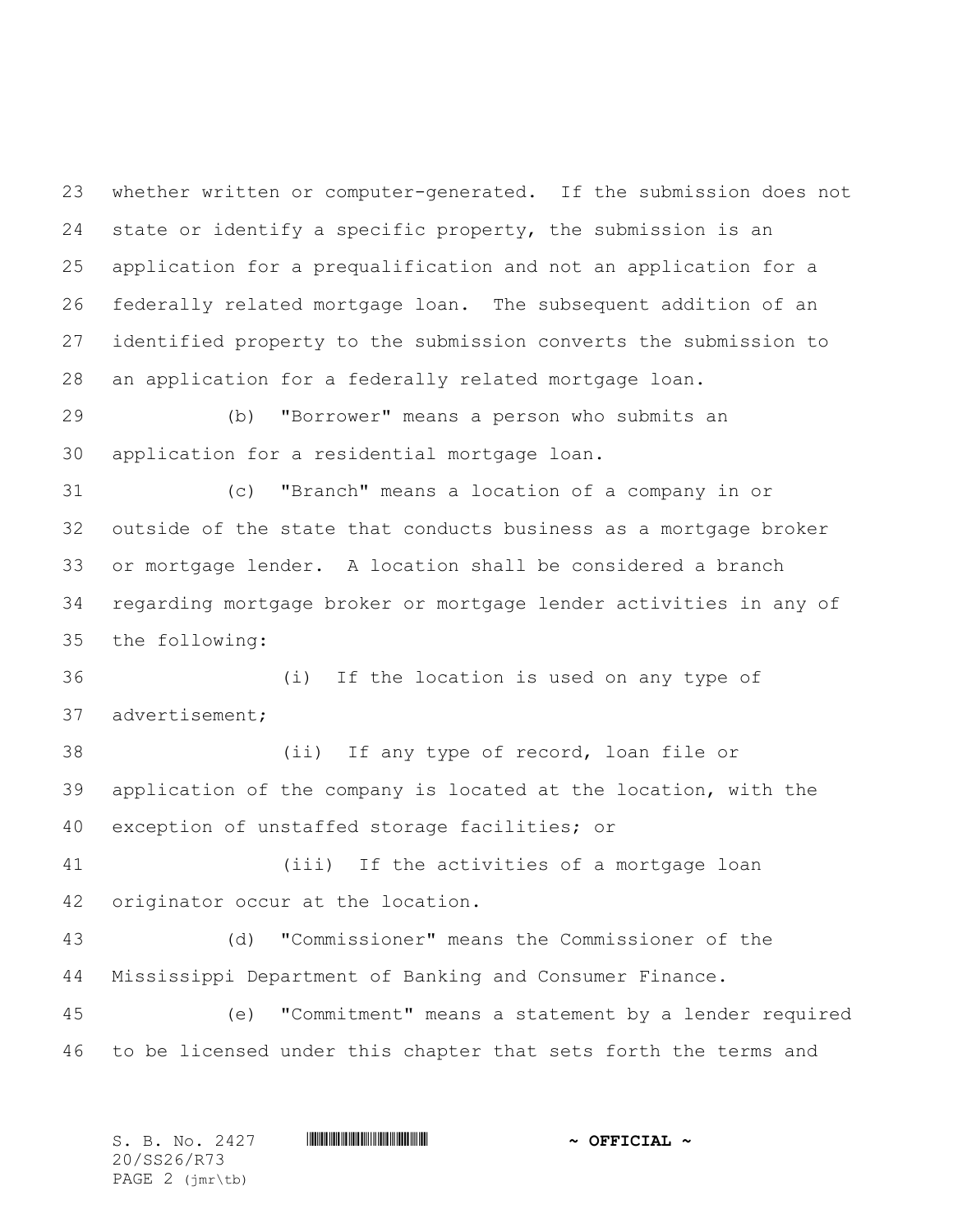conditions upon which the lender is willing to make a particular mortgage loan to a particular borrower.

 (f) "Company" means a licensed mortgage broker or mortgage lender under this chapter.

 (g) "Control" means the direct or indirect possession of the power to direct or cause the direction of the management and policies of a person, whether through the ownership of voting securities, by contract or otherwise, and shall include "controlling," "controlled by," and "under common control with."

 (h) "Department" means the Department of Banking and Consumer Finance of the State of Mississippi.

 (i) "Depository institution" has the same meaning as in Section 3 of the Federal Deposit Insurance Act, and includes any credit union.

 (j) "Executive officer" means the chief executive officer, the president, the principal financial officer, the principal operating officer, each vice president with responsibility involving policy-making functions for a significant aspect of a person's business, the secretary, the treasurer, or any other person performing similar managerial or supervisory functions with respect to any organization whether incorporated or unincorporated.

 (k) "Federal banking agencies" means the Board of Governors of the Federal Reserve System, the Comptroller of the Currency, the Director of the Office of Thrift Supervision, the

S. B. No. 2427 **\*\*\* AND \*\*\* AND \*\*\* AND \*\*\* OFFICIAL ~\*** 20/SS26/R73 PAGE 3 (jmr\tb)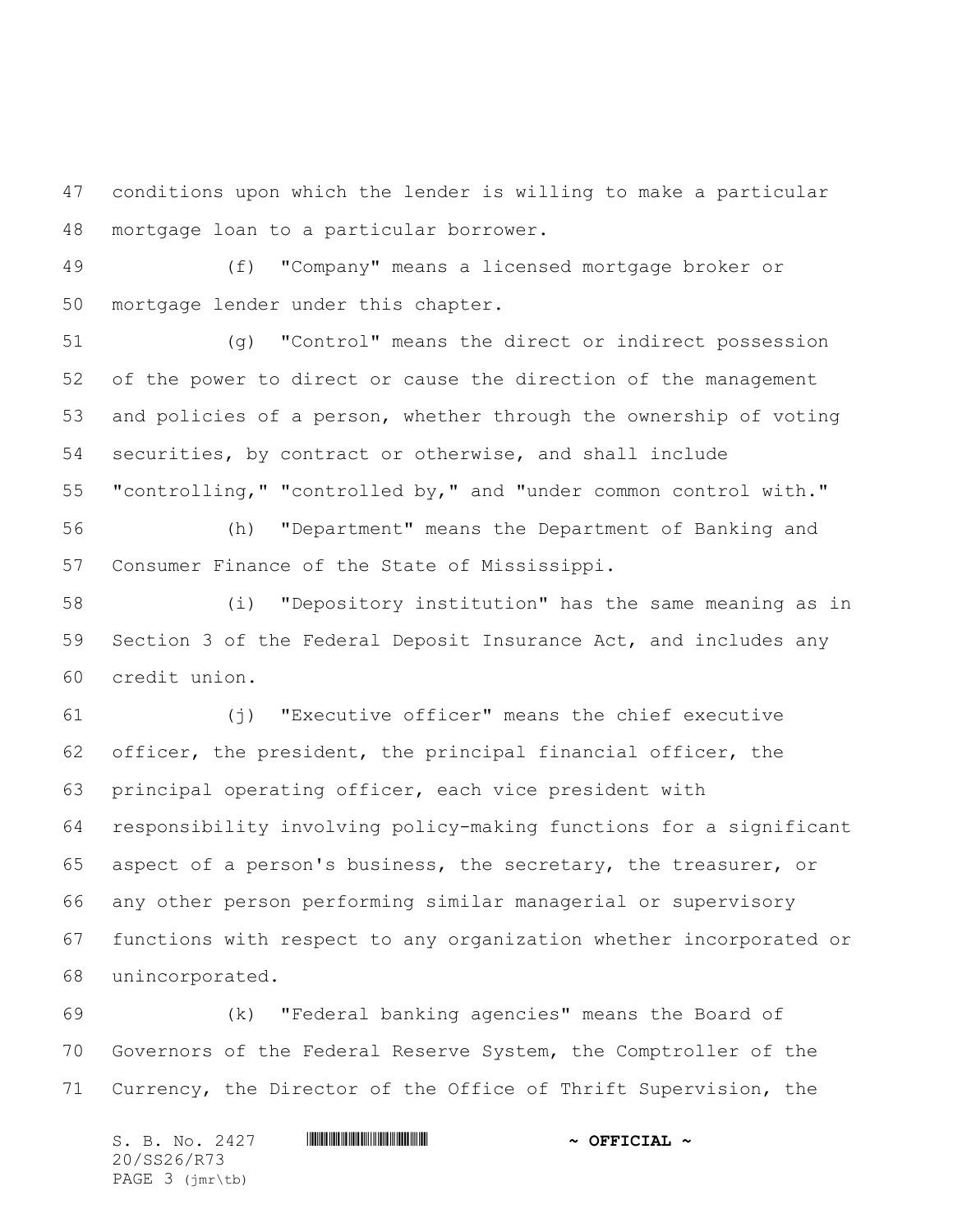National Credit Union Administration, and the Federal Deposit Insurance Corporation.

 (l) "Housing finance agency" means any authority that is chartered by a state to help meet the affordable housing needs of the residents of the state, is supervised directly or indirectly by the state government, is subject to audit and review by the state in which it operates, and whose activities make it eligible to be a member of the National Council of State Housing Agencies.

 (m) "Immediate family member" means a spouse, child, sibling, parent, grandparent or grandchild. This term includes stepparents, stepchildren, stepsiblings and adoptive

relationships.

(n) "Individual" means a "natural person."

 (o) "License" means a license to act as a mortgage broker or mortgage lender issued by the department under this chapter.

 (p) "Licensee" means a person who is required to be licensed as a mortgage broker or mortgage lender under this chapter.

 (q) "Loan processor or underwriter" means an individual who performs clerical or support duties as an employee at the direction of and subject to the supervision and instruction of a person licensed or exempt from licensing under this chapter.

20/SS26/R73 PAGE 4 (jmr\tb)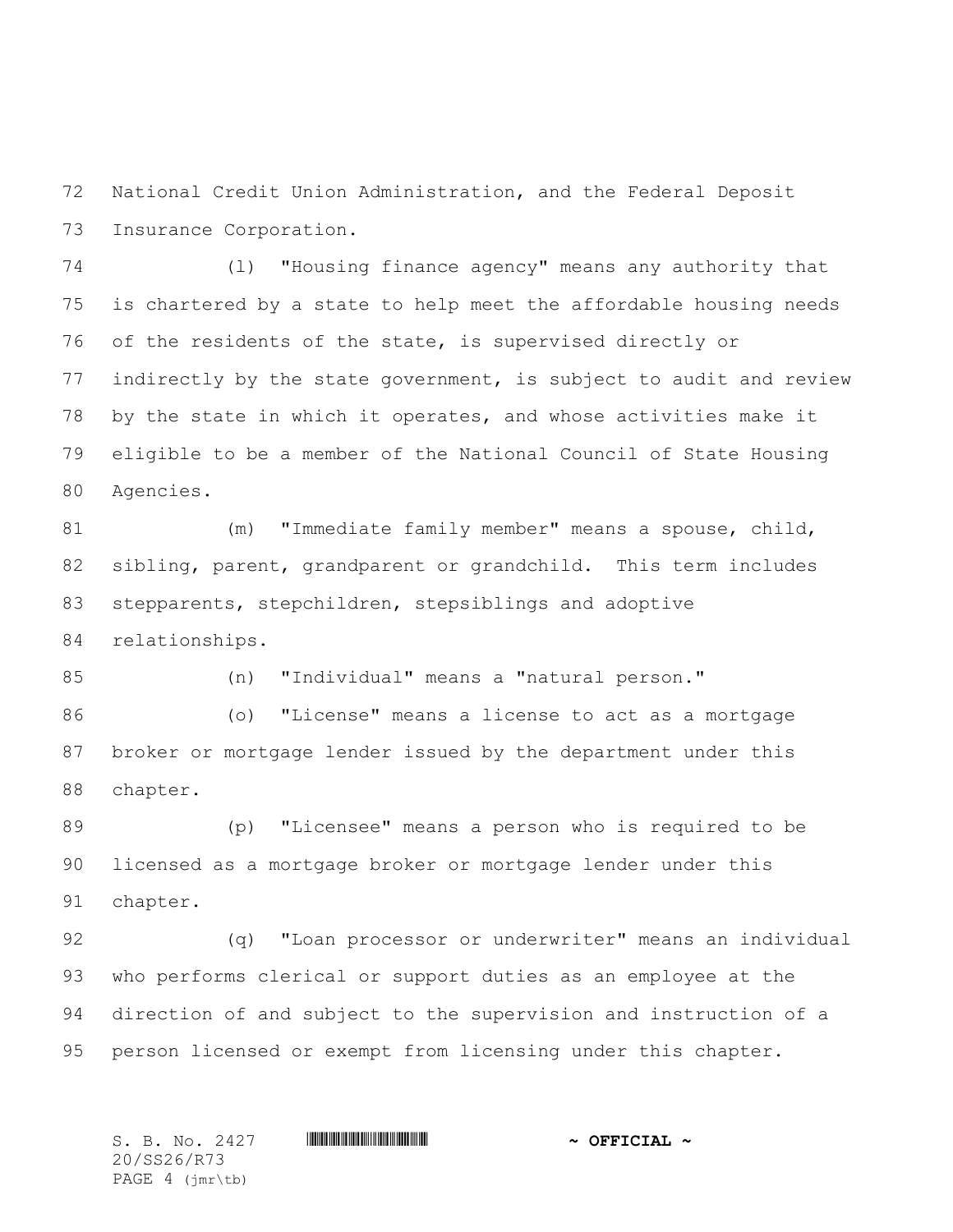For the purposes of this paragraph (q), the term "clerical or support duties" may include, after the receipt of an application:

98 (i) The receipt, collection, distribution and analysis of information common for the processing or underwriting 100 of a residential mortgage loan; and

 (ii) Communicating with a consumer to obtain the information necessary for the processing or underwriting of a loan, to the extent that the communication does not include offering or negotiating loan rates or terms, or counseling consumers about residential mortgage loan rates or terms.

 An individual engaging solely in loan processor or underwriter activities, shall not represent to the public, through advertising or other means of communicating or providing information including the use of business cards, stationery, brochures, signs, rate lists or other promotional items, that the individual can or will perform any of the activities of a mortgage loan originator.

 (r) "Lock-in agreement" means a written agreement stating the terms of the lock-in fee.

 (s) "Lock-in fee" means a fee collected by a licensee to be paid to a lender to guarantee an interest rate or a certain number of points on a mortgage loan from the lender.

 (t) "Make a mortgage loan" means to advance funds, offer to advance funds or make a commitment to advance funds to a borrower.

S. B. No. 2427 \*SS26/R73\* **~ OFFICIAL ~** 20/SS26/R73 PAGE 5 (jmr\tb)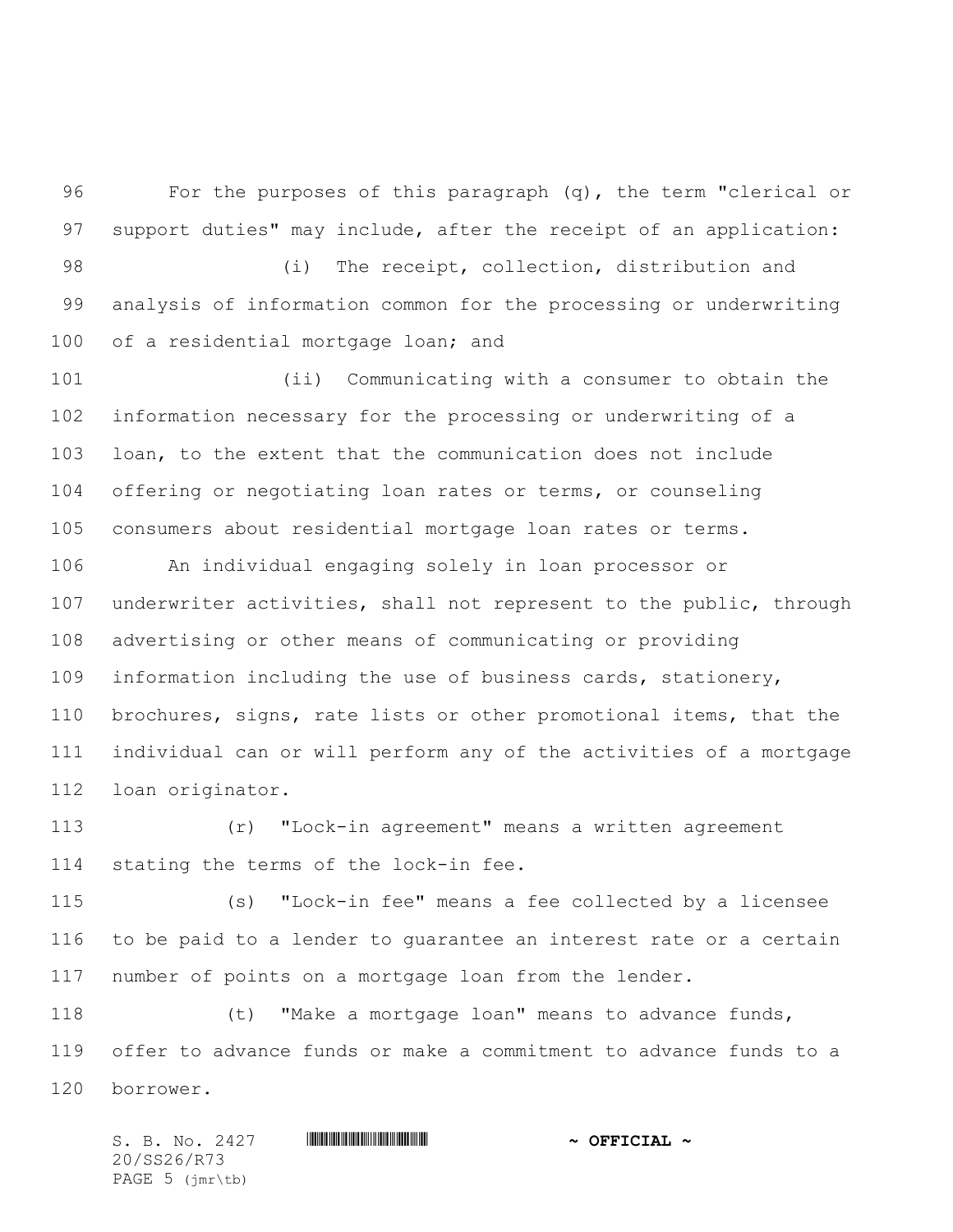(u) "Misrepresent" means to make a false statement of a substantive fact or to engage in, with intent to deceive or mislead, any conduct that leads to a false belief that is material to the transaction.

 (v) "Mortgage broker" means any person who directly or indirectly or by electronic activity solicits, places or negotiates residential mortgage loans for others, or offers to solicit, place or negotiate residential mortgage loans for others that does not close residential mortgage loans in the company name, does not use its own funds, or who closes residential mortgage loans in the name of the company, and sells, assigns or transfers the loan to others within forty-eight (48) hours of the closing.

 (w) "Mortgage lender" means any person who directly or 135 indirectly or by electronic activity originates, makes, funds or purchases or offers to originate, make, or fund or purchase a residential mortgage loan or who services residential mortgage loans.

 (x) "Mortgage-lending process" means the process through which a person seeks or obtains a mortgage loan, including, but not limited to, solicitation, application, 142 origination, negotiation of terms, third-party provider services, underwriting, signing and closing, and funding of the loan. Documents involved in the mortgage-lending process include, but are not limited to, uniform residential loan applications or other

S. B. No. 2427 **\*\*\* AND \*\*\* AND \*\*\* AND \*\*\* OFFICIAL ~\*** 20/SS26/R73 PAGE 6 (jmr\tb)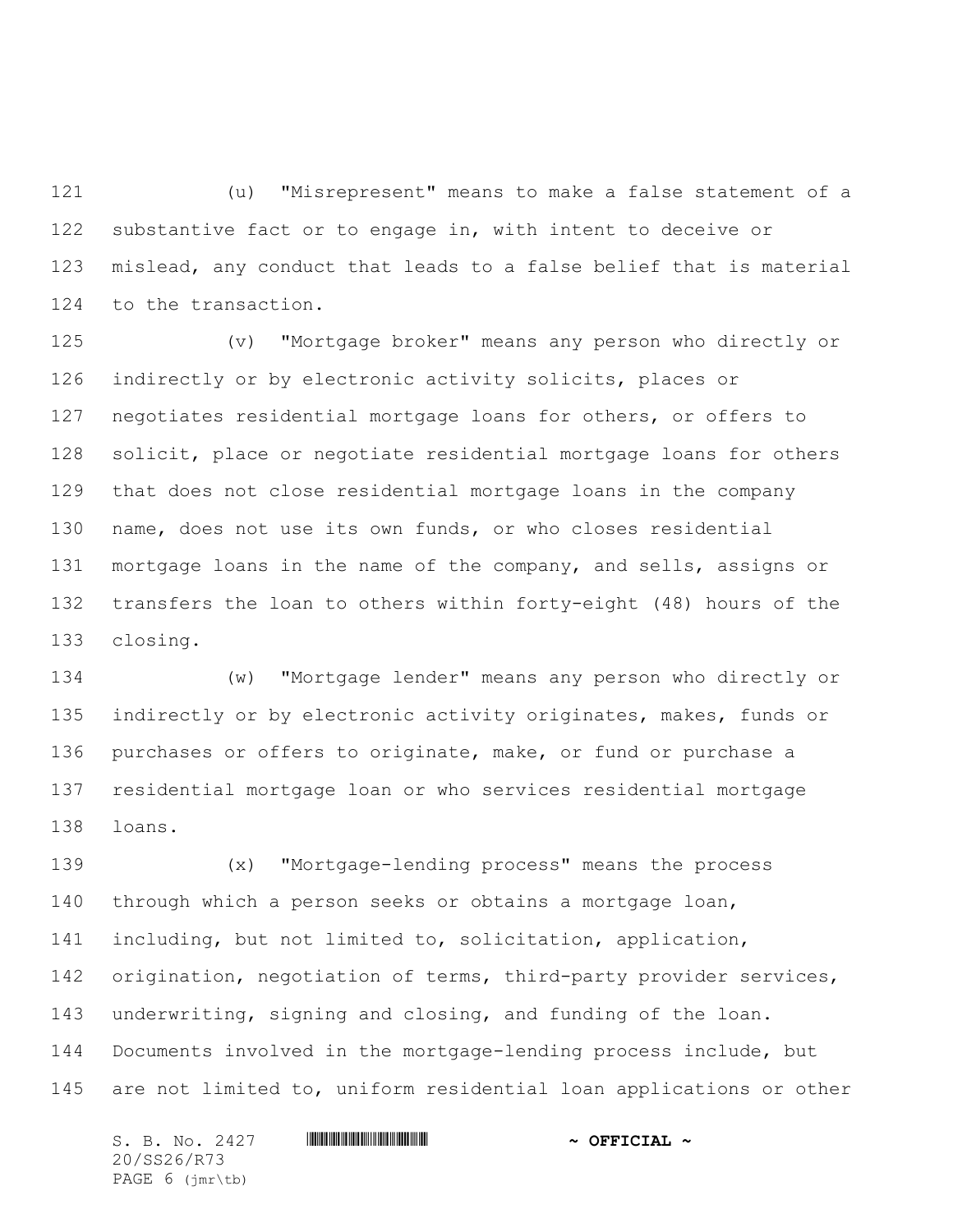loan applications, appraisal reports, HUD-1 Settlement Statements, supporting personal documentation for loan applications such as W-2 forms, verifications of income and employment, bank statements, tax returns, payroll stubs and any required disclosures.

 (y) "Mortgage loan originator" means an individual who: (i) Takes a residential mortgage loan application; and

 (ii) Offers or negotiates terms of a residential mortgage loan for compensation or gain. The term "mortgage loan originator" does not include:

 1. An individual engaged solely as a loan processor or underwriter except as otherwise provided in this chapter;

 2. A person or entity that only performs real estate brokerage activities and is licensed or registered in accordance with Mississippi law, unless the person or entity is compensated by a lender, a mortgage broker, or other mortgage loan originator or by any agent of such lender, mortgage broker, or other mortgage loan originator; and

 3. A person or entity solely involved in extensions of credit relating to time-share plans, as that term is defined in Title 11 USCS, Section 101(53D).

 (z) "Nationwide Mortgage Licensing System and Registry" means a mortgage licensing system developed and maintained by the

| S. B. No. 2427                             | $\sim$ OFFICIAL $\sim$ |
|--------------------------------------------|------------------------|
| 20/SS26/R73                                |                        |
| PAGE $7$ ( $\text{imr}\text{-}\text{tb}$ ) |                        |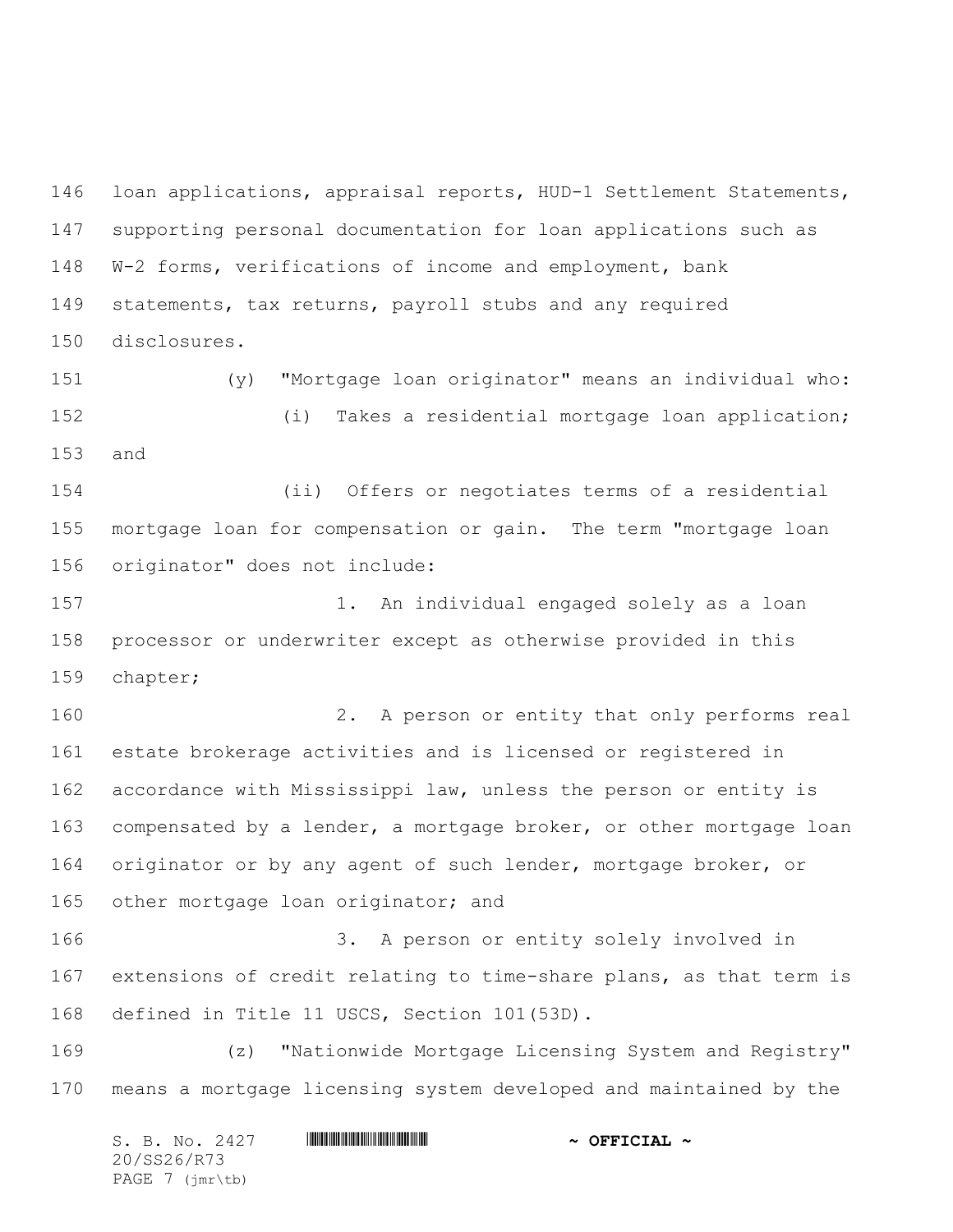Conference of State Bank Supervisors and the American Association of Residential Mortgage Regulators for the licensing and registration of licensed mortgage loan originators.

 (aa) "Natural person" means a human being, as distinguished from an artificial person created by law.

 (bb) "Nontraditional mortgage product" means any mortgage product other than a thirty-year fixed rate mortgage.

 (cc) "Offering or negotiating a residential mortgage loan" means:

 (i) Presenting particular mortgage loan terms for consideration by a borrower; or

 (ii) Communicating directly or indirectly with a borrower for purposes of reaching a mutual understanding about prospective loan terms.

 "Offering or negotiating" does not include the following: the mere sharing of general information about a financing source; discussing hypothetical financing options, i.e., options not 188 related to specific financing source; giving the homebuyer a list of available financing sources; discussing a buyer's ability to afford a home; presenting or discussing generic facts or generic rate sheets; closing personal property transactions.

 (dd) "Person" means a natural person, sole proprietorship, corporation, company, limited liability company, partnership or association.

20/SS26/R73 PAGE 8 (jmr\tb)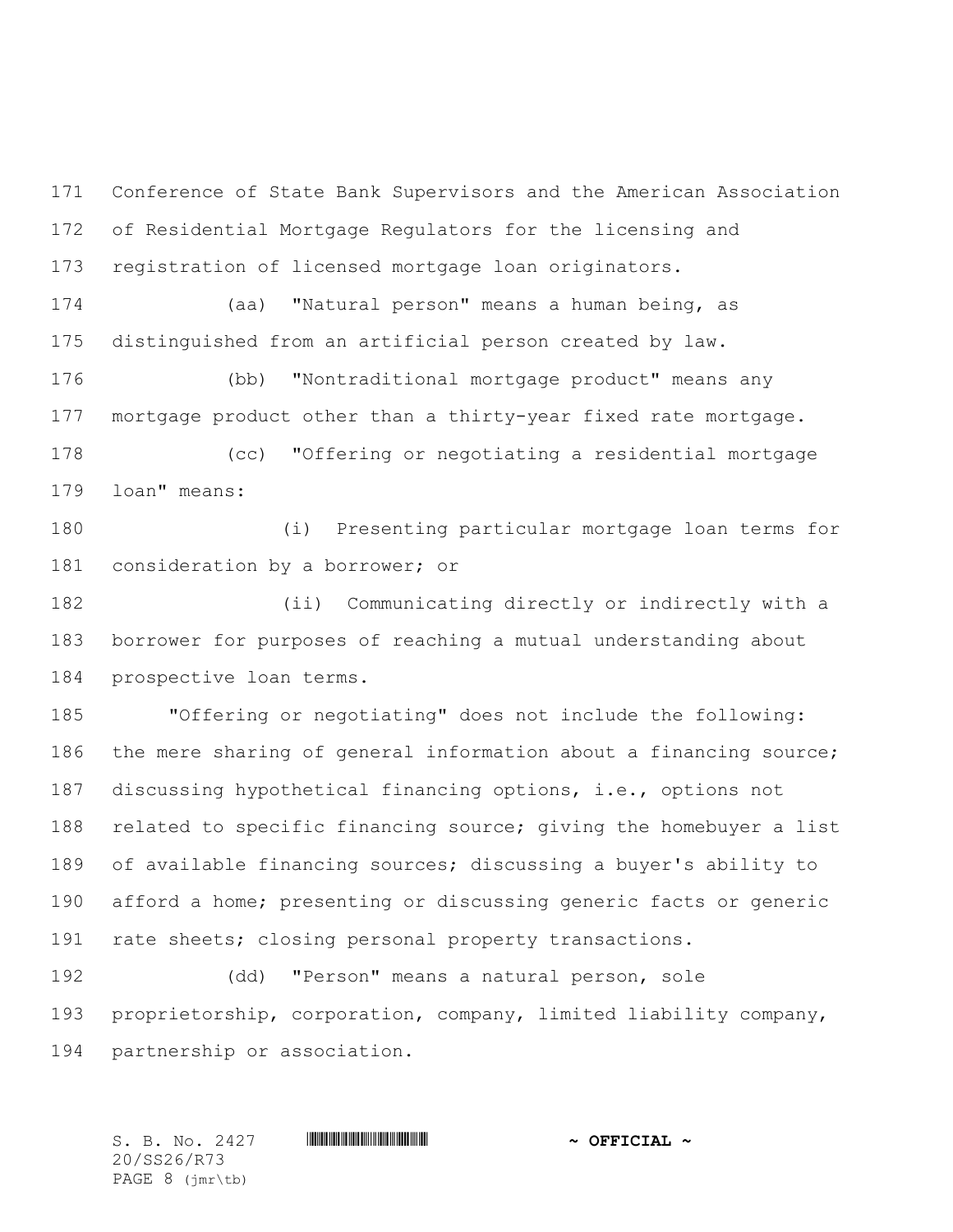(ee) "Principal" means a person who, directly or indirectly, owns or controls an ownership interest of ten percent (10%) or more in a corporation or any other form of business organization, regardless of whether the person owns or controls the ownership interest through one or more persons or one or more proxies, powers of attorney, nominees, corporations, associations, limited liability companies, partnerships, trusts, joint-stock companies, other entities or devises, or any combination thereof.

 (ff) "Qualifying individual" means an owner or employee of a mortgage broker or mortgage lender who submits documentation of two (2) years' experience directly related to mortgage activities and who shall be primarily responsible for the operations of the licensed mortgage broker or mortgage lender. This individual will also be designated as the qualifying individual in the Nationwide Mortgage Licensing System and Registry.

 (gg) "Real estate brokerage activity" means any activity that involves offering or providing real estate brokerage services to the public, including:

 (i) Acting as a real estate agent or real estate broker for a buyer, seller, lessor or lessee of real property; (ii) Bringing together parties interested in the sale, purchase, lease, rental or exchange of real property; (iii) Negotiating, on behalf of any party, any portion of a contract relating to the sale, purchase, lease,

|  |                                            | S. B. No. 2427 | $\sim$ OFFICIAL $\sim$ |
|--|--------------------------------------------|----------------|------------------------|
|  | 20/SS26/R73                                |                |                        |
|  | PAGE $9$ ( $\text{imr}\text{-}\text{tb}$ ) |                |                        |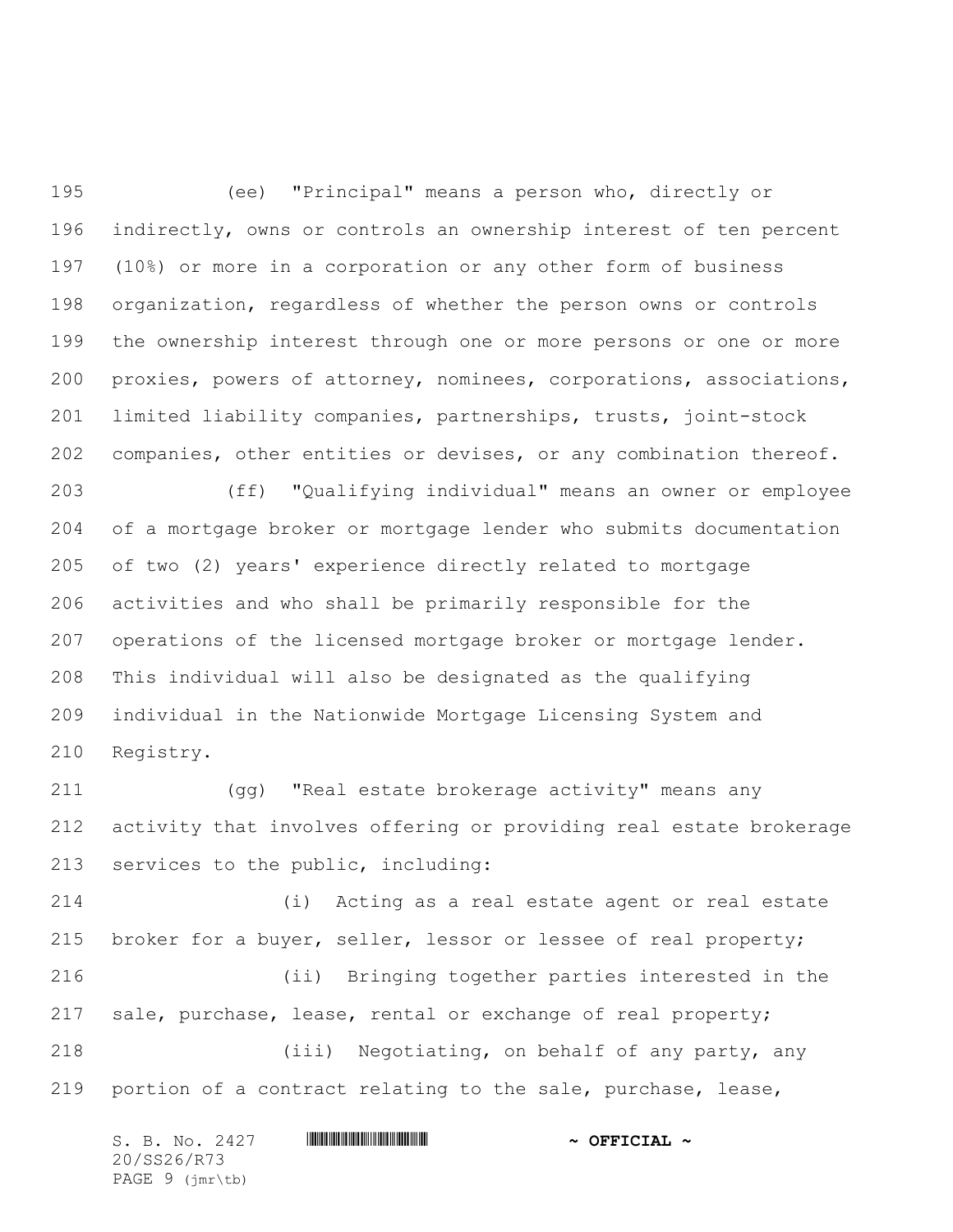rental or exchange of real property (other than in connection with 221 providing financing with respect to any such transaction);

 (iv) Engaging in any activity for which a person engaged in the activity is required to be registered or licensed as a real estate agent or real estate broker under any applicable law; and

 (v) Offering to engage in any activity, or act in 227 any capacity, described in subparagraph (i), (ii), (iii) or (iv) of this paragraph (gg).

 (hh) "Records" or "documents" means any item in hard copy or produced in a format of storage commonly described as electronic, imaged, magnetic, microphotographic or otherwise, and any reproduction so made shall have the same force and effect as the original thereof and be admitted in evidence equally with the original.

 (ii) "Registered mortgage loan originator" means any individual who:

 (i) Meets the definition of mortgage loan originator and is an employee of a depository institution, a subsidiary that is owned and controlled by a depository institution and regulated by a federal banking agency or an institution regulated by the Farm Credit Administration; and (ii) Is registered with, and maintains a unique

 identifier through, the Nationwide Mortgage Licensing System and Registry.

S. B. No. 2427 **\*\*\* INSTERNAL # ^ OFFICIAL ~** 20/SS26/R73 PAGE 10 (jmr\tb)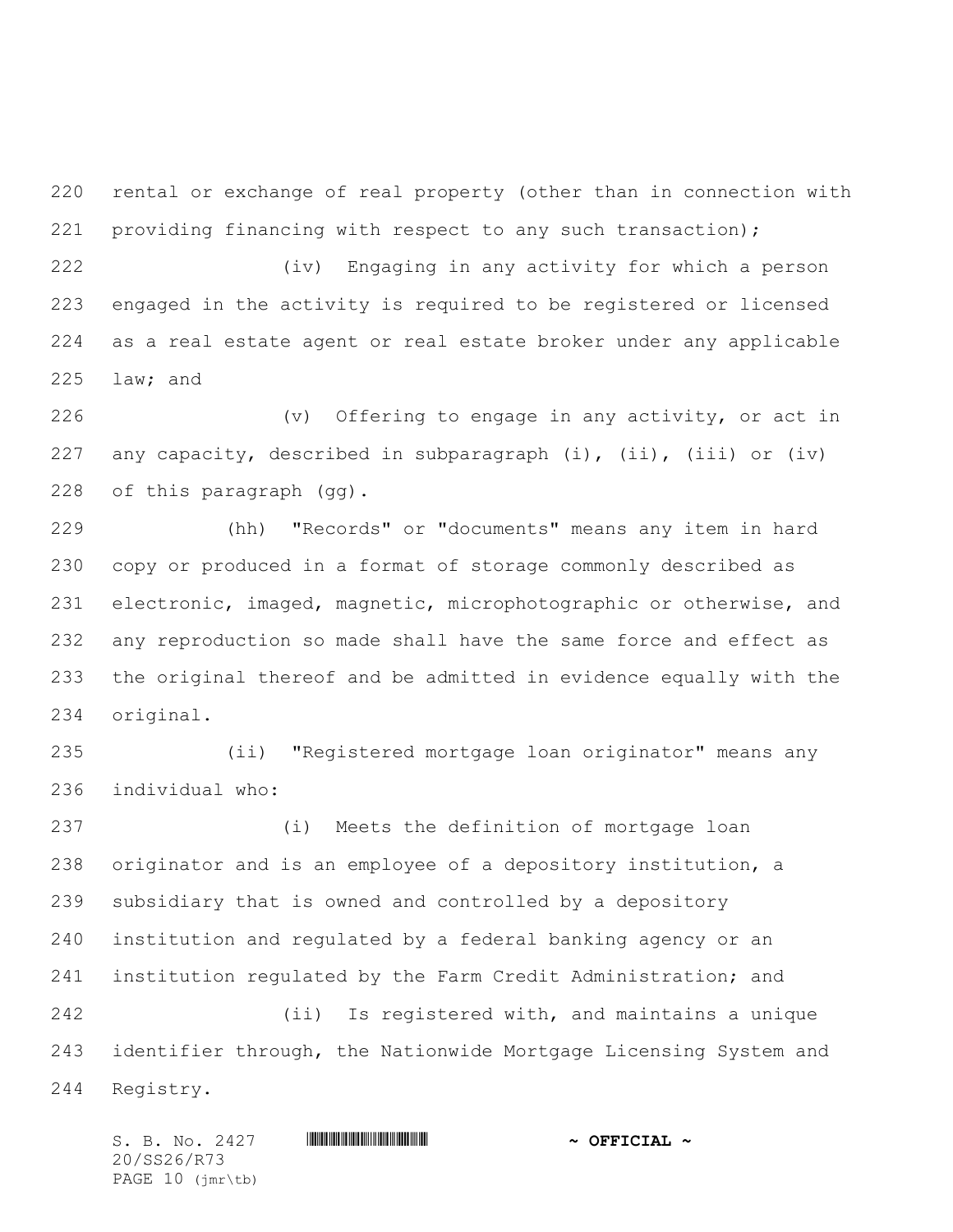(jj) "Residential mortgage loan" means any loan primarily for personal, family or household use that is secured by 247 a mortgage, deed of trust or other equivalent consensual security 248 interest on a dwelling (as defined in Section  $103(v)$  of the Truth in Lending Act) or residential real estate upon which is constructed or intended to be constructed a dwelling (as so defined).

 (kk) "Residential real estate" means any real property located in Mississippi upon which is constructed or intended to be constructed a dwelling.

 (ll) "Service a mortgage loan" means the collection or 256 remittance for another, the right to collect or remit for another, or the collection of the company's own loan portfolio, whether or not the company originated, funded or purchased the loan in the secondary market, of payments of principal and interest, trust items such as insurance and taxes, and any other payments pursuant to a mortgage loan.

 (mm) "Taking an application for a residential mortgage loan" means a receipt of an application for the purpose of deciding whether or not to extend the requested offer of a loan to the borrower whether the application is received directly or indirectly from the borrower. However, an individual whose only role with respect to the application is physically handling a completed application form or transmitting a completed form to a

20/SS26/R73 PAGE 11 (jmr\tb)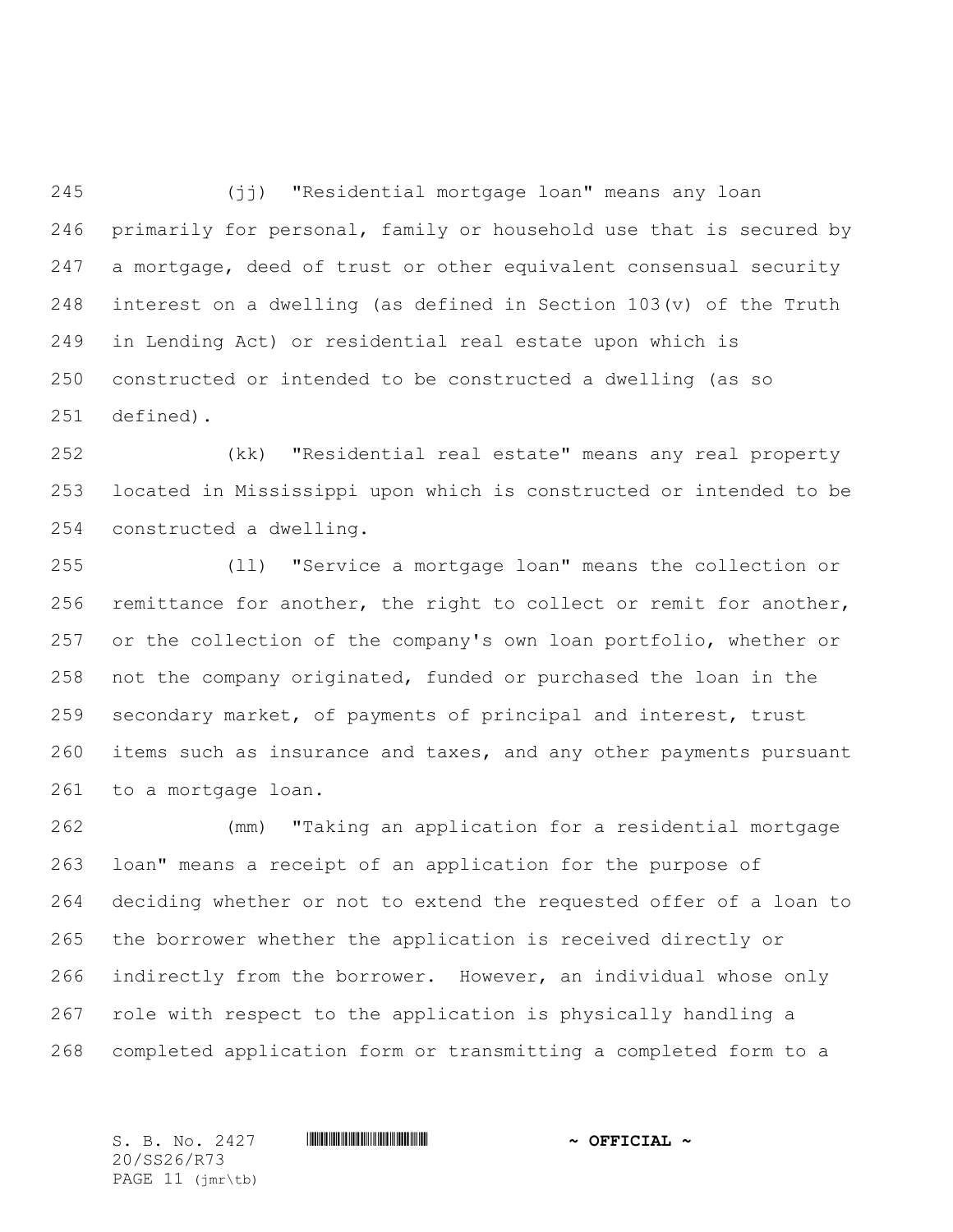lender on behalf of a prospective borrower does not take an application.

 (nn) "Unique identifier" means a number or other identifier assigned by protocols established by the Nationwide Mortgage Licensing System and Registry.

 **SECTION 3.** Section 81-18-5, Mississippi Code of 1972, is reenacted as follows:

 81-18-5. The following are exempt from the provisions of this chapter:

 (a) Registered mortgage loan originators, when acting for an entity described in Section 81-18-3(ii).

 (b) Any person who offers or negotiates terms of a residential mortgage loan with or on behalf of an immediate family member of the individual.

 (c) Any person, estate or trust who owner finances in one (1) calendar year no more than ten (10) residential mortgage loans or no more than twenty percent (20%) of his total residential units sold, whichever is greater. A violation of this paragraph (c) shall not affect the title of the purchaser/borrower or the obligation of the purchaser/borrower under the terms of the mortgage loan.

 (d) A licensed attorney who negotiates the terms of a residential mortgage loan on behalf of a client as an ancillary matter to the attorney's representation of the client, unless the attorney is compensated by a lender, a mortgage broker, or other

S. B. No. 2427 **\*\*\* INSTERNAL # ^ OFFICIAL ~** 20/SS26/R73 PAGE 12 (jmr\tb)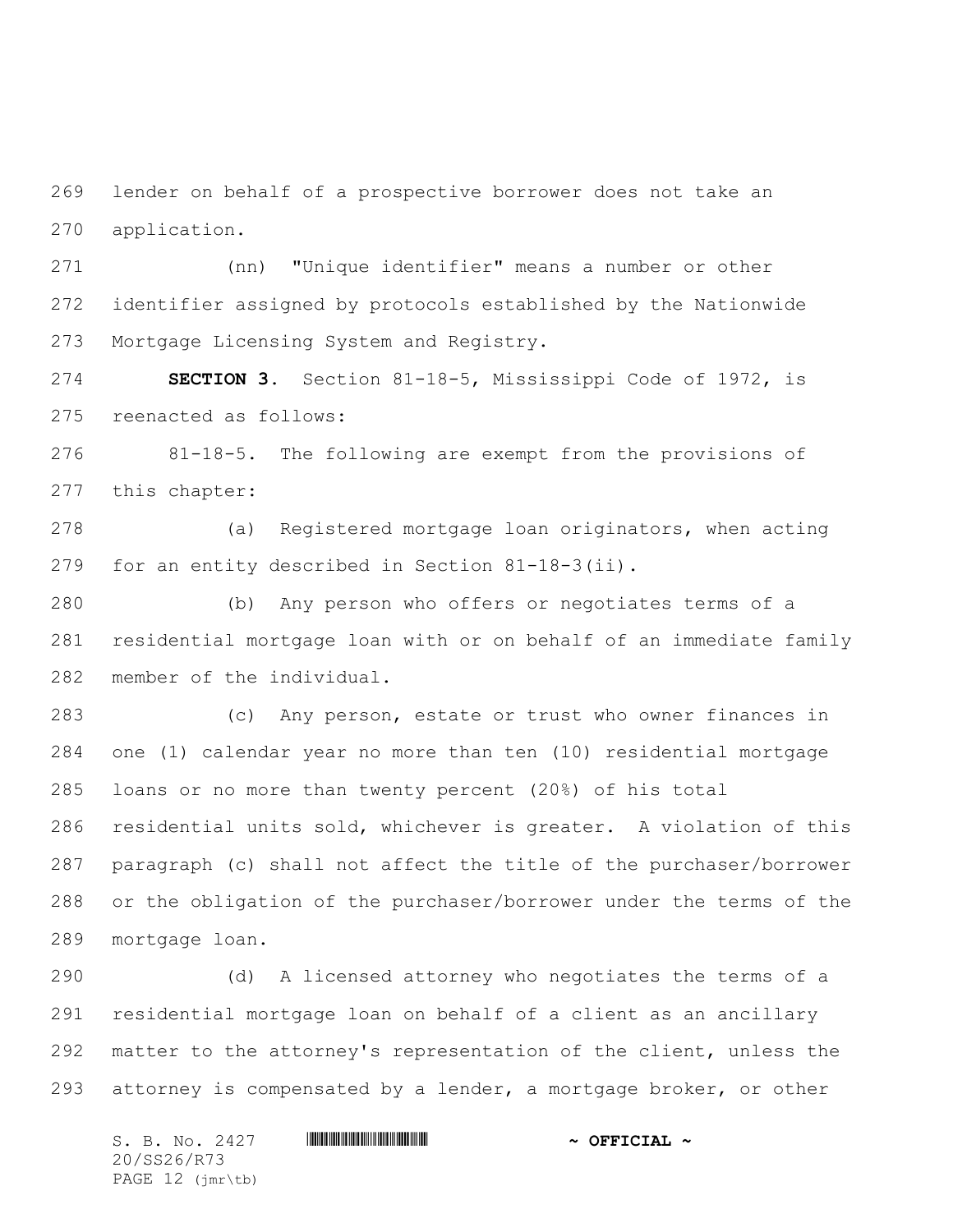mortgage loan originator or by any agent of the lender, mortgage broker, or other mortgage loan originator.

 (e) A depository institution, or a subsidiary that is owned and controlled by a depository institution, or an institution regulated by the Farm Credit Administration.

 (f) Any mortgage lender who holds a valid license under the provisions of the Small Loan Regulatory Law, Section 75-67-101 et seq., and the Small Loan Privilege Tax Law, Section 75-67-201 et seq., and whose mortgage lending activities are limited solely to the servicing of mortgage loans that were in such mortgage lender's own loan portfolio as of December 31, 2009. For the purposes of the exemption in this paragraph (f), "servicing of mortgage loans" shall mean and include the collection of payments of principal and interest, insurance premiums, taxes and other payments required under such mortgage loans, and shall also include activities related to the collection of such payments such as collection calls whether by phone, mail, electronic means or in person, and enforcement remedies permitted by law or at equity. In no event shall the term "servicing of mortgage loans" include the renewal or reworking of the mortgage. If a mortgage loan is renewed or reworked, the lender shall be required to obtain a mortgage license in order to continue any mortgage activity described in this chapter.

 (g) Any bona fide nonprofit organization and its employees who demonstrate to the satisfaction of the commissioner

S. B. No. 2427 **\*\*\* AND \*\*\* AND \*\*\* AND \*\*\* OFFICIAL ~\*** 20/SS26/R73 PAGE 13 (jmr\tb)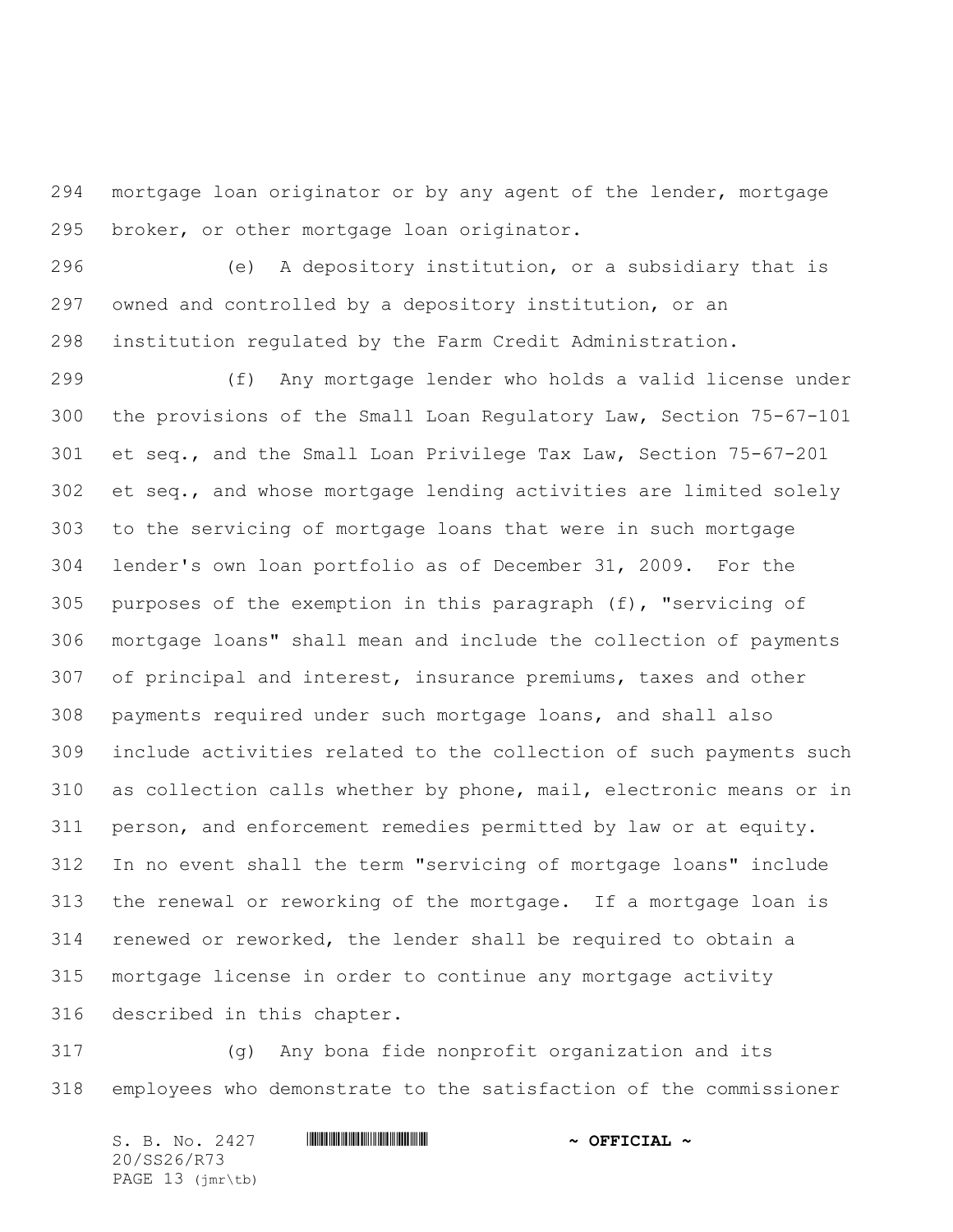through the periodic examination of the books and activities of the organization as required in Section 81-18-21, Mississippi Code of 1972, that they continually meet the following requirements, at a minimum:

 (i) Maintains tax-exempt status under Section 501(c)(3) of the Internal Revenue Code of 1986;

 (ii) Promotes affordable housing or provides homeownership education, or similar services;

 (iii) Conducts its activities in a manner that serves public or charitable purposes;

 (iv) Receives funding and revenue and charges fees in a manner that does not incentivize the organization or its 331 employees to act other than in the best interests of its clients;

 (v) Compensates employees in a manner that does not incentivize employees to act other than in the best interests of its client; and

 (vi) Provides to or identifies for the borrower residential mortgage loans with terms that are favorable to the borrower and comparable to mortgage loans and housing assistance provided under government housing assistance programs.

 (h) Any person who is an employee of a government agency or housing finance agency who acts as a mortgage loan originator in accordance with his duties as an employee of such agency.

20/SS26/R73 PAGE 14 (jmr\tb)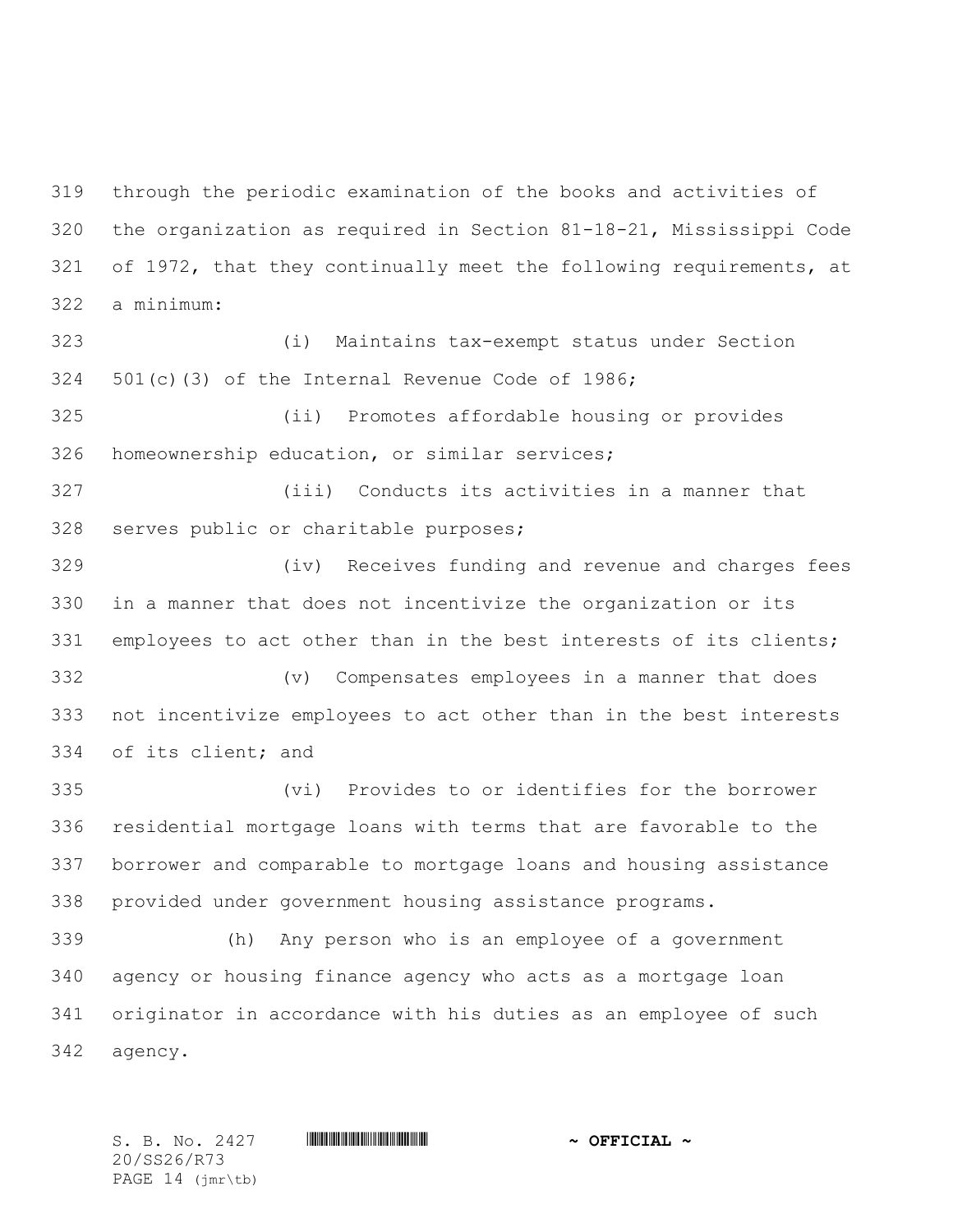(i) Any person who performs clerical or support duties at the direction of and subject to the supervision and instruction of a state-licensed loan originator or a registered loan originator. For purposes of this paragraph (i), the term "clerical or support duties" may include:

 (i) The receipt, collection, distribution and analysis of information common for the processing or underwriting of a residential mortgage loan; and

 (ii) Communicating with a consumer to obtain the information necessary for the processing or underwriting of a loan, to the extent that such communication does not include offering or negotiating loan rates or terms, or counseling consumers about residential mortgage loan rates or terms.

 **SECTION 4.** Section 81-18-7, Mississippi Code of 1972, is reenacted as follows:

 81-18-7. (1) No person shall transact business in this state, directly or indirectly, as a mortgage broker or mortgage lender unless he or she is licensed by the department or is a person exempted from the licensing requirements under Section 81-18-5.

 (2) A violation of this section does not affect the obligation of the borrower under the terms of the mortgage loan. The department shall publish and provide for distribution of information regarding approved or revoked licenses.

20/SS26/R73 PAGE 15 (jmr\tb)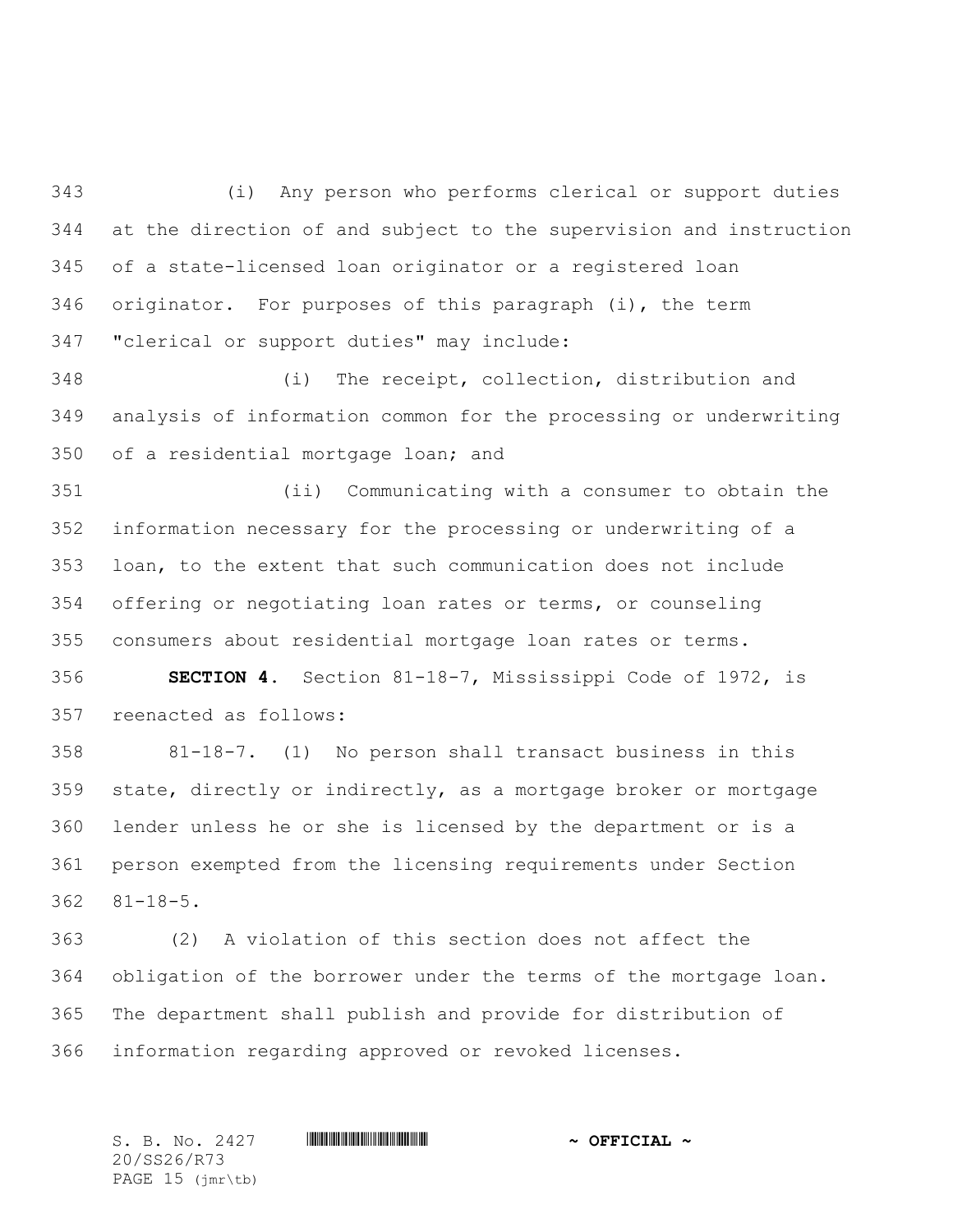(3) Every person who directly or indirectly controls a person who violates this section, including a general partner, executive officer, joint venturer, contractor, or director of the person, violates this section to the same extent as the person, unless the person whose violation arises under this subsection shows by a preponderance of evidence the burden of proof that he or she did not know and, in the exercise of reasonable care, could not have known of the existence of the facts by reason of which the original violation is alleged to exist.

 (4) An individual, unless specifically exempted from this chapter under Section 81-18-5, shall not engage in the business of a mortgage loan originator with respect to any dwelling located in this state without first obtaining and maintaining annually a license under this chapter. Each licensed mortgage loan originator must register with and maintain a valid unique identifier issued by the Nationwide Mortgage Licensing System and Registry.

 (5) In order to facilitate an orderly transition to licensing and minimize disruption in the mortgage marketplace, the effective date of subsection (4) of this section shall be as follows:

 (a) For all individuals other than individuals described in paragraph (b), the effective date shall be July 31, 2010, or such later date approved by the Secretary of the United

S. B. No. 2427 \*SS26/R73\* **~ OFFICIAL ~** 20/SS26/R73 PAGE 16 (jmr\tb)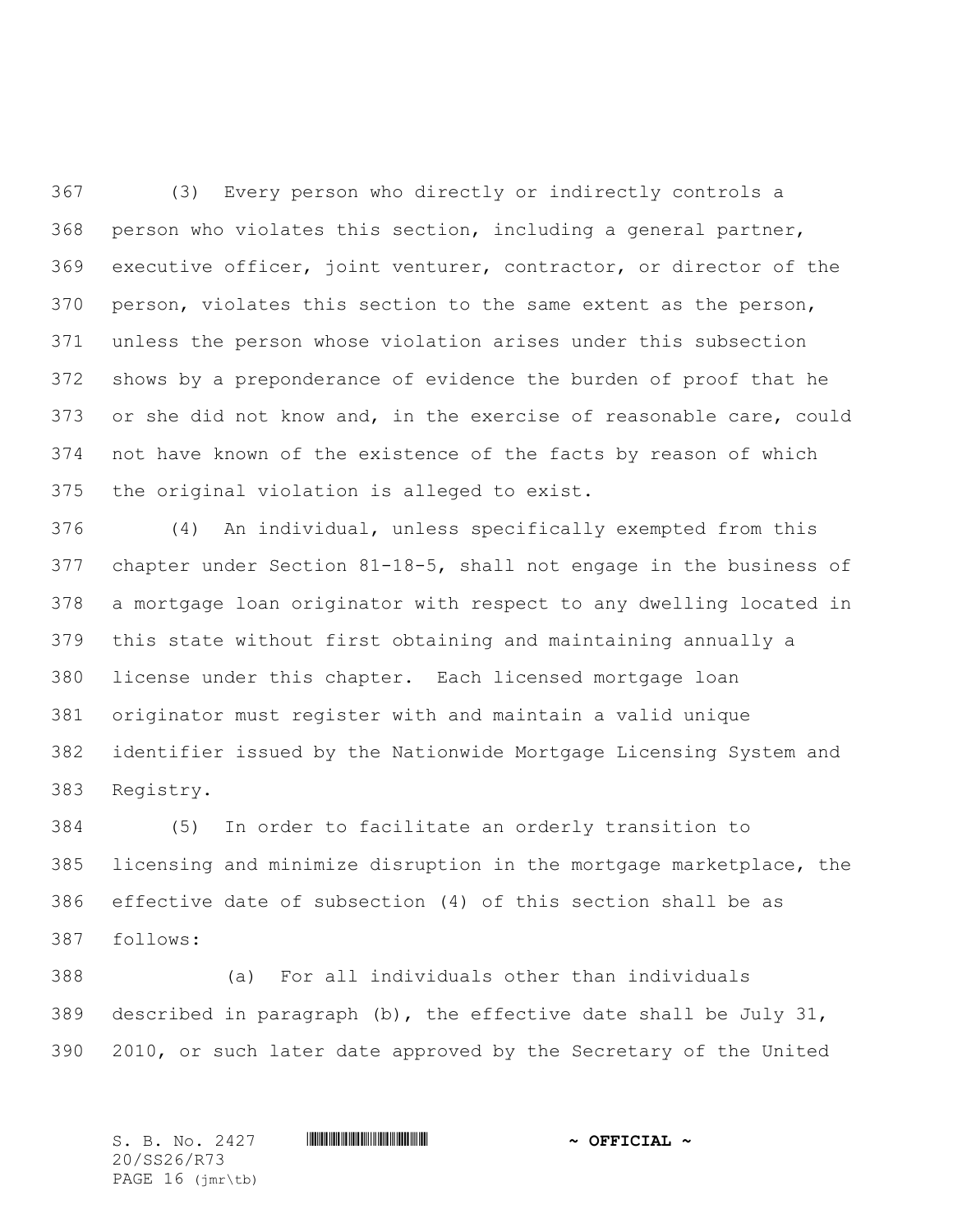States Department of Housing and Urban Development, under the authority granted under Public Law 110-289, Section 1508(a).

 (b) For all individuals licensed as mortgage loan originators as of July 31, 2009, the effective date shall be January 1, 2011, or such later date approved by the Secretary of the United States Department of Housing and Urban Development, under the authority granted under Public Law 110-289, Section 1508(a).

 (6) For the purposes of implementing an orderly and efficient licensing process, the commissioner may establish licensing rules or regulations and interim procedures for licensing and acceptance of applications. For previously registered or licensed individuals, the commissioner may establish expedited review and licensing procedures.

 **SECTION 5.** Section 81-18-8, Mississippi Code of 1972, is reenacted as follows:

 81-18-8. Municipalities and counties in this state may enact ordinances that are in compliance with, but not more restrictive than, the provisions of this chapter. Any order, ordinance or regulation existing on July 1, 2002, or enacted on or after July 1, 2002, that conflicts with this provision shall be null and void.

 **SECTION 6.** Section 81-18-9, Mississippi Code of 1972, is reenacted as follows:

S. B. No. 2427 \*SS26/R73\* **~ OFFICIAL ~** 20/SS26/R73 PAGE 17 (jmr\tb)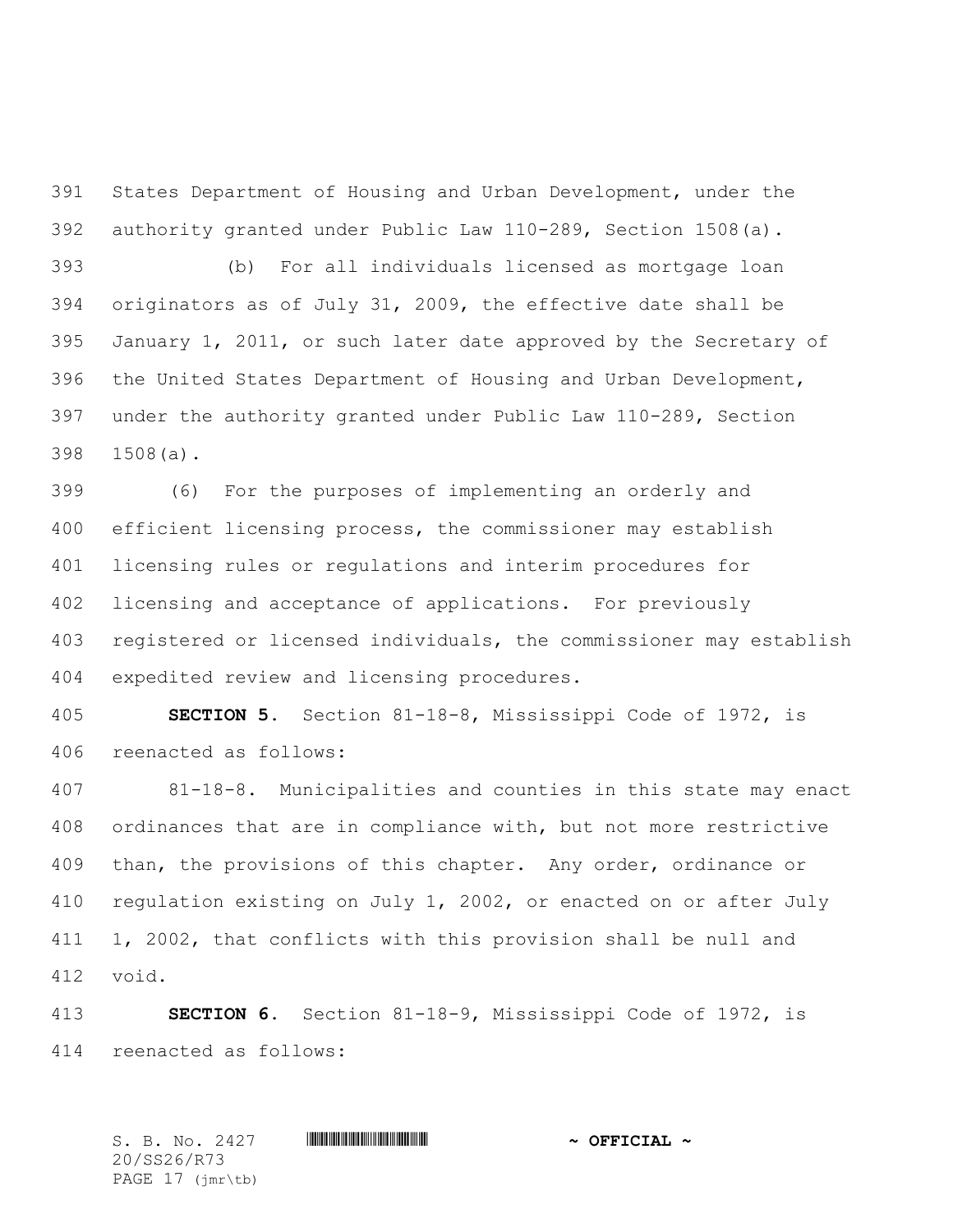81-18-9. (1) Applicants for a license shall apply in a form as prescribed by the commissioner. Each such form shall contain content as set forth by rule, regulation, instruction or procedure of the commissioner and may be changed or updated as necessary by the commissioner in order to carry out the purposes of this chapter.

 (2) The mortgage broker and mortgage lender application through the Nationwide Mortgage Licensing System and Registry shall include, but is not limited to, the following:

 (a) The legal name, residence and business address of 425 the applicant and, if applicable, the legal name, residence and 426 business address of every principal and executive officer, together with the résumé of the applicant and of every principal and executive officer of the applicant. In addition, an independent credit report obtained from a consumer-reporting agency described in Section 603(p) of the Fair Credit Reporting Act and information related to any administrative, civil or criminal findings by any governmental jurisdiction of every principal and executive officer.

 (b) The legal name of the mortgage broker or mortgage lender in addition to the name under which the applicant will conduct business in the state, neither of which may be already assigned to a licensed mortgage broker or mortgage lender.

 (c) The complete address of the applicant's principal place of business, branch office(s) and any other locations at

S. B. No. 2427 **\*\*\* AND \*\*\* AND \*\*\* AND \*\*\* OFFICIAL ~\*** 20/SS26/R73 PAGE 18 (jmr\tb)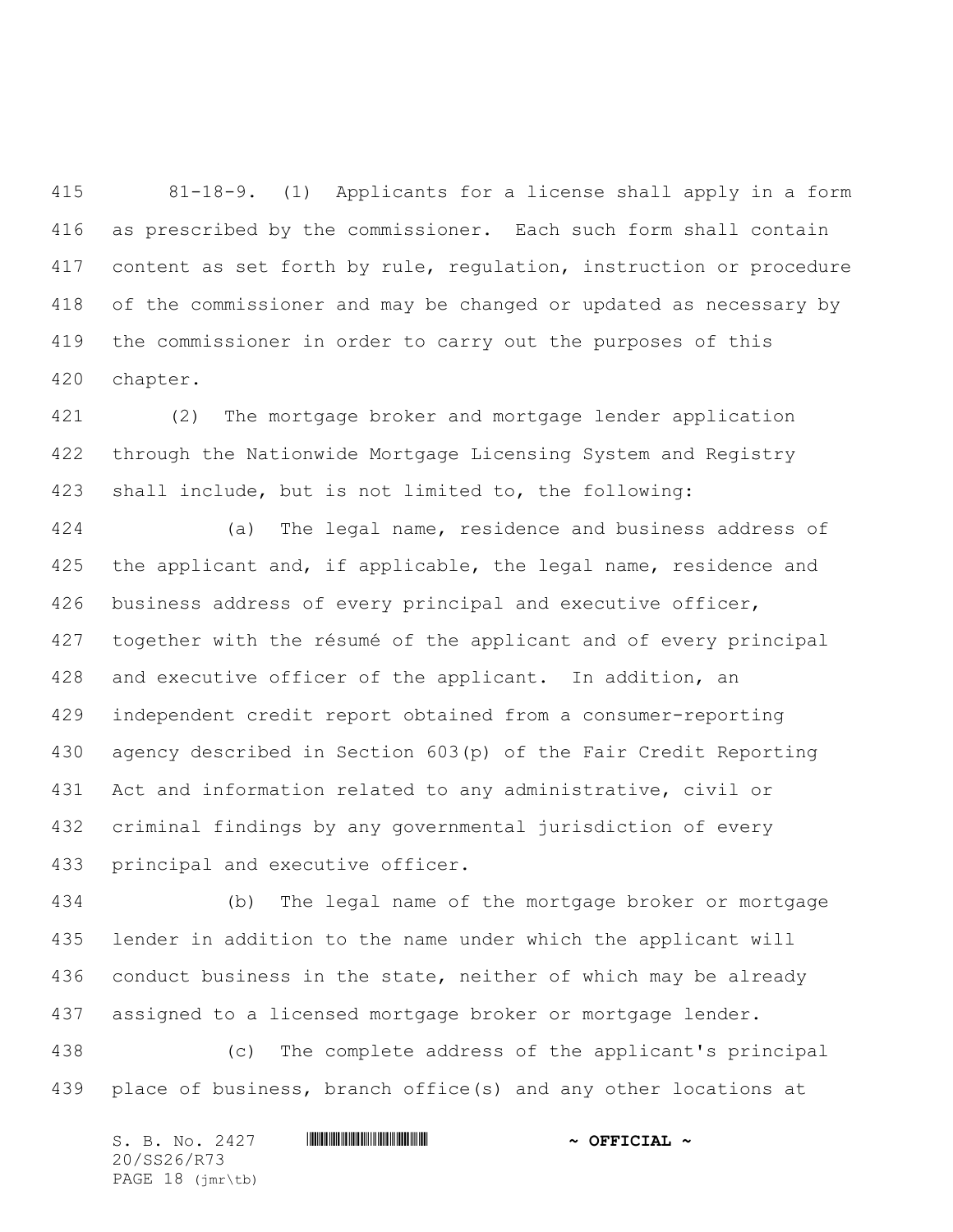which the applicant will engage in any business activity covered by this chapter. All locations shall be within the United States of America or a territory of the United States of America, including Puerto Rico and the U.S. Virgin Islands.

 (d) A copy of the certificate of incorporation, if a Mississippi corporation.

 (e) Documentation satisfactory to the department as to a certificate of existence of authority to transact business lawfully in Mississippi from the Mississippi Secretary of State's office, if a limited liability company, partnership, trust or any other group of persons, however organized. This paragraph does not pertain to applicants organized as an individual or as a sole proprietorship.

 (f) If a foreign entity, a copy of a certificate of authority to conduct business in Mississippi and the address of the principal place of business of the foreign entity.

 (g) Documentation of a minimum of two (2) years' experience directly related to mortgage activities by a person named as the qualifying individual of the company. The qualifying individual shall be primarily responsible for the operations of the licensed mortgage broker or mortgage lender. Only one (1) qualifying individual shall be named for Mississippi and this person shall be the qualifying individual for only one (1) licensee. Evidence of experience shall include, where applicable:

20/SS26/R73 PAGE 19 (jmr\tb)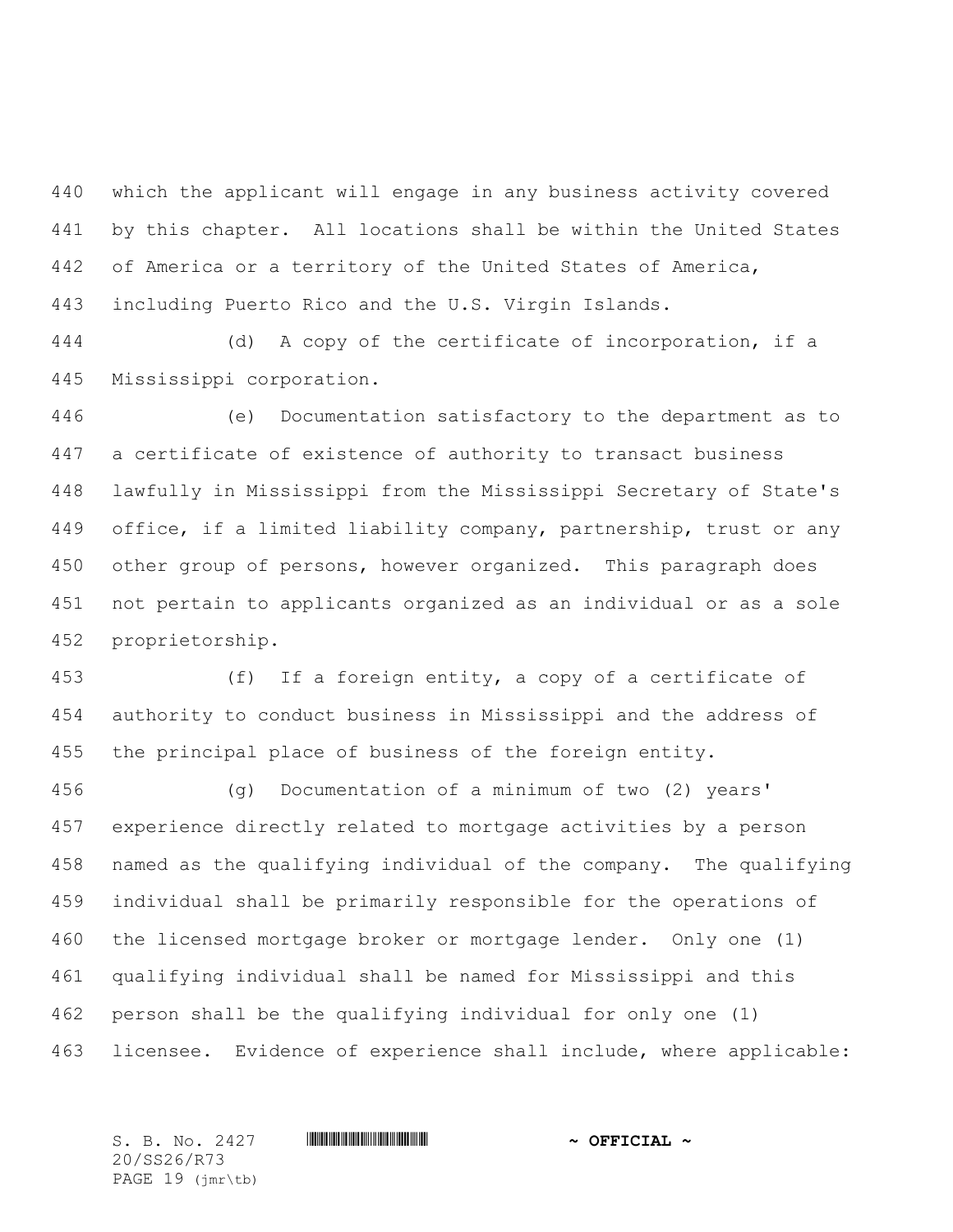(i) Copies of business licenses issued by governmental agencies.

 (ii) Employment history of the person filing the application for at least two (2) years before the date of the filing of an application, including, but not limited to, job descriptions, length of employment, names, addresses and phone numbers for past employers.

 (iii) Any other data and pertinent information as 472 the department may require with respect to the applicant, its directors, principals, trustees, officers, members, contractors or agents. A résumé alone shall not be sufficient proof of employment history.

 (3) The mortgage broker and mortgage lender applications shall be filed on the Nationwide Mortgage Licensing System and Registry together with the following:

 (a) The license fee specified in Section 81-18-15; (b) An original or certified copy of a surety bond in favor of the State of Mississippi for the use, benefit and indemnity of any person who suffers any damage or loss as a result of the company's breach of contract or of any obligation arising therefrom or any violation of law;

 (c) A set of fingerprints from any local law enforcement agency from the following applicants:

S. B. No. 2427 **\*\*\* INSTERNAL # ^ OFFICIAL ~** 

20/SS26/R73 PAGE 20 (jmr\tb)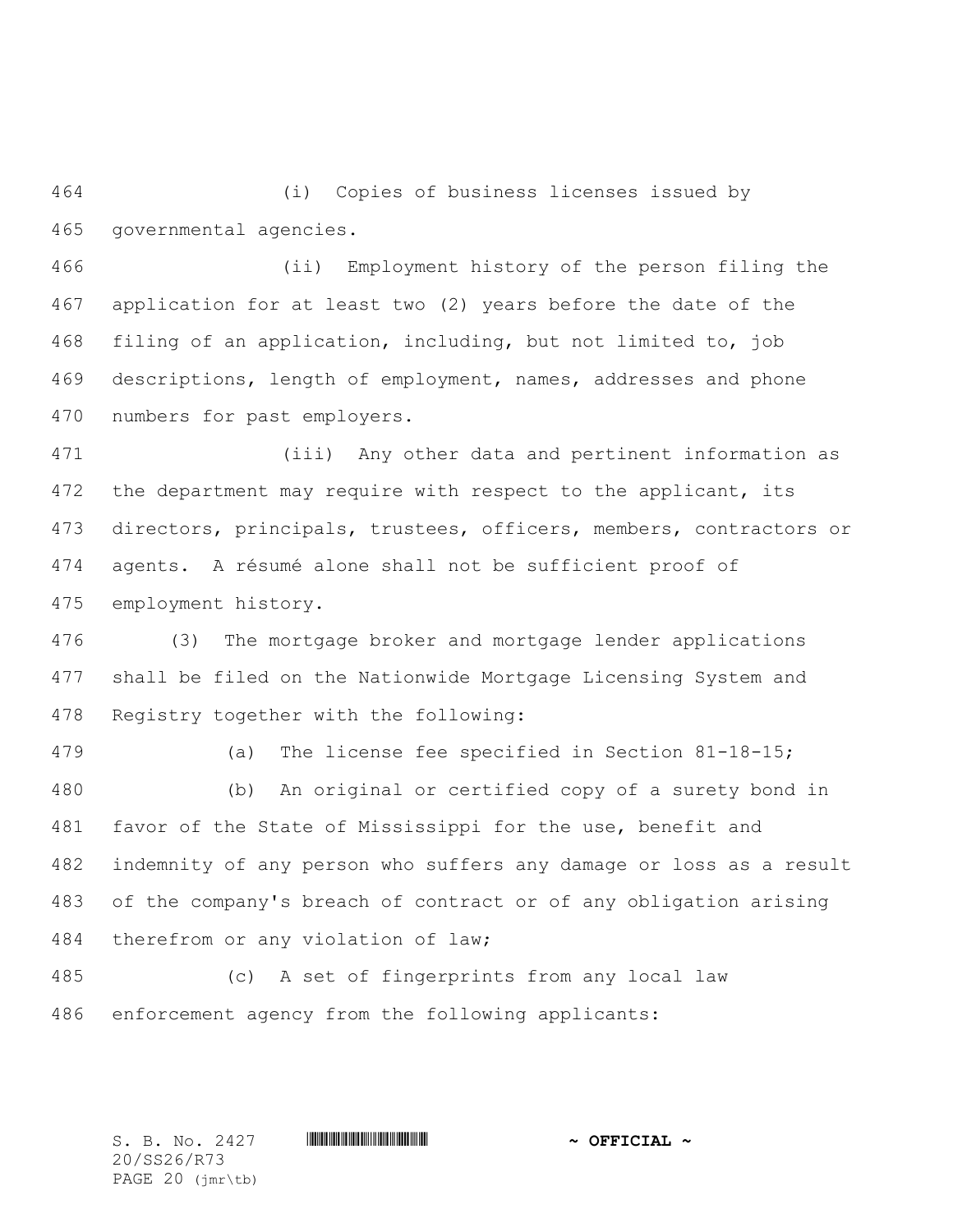(i) All persons operating as a sole proprietorship that plan to conduct a mortgage-brokering or lending business in the State of Mississippi;

 (ii) Partners in a partnership or principal owners of a limited liability company that own at least ten percent (10%) of the voting shares of the company;

 (iii) Any shareholders owning ten percent (10%) or more of the outstanding shares of the corporation;

 (iv) All executive officers of the applicant; (v) All loan originators; and (vi) The named qualifying individual of the

 company as required in Section 81-18-9(2)(g). The applicant shall name only one (1) individual as the qualifying individual for the State of Mississippi; and

 (d) At least one (1) employee shall be licensed as a loan originator at a licensed location.

 (4) In connection with an application for licensing as a mortgage broker or lender under this chapter, the required stockholders, owners, directors and executive officers of the applicant shall, at a minimum, furnish to the Nationwide Mortgage Licensing System and Registry information concerning the individual's identity, including:

 (a) Fingerprints from any local law enforcement agency for submission to the Federal Bureau of Investigation and any governmental entity authorized to receive that information for a

S. B. No. 2427 **\*\*\* AND \*\*\* AND \*\*\* AND \*\*\* OFFICIAL ~\*** 20/SS26/R73 PAGE 21 (jmr\tb)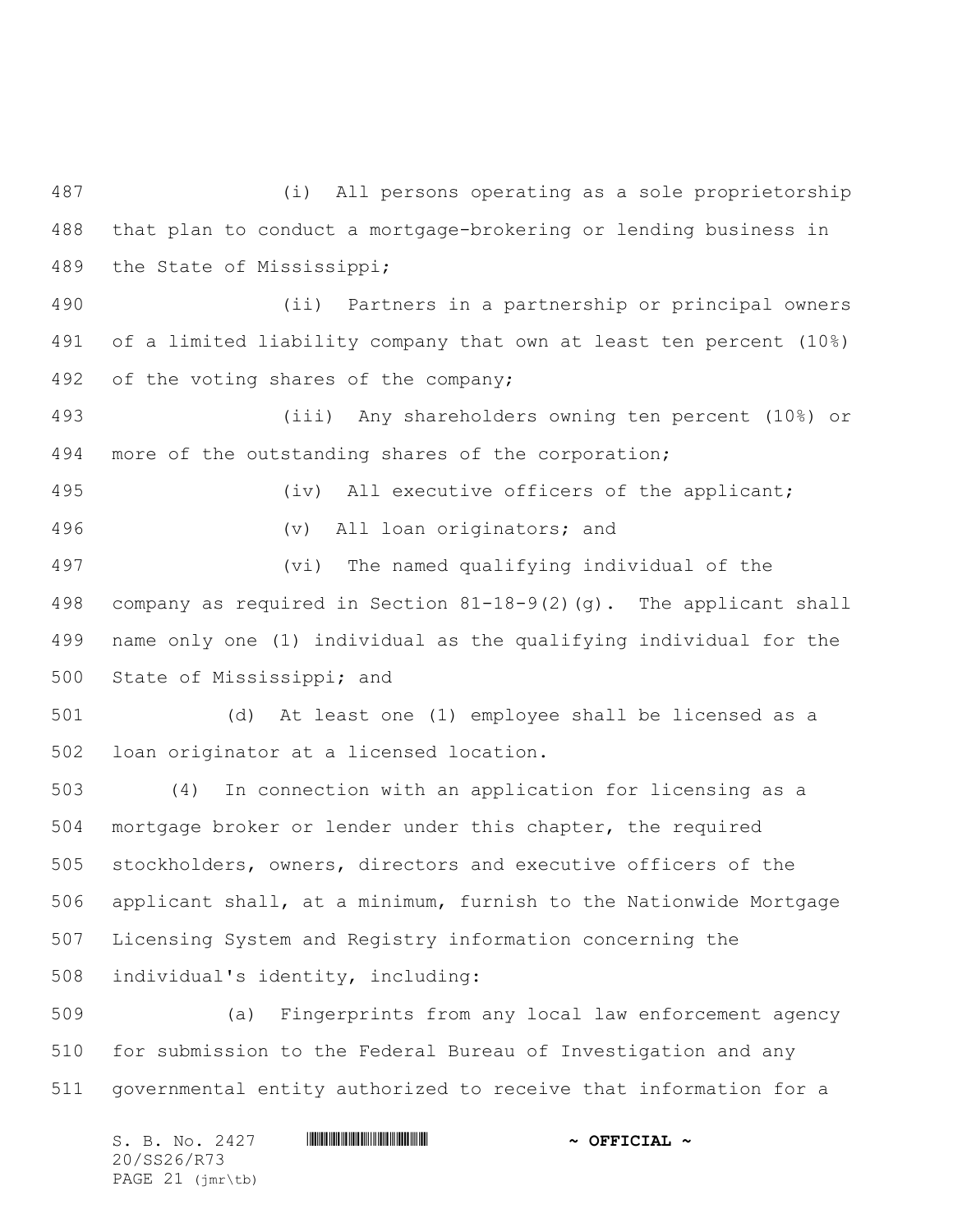state, national and/or international criminal history background check; and

 (b) Personal history and experience in a form prescribed by the Nationwide Mortgage Licensing System and Registry, including the submission of authorization for the Nationwide Mortgage Licensing System and Registry and the commissioner to obtain:

 (i) An independent credit report obtained from a consumer-reporting agency described in Section 603(p) of the Fair Credit Reporting Act; and

 (ii) Information related to any administrative, civil or criminal findings by any governmental jurisdiction. (5) Upon receipt of an application for licensure, the department or designated third party shall conduct an investigation as it deems necessary to determine that the applicant and its officers, directors and principals are of good character and ethical reputation; that the applicant demonstrates reasonable financial responsibility; and that the applicant has reasonable policies and procedures to receive and process customer grievances and inquiries promptly and fairly.

 (6) The commissioner shall not license an applicant unless he is satisfied that the applicant will operate its mortgage activities in compliance with the laws, rules and regulations of this state and the United States.

20/SS26/R73 PAGE 22 (jmr\tb)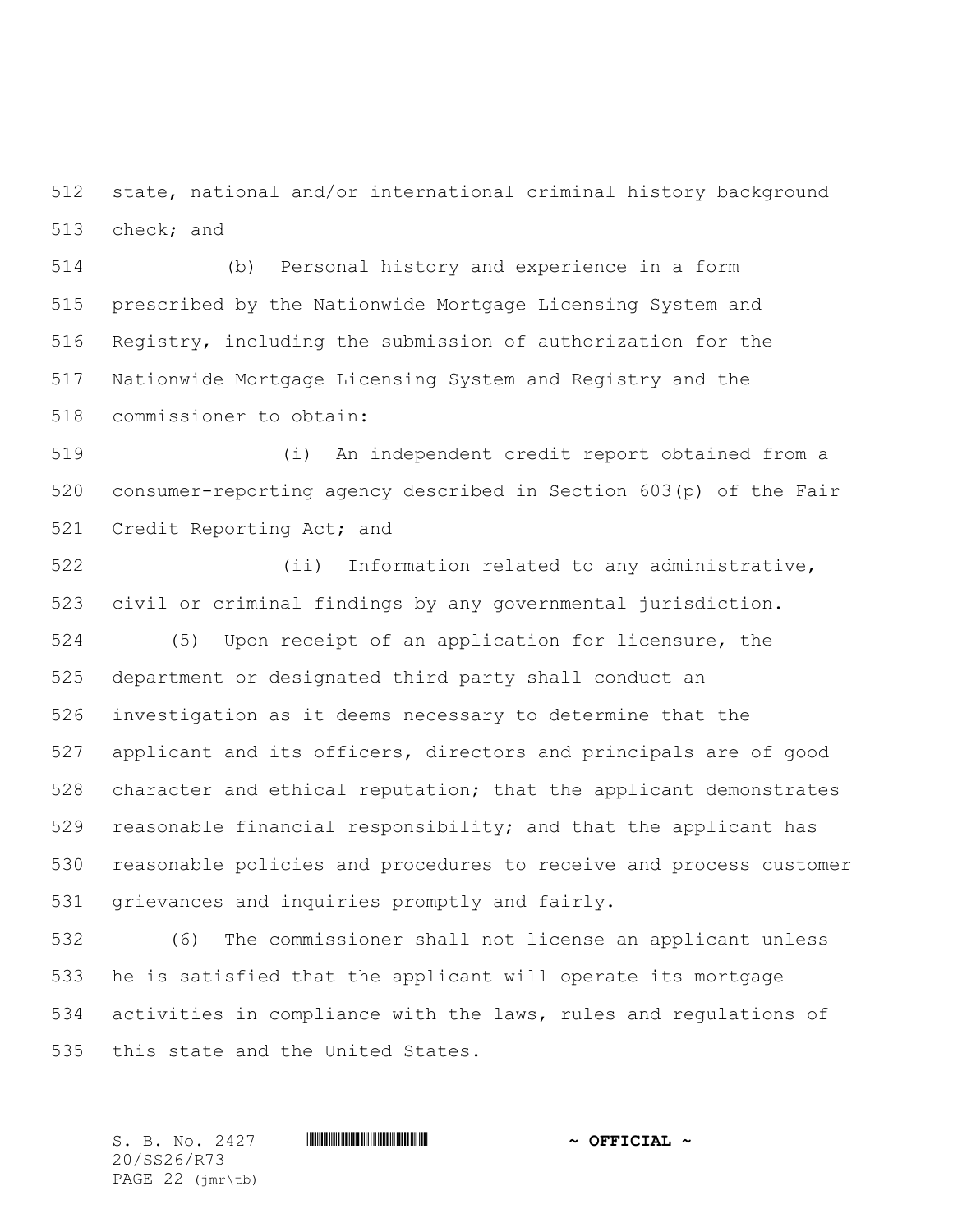(7) If an applicant satisfies the requirements of this chapter for a mortgage broker or mortgage lender license, the commissioner shall issue the license unless the commissioner finds any of the following:

 (a) The applicant has had a mortgage lender, mortgage broker or mortgage servicer license revoked in any governmental jurisdiction, except that a subsequent formal vacation of the revocation shall not be deemed a revocation; or

 (b) The applicant or its controlling persons has been convicted of, or pled guilty or nolo contendere to, (i) a felony in a domestic, foreign or military court during the seven-year period preceding the date of application for licensing; or (ii) at any time preceding the date of application if such felony involved an act of fraud, dishonesty, a breach of trust, or money laundering. However, any pardon or expungement of a conviction shall not be a conviction for purposes of this subsection.

 (8) Applicants for a mortgage loan originator license shall apply in a form as prescribed by the commissioner and shall be filed on the Nationwide Mortgage Licensing System and Registry. Each such form shall contain content as set forth by rules, regulations, instructions or procedures of the commissioner and may be changed or updated as necessary by the commissioner in order to carry out the purposes of this chapter. The initial license of a mortgage loan originator shall be accompanied by a fee of Two Hundred Dollars (\$200.00), to be paid to the Nationwide

S. B. No. 2427 **\*\*\* AND \*\*\* AND \*\*\* AND \*\*\* OFFICIAL ~\*** 20/SS26/R73 PAGE 23 (jmr\tb)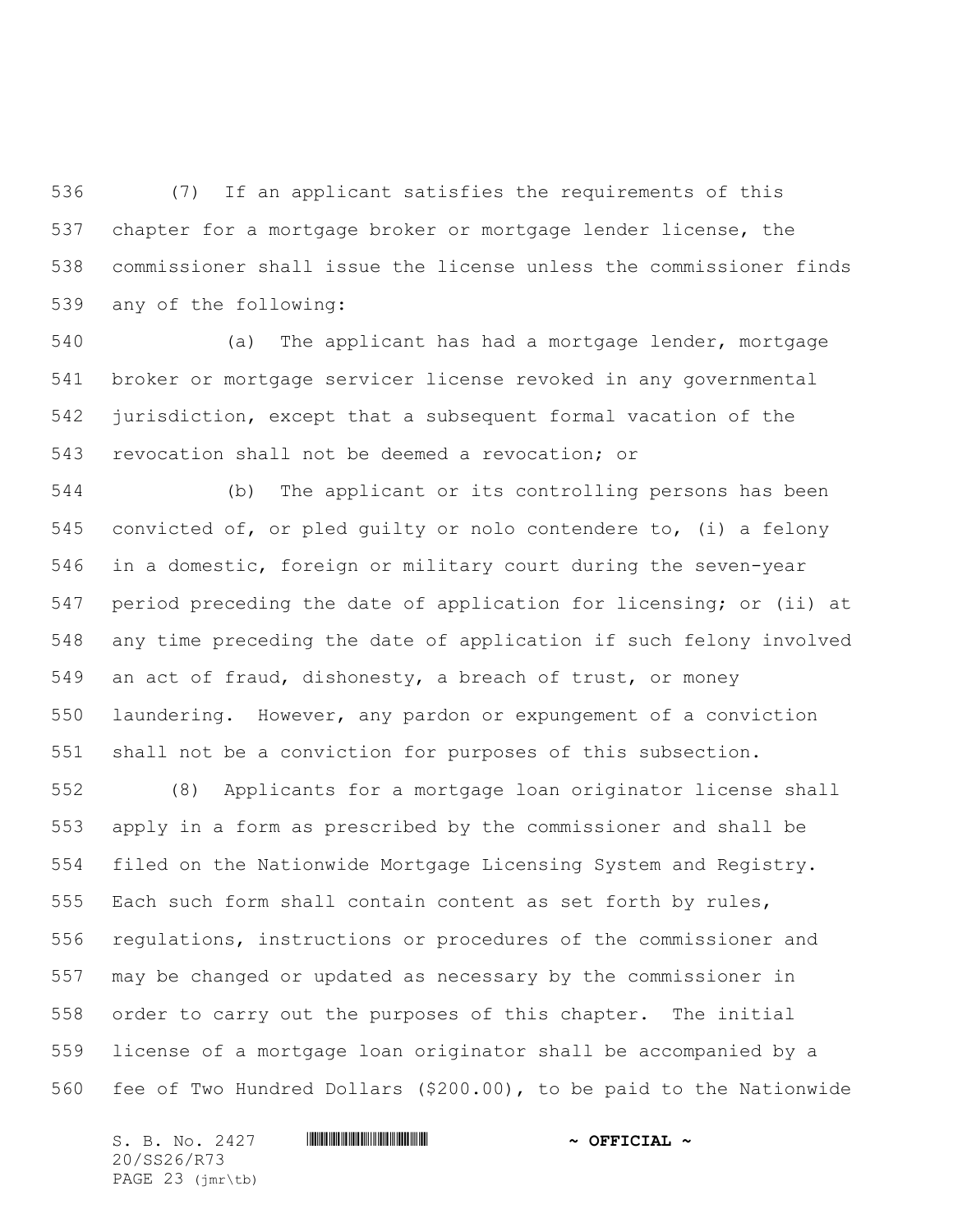Mortgage Licensing System and Registry, and any additional fees as required by the Nationwide Mortgage Licensing System and Registry. The commissioner shall not issue a mortgage loan originator license unless the commissioner makes at a minimum the following findings:

 (a) The applicant has never had a mortgage loan originator license revoked in any governmental jurisdiction, except that a later formal vacation of that revocation shall not be deemed a revocation.

 (b) The applicant has not been convicted of, or pled guilty or nolo contendere to, (i) a felony in a domestic, foreign or military court during the seven-year period preceding the date of application for licensing; or (ii) at any time preceding the date of application if such felony involved an act of fraud, dishonesty, a breach of trust or money laundering. However, any pardon or expungement of a conviction shall not be a conviction for purposes of this subsection.

 (c) The applicant has demonstrated financial responsibility, character and general fitness such as to command the confidence of the community and to warrant a determination that the mortgage loan originator will operate honestly, fairly and efficiently within the purposes of this chapter.

 (d) The applicant has completed the prelicensing education requirement described in Section 81-18-14(1).

S. B. No. 2427 **\*\*\* INSTERNAL # ^ OFFICIAL ~** 20/SS26/R73 PAGE 24 (jmr\tb)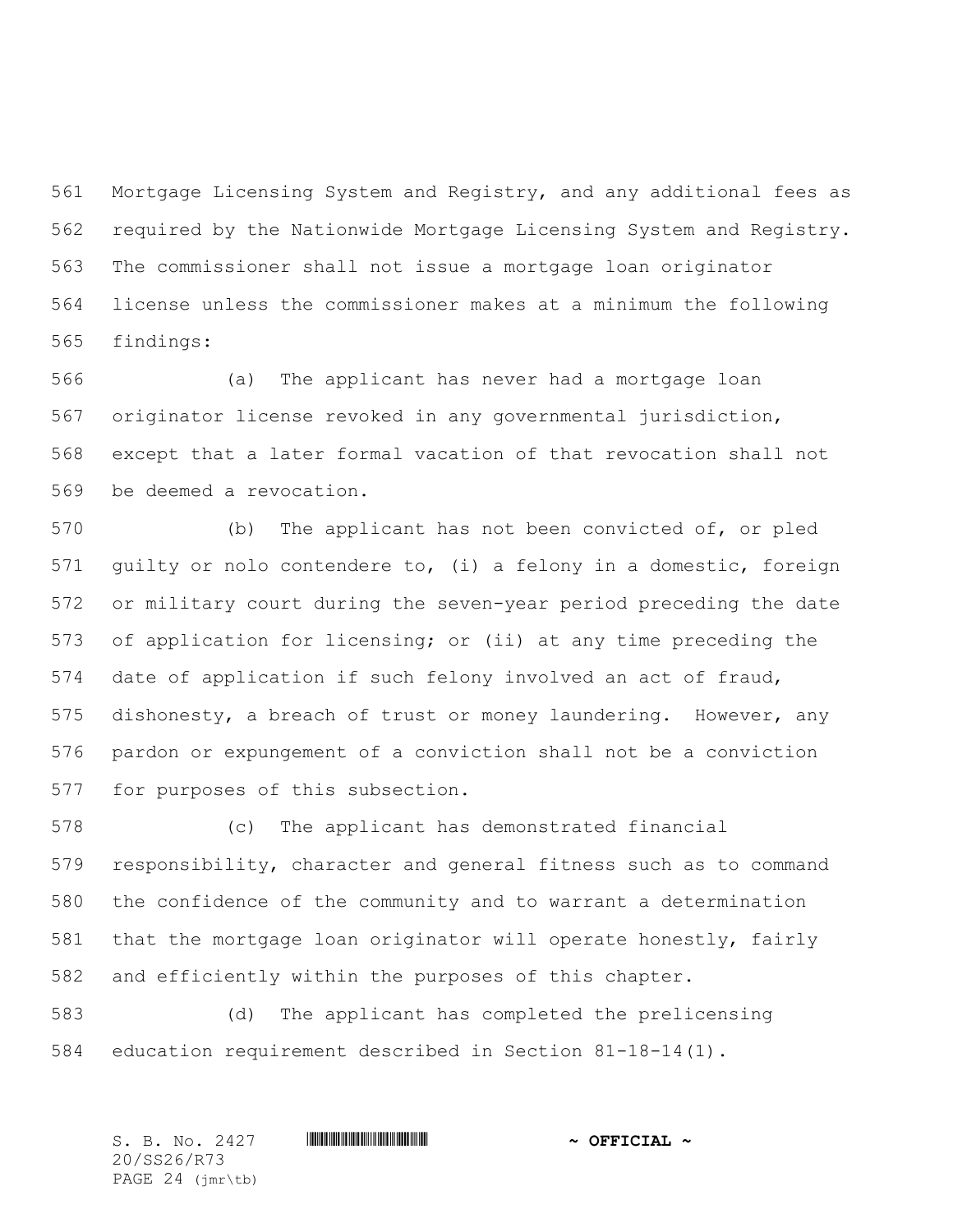(e) The applicant has passed a written test that meets the test requirement described in Section 81-18-14(7).

 (f) The applicant has met the surety bond requirement as provided in Section 81-18-11.

 (g) This individual must work for a Mississippi licensed company and work from the location licensed with the department. The licensed location that he or she is assigned to must be within one hundred twenty-five (125) miles of his or her residency. If the licensed loan originator resides and works in Mississippi, then he or she may work from any licensed location of the licensed company within the State of Mississippi. However, an owner of a minimum of ten percent (10%) of a licensed company or the named qualifying individual on file with the department, who is a licensed loan originator with the department, may work from any licensed location of the licensed company within the State of Mississippi in the capacity of a loan originator as described in this chapter.

 (9) In order to fulfill the purposes of this chapter, the commissioner is authorized to establish relationships or contracts with the Nationwide Mortgage Licensing System and Registry or other entities designated by the Nationwide Mortgage Licensing System and Registry to collect and maintain records and process transaction fees or other fees related to licensees or other persons subject to this chapter.

20/SS26/R73 PAGE 25 (jmr\tb)

S. B. No. 2427 \*SS26/R73\* **~ OFFICIAL ~**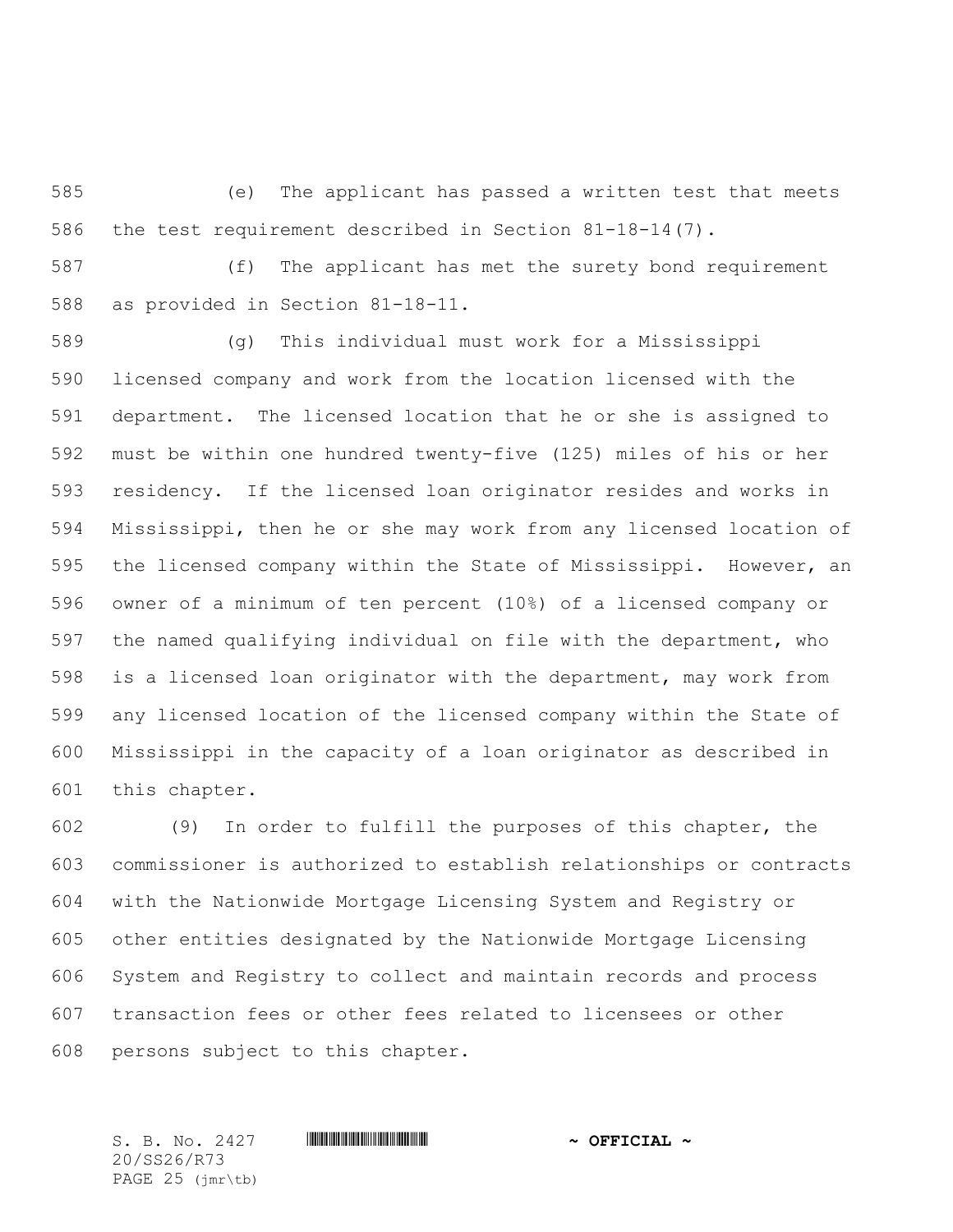(10) In connection with an application for licensing as a mortgage loan originator, the applicant shall, at a minimum, furnish to the Nationwide Mortgage Licensing System and Registry information concerning the applicant's identity, including:

 (a) Fingerprints for submission to the Federal Bureau of Investigation, and any governmental agency or entity authorized to receive that information for a state, national and/or international criminal history background check; and

 (b) Personal history and experience in a form prescribed by the Nationwide Mortgage Licensing System and Registry, including the submission of authorization for the Nationwide Mortgage Licensing System and Registry and the commissioner to obtain:

 (i) An independent credit report obtained from a consumer-reporting agency described in Section 603(p) of the Fair Credit Reporting Act; and

 (ii) Information related to any administrative, civil or criminal findings by any governmental jurisdiction.

 (11) For the purposes of this section and in order to reduce the points of contact which the Federal Bureau of Investigation may have to maintain for purposes of subsection (10)(a) and (b)(ii) of this section, the commissioner may use the Nationwide Mortgage Licensing System and Registry as a channeling agent for requesting information from and distributing information to the Department of Justice or any governmental agency.

S. B. No. 2427 **\*\*\* INSTERNAL # ^ OFFICIAL ~** 20/SS26/R73 PAGE 26 (jmr\tb)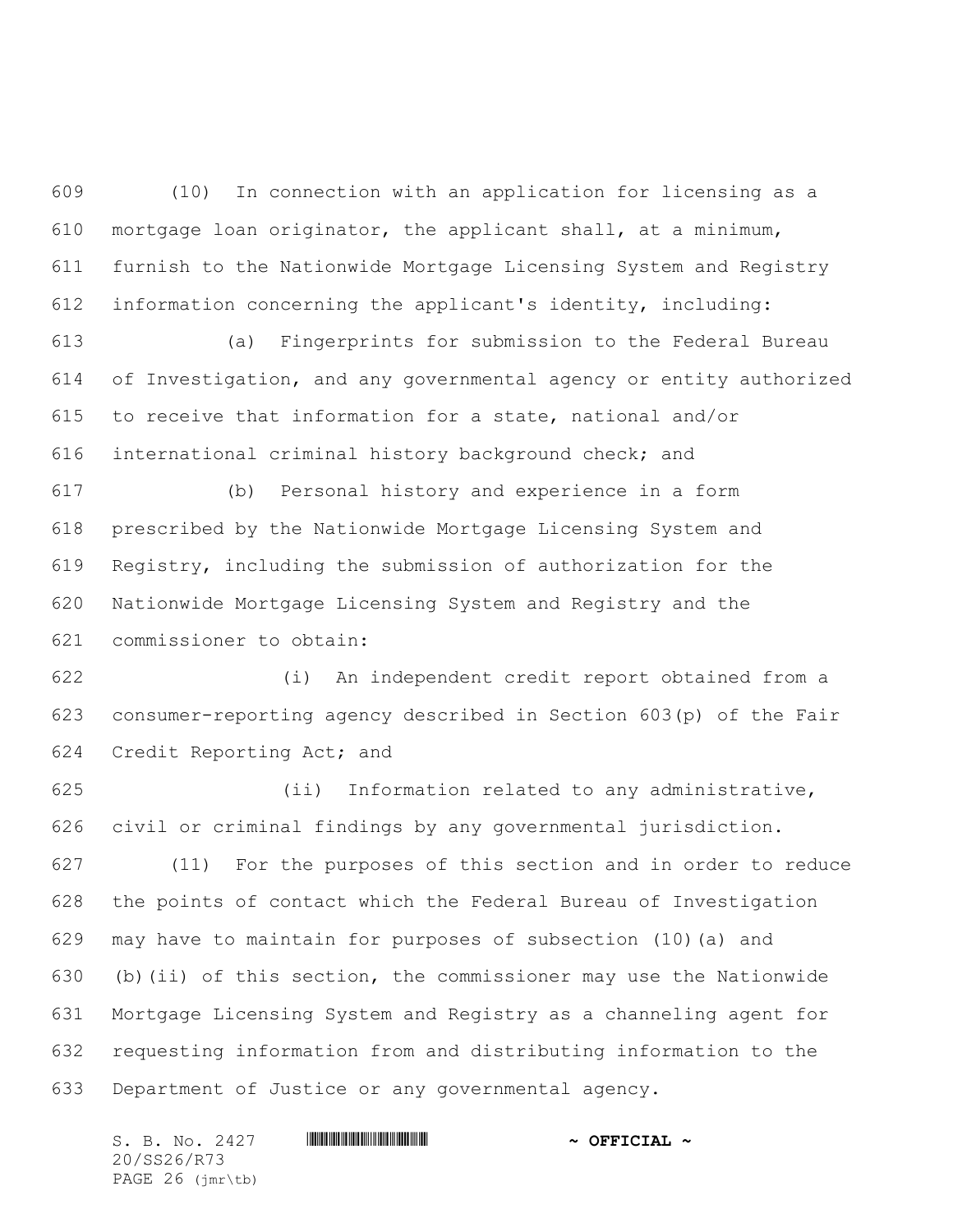(12) For the purposes of this section and in order to reduce the points of contact which the commissioner may have to maintain for purposes of subsection (10)(b)(i) and (ii) of this section, the commissioner may use the Nationwide Mortgage Licensing System and Registry as a channeling agent for requesting and distributing information to and from any source so directed by the commissioner.

 **SECTION 7.** Section 81-18-11, Mississippi Code of 1972, is reenacted as follows:

 81-18-11. (1) Each mortgage loan originator shall be covered by a surety bond in accordance with this section. If the mortgage loan originator is an employee or exclusive agent of a person subject to this chapter, the surety bond of the person who is subject to this chapter may be used in lieu of the mortgage loan originator's surety bond requirement.

 (2) The surety bond shall be in a form as prescribed by the commissioner, and shall provide coverage for each mortgage loan originator in an amount as prescribed in subsection (3) of this section.

 (3) The penal sum of the surety bond shall be maintained in an amount as determined by the commissioner by rule or regulation and shall be based upon loan activity during the previous year, but shall not exceed Twenty-five Thousand Dollars (\$25,000.00) for a mortgage broker or One Hundred Fifty Thousand Dollars (\$150,000.00) for a mortgage lender. For an initial applicant,

 $S. B. No. 2427$  **\*\*\* A SEPT AL 4.**  $\sim$  OFFICIAL  $\sim$ 20/SS26/R73 PAGE 27 (jmr\tb)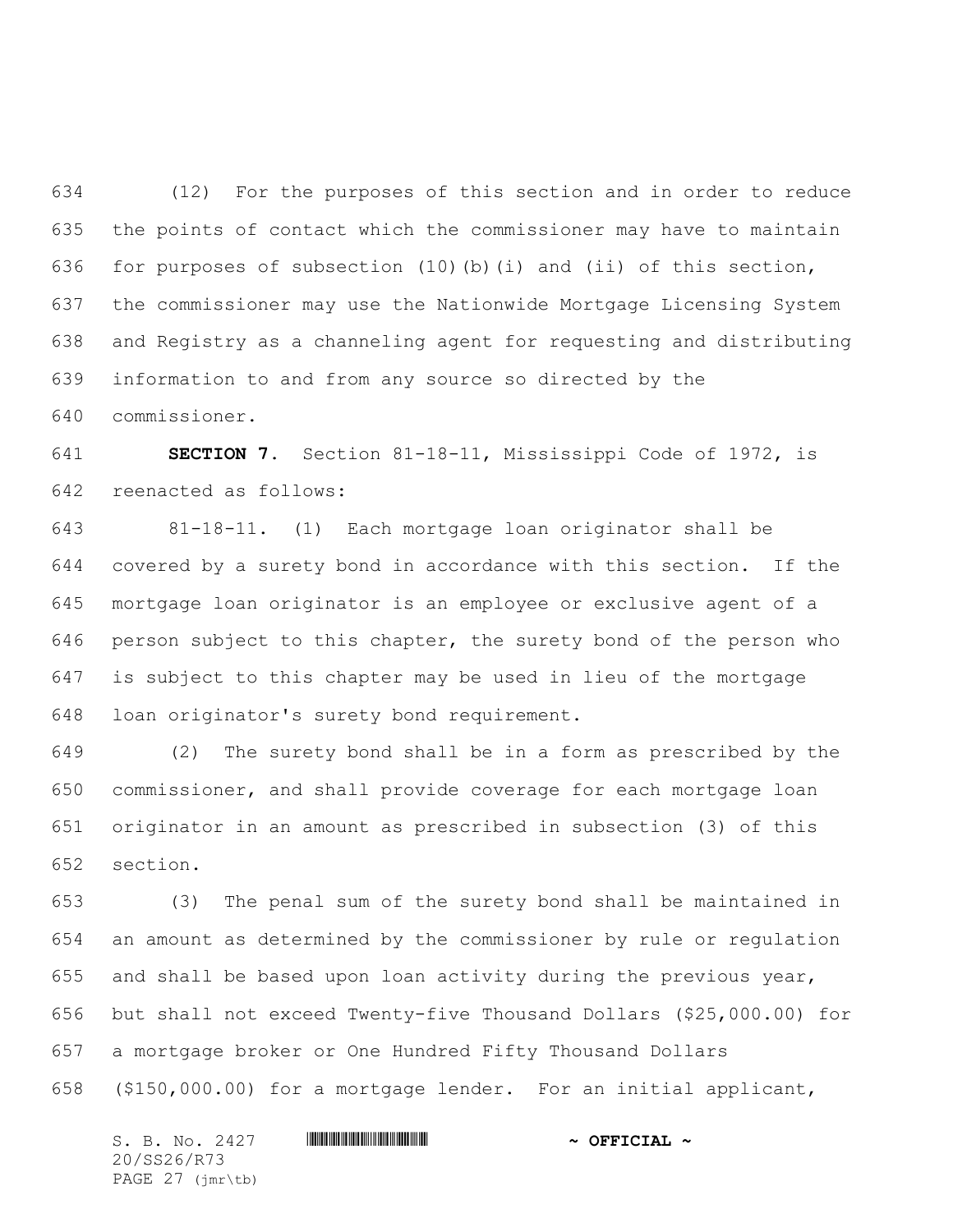the bond amount shall be set at Twenty-five Thousand Dollars (\$25,000.00) for a mortgage broker and One Hundred Fifty Thousand Dollars (\$150,000.00) for a mortgage lender.

 (4) When an action is commenced on a licensee's bond, the commissioner may require the filing of a new bond. Immediately upon recovery upon any action on the bond, the licensee shall file a new bond.

 (5) All surety bonds shall be in favor, first, of the State of Mississippi for the use, benefit and indemnity of any person who suffers any damage or loss as a result of the company's breach of contract or of any obligation arising from the contract or any violation of law, and, second, for the payment of any civil penalties, criminal fines, or costs of investigation and/or prosecution incurred by the State of Mississippi, including local law enforcement agencies.

 (6) The commissioner may promulgate rules or regulations with respect to the requirements for the surety bonds as are necessary to accomplish the purposes of this chapter.

 **SECTION 8.** Section 81-18-13, Mississippi Code of 1972, is reenacted as follows:

 81-18-13. (1) In order to fulfill the purposes of this chapter, the commissioner is authorized to establish relationships or contracts with the Nationwide Mortgage Licensing System and Registry or other entities designated by the Nationwide Mortgage Licensing System and Registry to collect and maintain records and

S. B. No. 2427 **\*\*\* AND \*\*\* AND \*\*\* AND \*\*\* OFFICIAL ~\*** 20/SS26/R73 PAGE 28 (jmr\tb)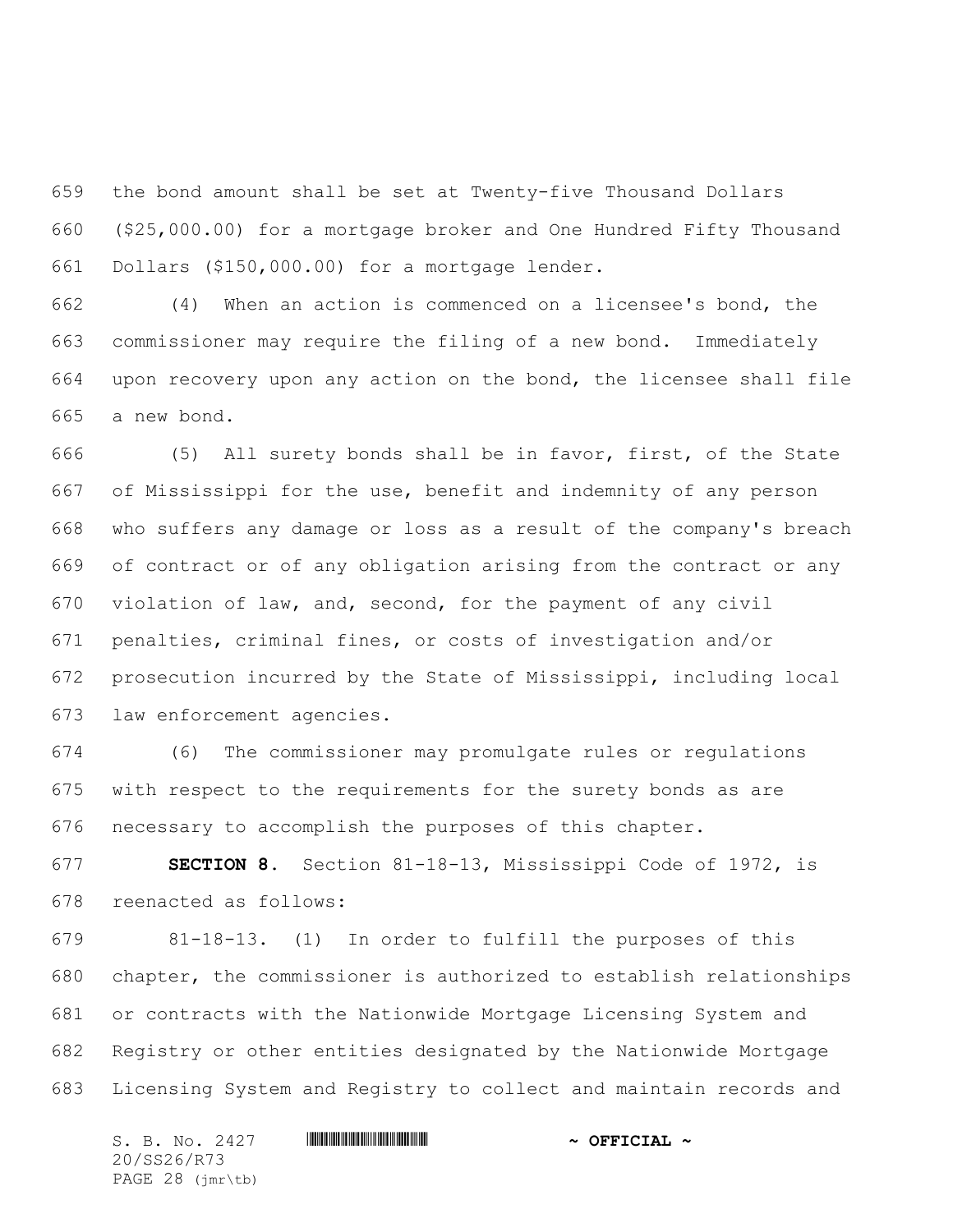process transaction fees or other fees related to licensees or other persons subject to this chapter.

 (2) Within thirty (30) days after receipt of a completed application, final verification from the Department of Public Safety and/or FBI, and payment of licensing fees prescribed by this chapter, the department shall either grant or deny the request for license. However, if the Federal Financial Institutions Examination Council (FFIEC) prescribes a lesser period of time within which the department shall either grant or deny the request for license, then that time limitation shall supersede this subsection.

 (3) A person shall not be indemnified for any act covered by this chapter or for any fine or penalty incurred under this chapter as a result of any violation of this chapter or regulations adopted under this chapter, due to the legal form, corporate structure, or choice of organization of the person, including, but not limited to, a limited liability corporation.

 **SECTION 9.** Section 81-18-14, Mississippi Code of 1972, is reenacted as follows:

 81-18-14. (1) In order to meet the prelicensing education requirement referred to in Section 81-18-9(4)(d), a person shall complete at least twenty (20) hours of education approved in accordance with subsection (2) of this section, which shall include at least:

(a) Three (3) hours of federal law and regulations;

S. B. No. 2427 **\*\*\* INSTERNAL # ^ OFFICIAL ~** 20/SS26/R73 PAGE 29 (jmr\tb)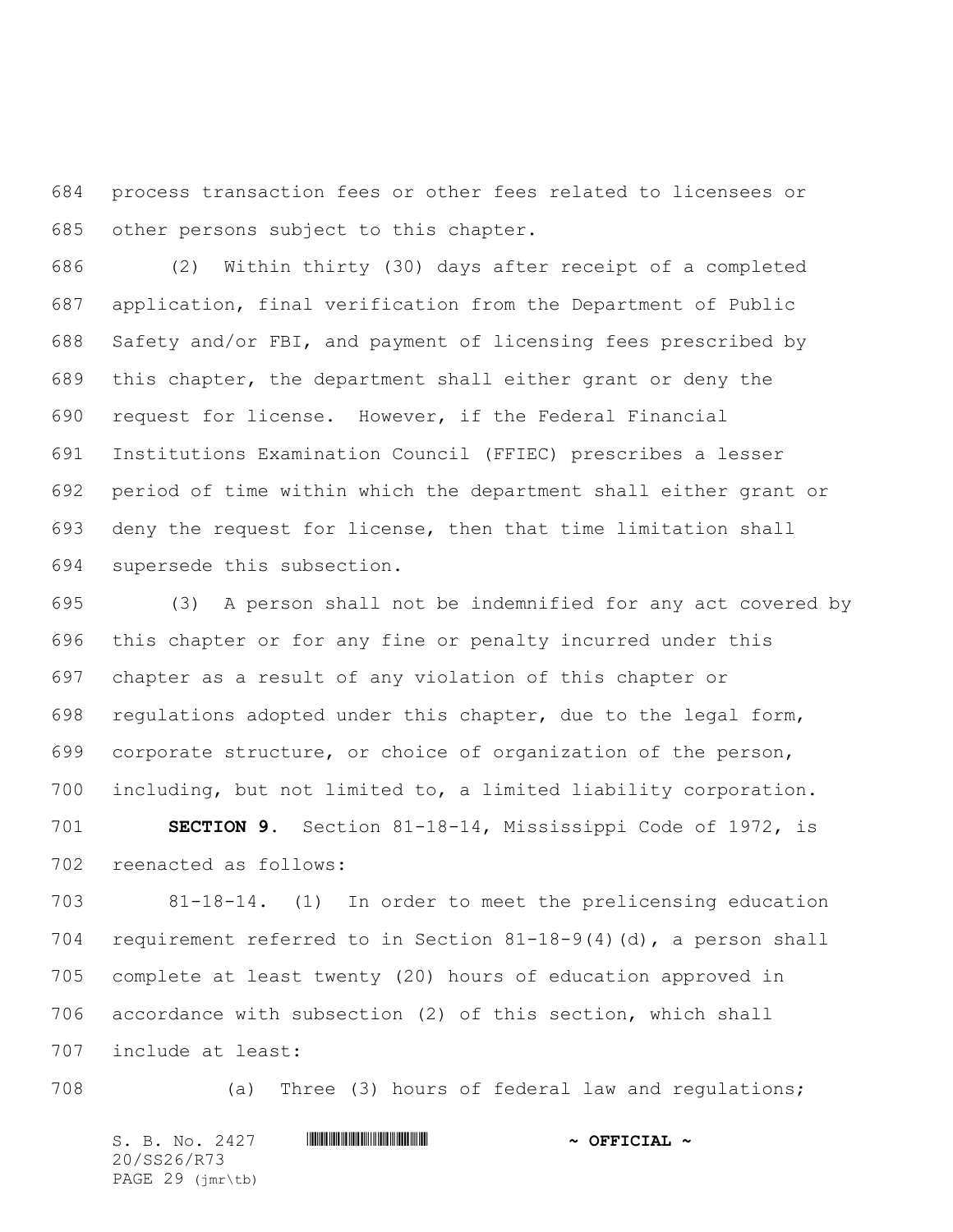(b) Three (3) hours of ethics, which shall include instruction on fraud, consumer protection and fair lending issues; (c) Two (2) hours of training related to lending standards for the nontraditional mortgage product marketplace; and (d) Four (4) hours of education related to the Mississippi S.A.F.E. Mortgage Act.

 (2) For the purposes of subsection (1) of this section, prelicensing education courses shall be reviewed, and approved by the Nationwide Mortgage Licensing System and Registry based upon reasonable standards. Review and approval of a prelicensing education course shall include review and approval of the course provider.

 (3) Nothing in this section shall preclude any prelicensing education course, as approved by the Nationwide Mortgage Licensing System and Registry, that is provided by the employer of the applicant or an entity that is affiliated with the applicant by an agency contract, or any subsidiary or affiliate of such employer or entity.

 (4) Prelicensing education may be offered either in a classroom, online or by any other means approved by the Nationwide Mortgage Licensing System and Registry.

 (5) The prelicensing education requirements approved by the Nationwide Mortgage Licensing System and Registry in subsection (1) of this section for any state shall be accepted as credit

20/SS26/R73 PAGE 30 (jmr\tb)

S. B. No. 2427 \*SS26/R73\* **~ OFFICIAL ~**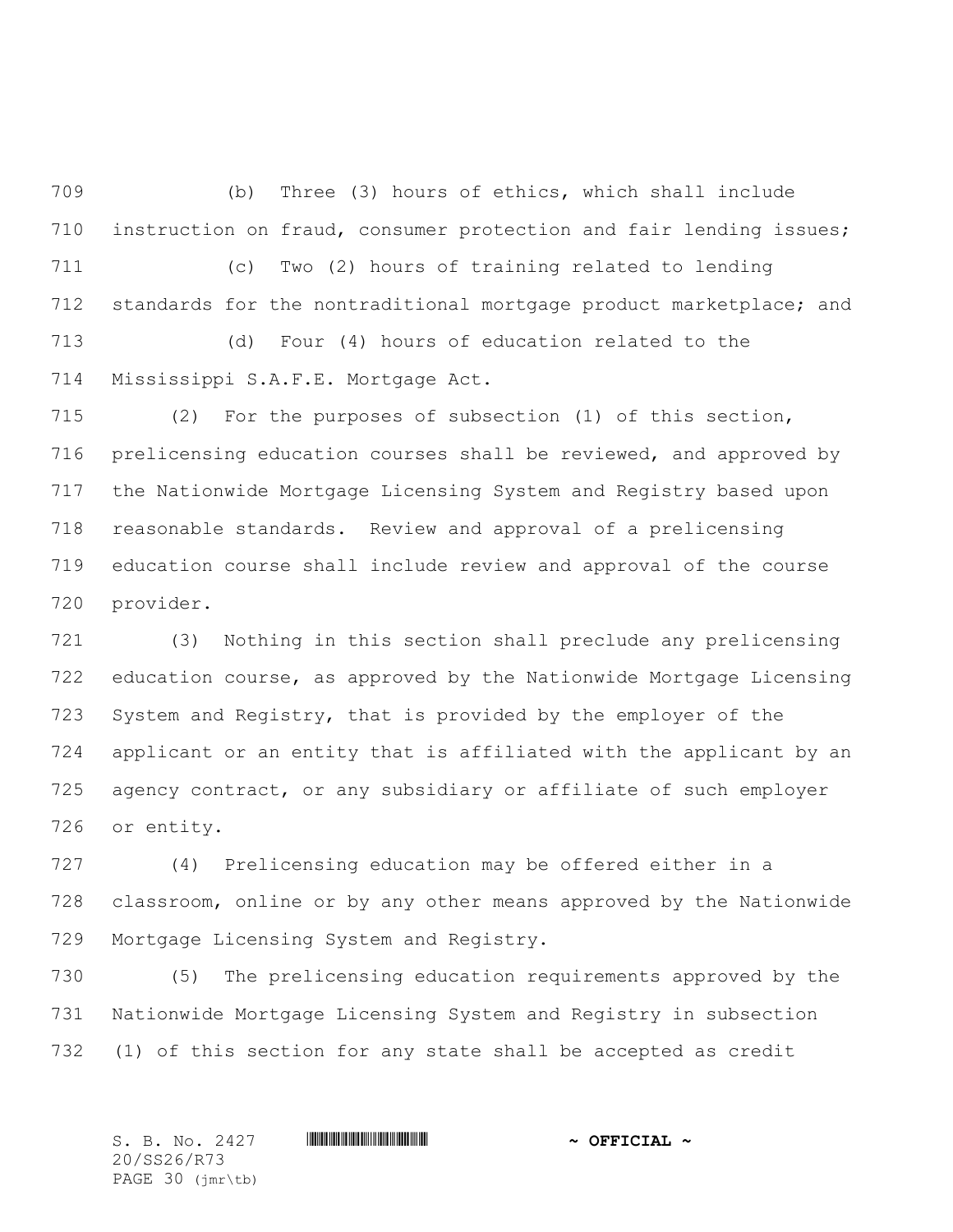towards completion of prelicensing education requirements in Mississippi.

 (6) A person previously licensed under this chapter who applies to be licensed again on or after July 1, 2009, must prove that they have completed all of the continuing education requirements for the year in which the license was last held.

 (7) In order to meet the written test requirement for mortgage loan originators referred to in Section 81-18-9(4)(e), an individual shall pass, in accordance with the standards established under this subsection, a qualified written test developed by the Nationwide Mortgage Licensing System and Registry and administered by a test provider approved by the Nationwide Mortgage Licensing System and Registry based upon reasonable standards.

 (8) A written test shall not be treated as a qualified written test for purposes of subsection (7) of this section unless the test adequately measures the applicant's knowledge and comprehension in appropriate subject areas, including:

(a) Ethics;

 (b) Federal law and regulation pertaining to mortgage origination;

 (c) State law and regulation pertaining to mortgage origination; and

20/SS26/R73 PAGE 31 (jmr\tb)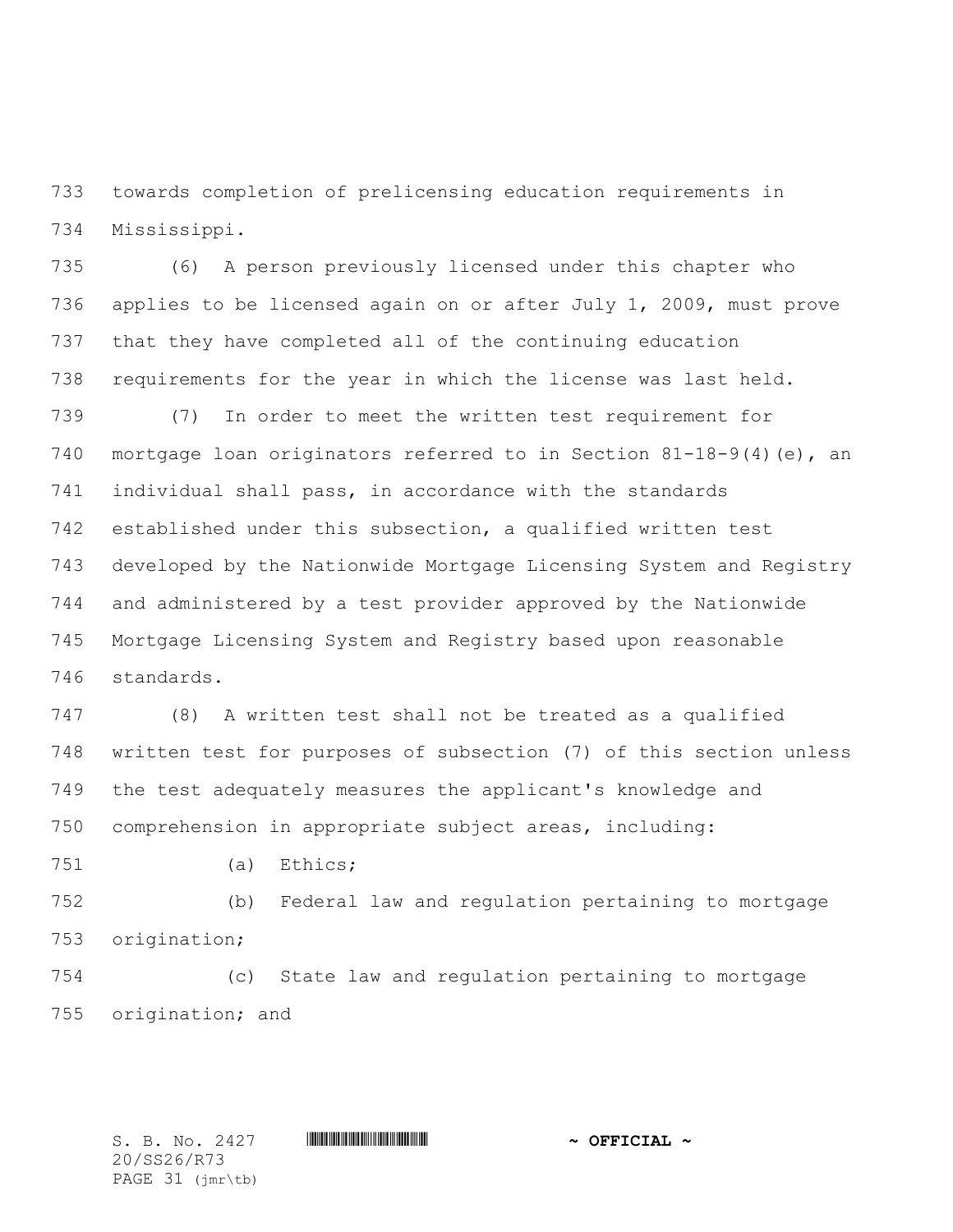(d) Federal and state law and regulation, including instruction on fraud, consumer protection, the nontraditional mortgage marketplace and fair lending issues.

 (9) Nothing in this section shall prohibit a test provider approved by the Nationwide Mortgage Licensing System and Registry from providing a test at the location of the employer of the applicant or the location of any subsidiary or affiliate of the employer of the applicant, or the location of any entity with which the applicant holds an exclusive arrangement to conduct the business of a mortgage loan originator.

 (10) (a) An individual shall not be considered to have passed a qualified written test unless the individual achieves a test score of not less than seventy-five percent (75%) correct answers to questions.

 (b) An individual may retake a test three (3) consecutive times with each consecutive taking occurring at least thirty (30) days after the preceding test.

 (c) After failing three (3) consecutive tests, an individual shall wait at least six (6) months before taking the test again.

 (d) A licensed mortgage loan originator who fails to maintain a valid license for a period of five (5) years or longer shall retake the test, not taking into account any time during which such individual is a registered mortgage loan originator.

20/SS26/R73 PAGE 32 (jmr\tb)

S. B. No. 2427 \*SS26/R73\* **~ OFFICIAL ~**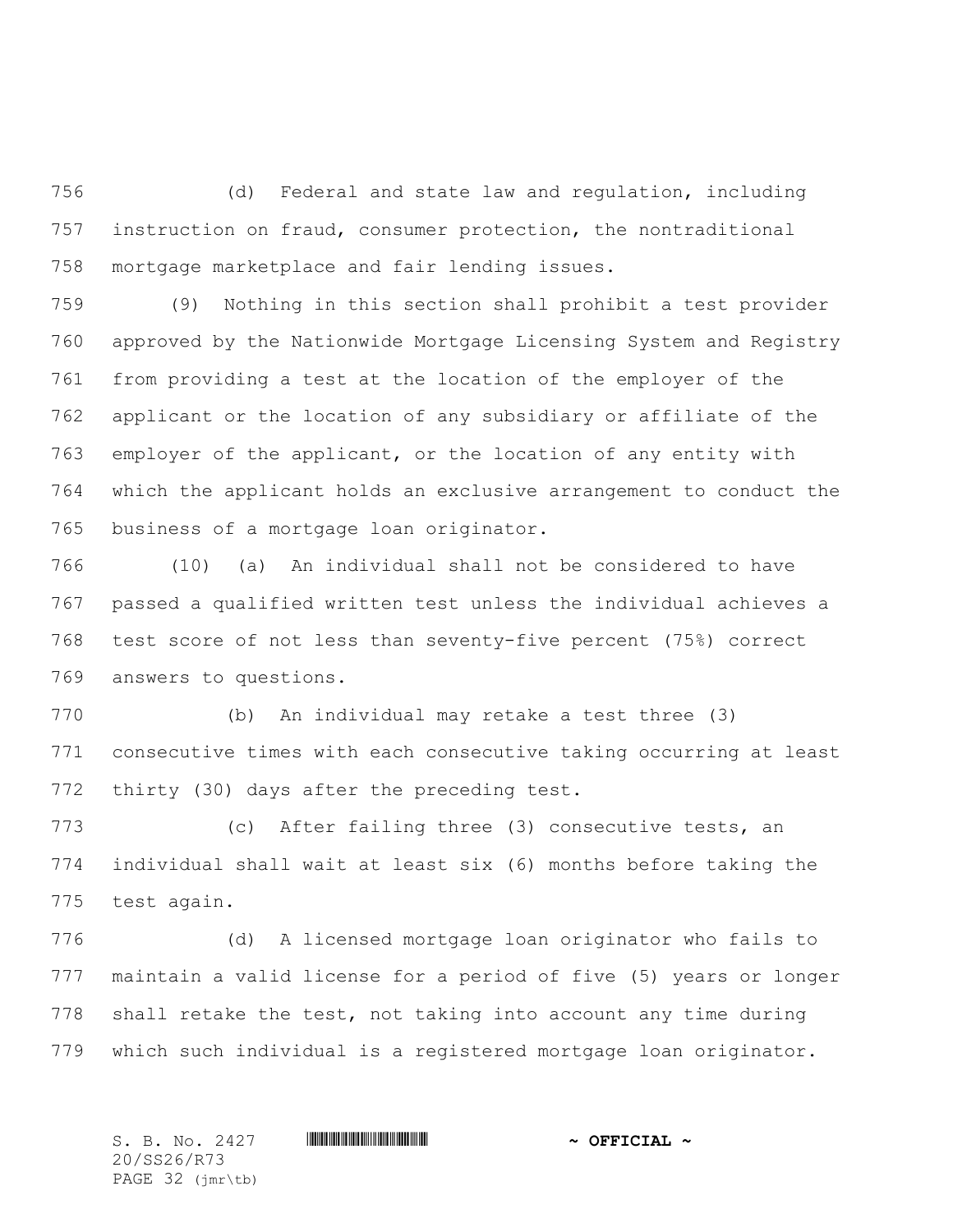**SECTION 10.** Section 81-18-15, Mississippi Code of 1972, is reenacted as follows:

 81-18-15. (1) Each mortgage broker and mortgage lender license shall remain in full force and effect until relinquished, suspended, revoked or expired. With each initial application for a license to operate as a mortgage broker or mortgage lender, the applicant shall pay through the Nationwide Mortgage Licensing System and Registry to the commissioner a license fee of One Thousand Five Hundred Dollars (\$1,500.00); however, if the initial mortgage broker or mortgage lender license is issued between November 1 and December 31, the license will expire December 31 of the following licensing year. Upon the expiration of the initial license, the licensee shall pay an annual renewal fee of One Thousand Dollars (\$1,000.00) on or before December 31 of each year. If the annual renewal fee remains unpaid, the license shall expire, but not before December 31 of any year for which the annual renewal fee has been paid. If the renewal fee is not paid before the expiration date of the license, then the licensee shall be liable for the initial license fee, which is One Thousand Five Hundred Dollars (\$1,500.00), plus a penalty in an amount not to exceed Twenty-five Dollars (\$25.00) for each day after the expiration of the license. All licensing fees and penalties shall be paid into the Consumer Finance Fund of the department. If the application is withdrawn or denied, the application fee along with any other applicable fee are not refundable.

S. B. No. 2427 **\*\*\* INSTERNAL # ^ OFFICIAL ~** 20/SS26/R73 PAGE 33 (jmr\tb)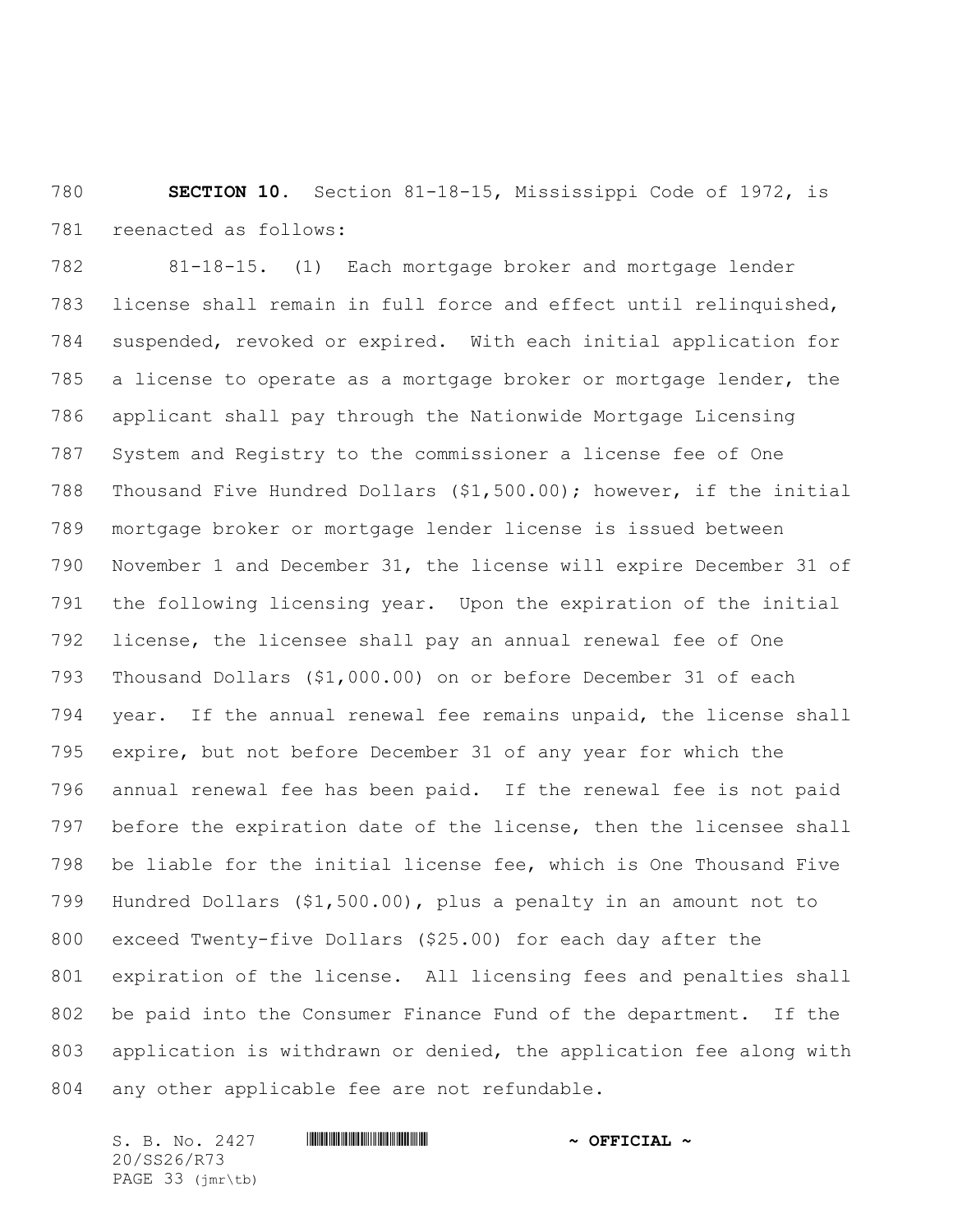(2) The minimum standards for license renewal for mortgage loan originators shall include the following:

 (a) The mortgage loan originator continues to meet the minimum standards for license issuance under Section 81-18-9(4).

 (b) The mortgage loan originator has satisfied the annual continuing education requirements described in Section 81-18-15(5).

 (c) The mortgage loan originator has paid all required fees for renewal of the license. Annual renewals of this license shall require a fee of One Hundred Dollars (\$100.00).

 (3) The license of a mortgage loan originator failing to satisfy the minimum standards for license renewal shall expire. The commissioner may adopt procedures for the reinstatement of expired licenses consistent with the standards established by the Nationwide Mortgage Licensing System and Registry. If the renewal fee remains unpaid, the license shall expire, but not before December 31 of any year for which the annual renewal fee has been paid. However, if the initial loan originator license is issued between November 1 and December 31, the license will expire December 31 of the following licensing year. If the renewal fee 825 is not paid before the expiration date of the license, the mortgage loan originator shall be liable for the initial license fee, which is Two Hundred Dollars (\$200.00), in order to renew. (4) Any licensee making timely and proper application for a

license renewal shall be permitted to continue to operate under

S. B. No. 2427 **\*\*\* AND \*\*\* AND \*\*\* AND \*\*\* OFFICIAL ~\*** 20/SS26/R73 PAGE 34 (jmr\tb)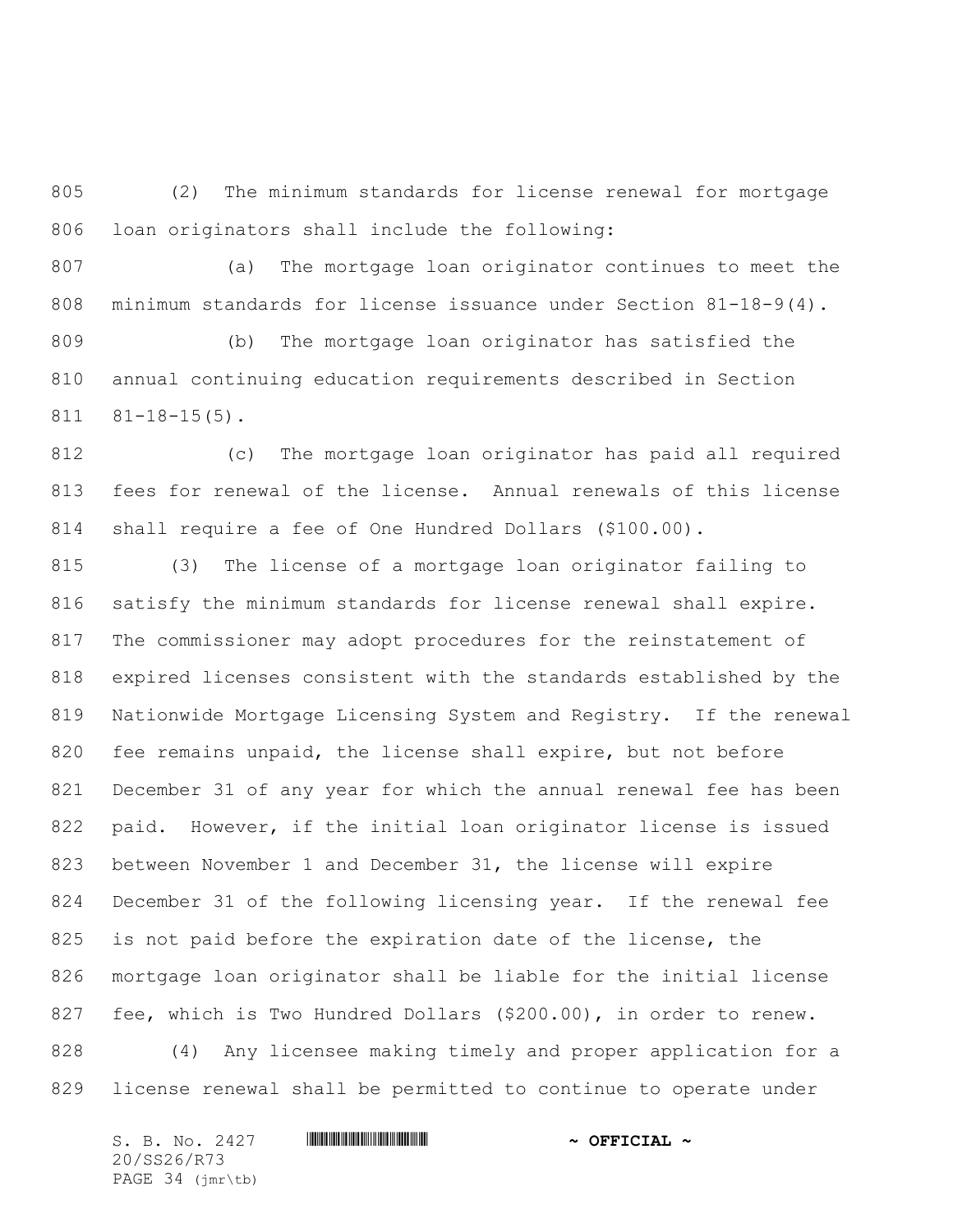its existing license until its application is approved or rejected, but shall not be released from or otherwise indemnified for any act covered by this chapter or for any penalty incurred under this chapter as a result of any violation of this chapter or regulations adopted under this chapter, pending final approval or disapproval of the application for the license renewal.

 (5) In order to meet the annual continuing education requirements referred to in Section 81-18-15(2)(b), a licensed mortgage loan originator shall complete at least eight (8) hours of education approved in accordance with subsection (2) of this 840 section, which shall include at least:

841 (a) Three (3) hours of federal law and requlations; (b) Two (2) hours of ethics, which shall include instruction on fraud, consumer protection and fair lending issues; and

 (c) Two (2) hours of training related to lending standards for the nontraditional mortgage product marketplace. (6) For the purposes of subsection (5) of this section, continuing education courses shall be reviewed, and approved by the Nationwide Mortgage Licensing System and Registry based upon reasonable standards. Review and approval of a continuing education course shall include review and approval of the course provider.

 (7) Nothing in this section shall preclude any education course, as approved by the Nationwide Mortgage Licensing System

S. B. No. 2427 **\*\*\* INSTERNAL # ^ OFFICIAL ~** 20/SS26/R73 PAGE 35 (jmr\tb)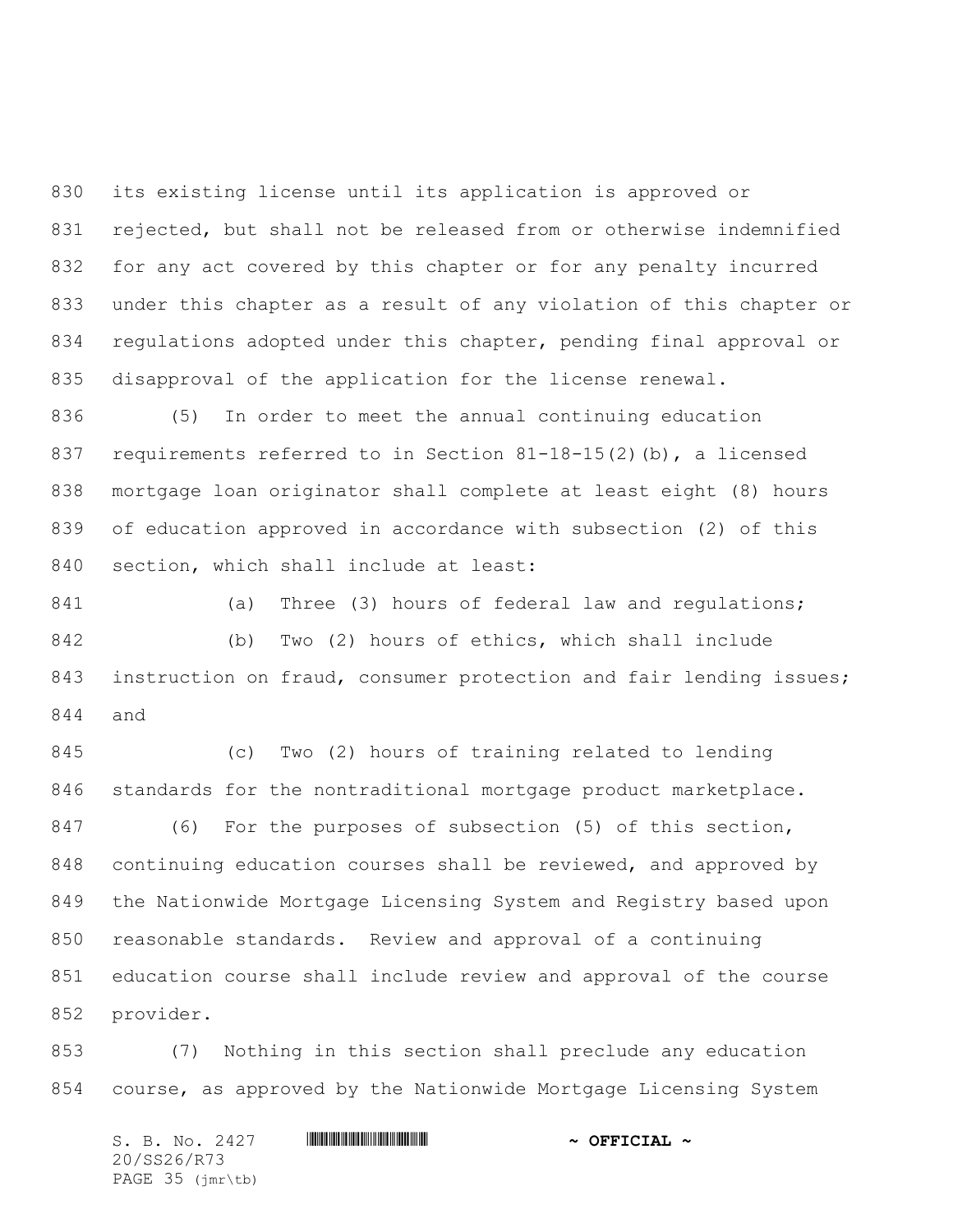and Registry, that is provided by the employer of the mortgage loan originator or an entity that is affiliated with the mortgage loan originator by an agency contract, or any subsidiary or affiliate of such employer or entity.

 (8) Continuing education may be offered either in a classroom, online or by any other means approved by the Nationwide Mortgage Licensing System and Registry.

(9) A licensed mortgage loan originator:

 (a) Except for Section 81-18-15(3) and subsection (13) of this section, may only receive credit for a continuing education course in the year in which the course is taken; and

 (b) May not take the same approved course in the same or successive years to meet the annual requirements for continuing education.

 (10) A licensed mortgage loan originator who is an approved instructor of an approved continuing education course may receive credit for the licensed mortgage loan originator's own annual continuing education requirement at the rate of two (2) hours credit for every one (1) hour taught.

 (11) A person having successfully completed the education requirements approved by the Nationwide Mortgage Licensing System and Registry in subsection (5) of this section for any state shall be accepted as credit towards completion of continuing education requirements in Mississippi.

20/SS26/R73 PAGE 36 (jmr\tb)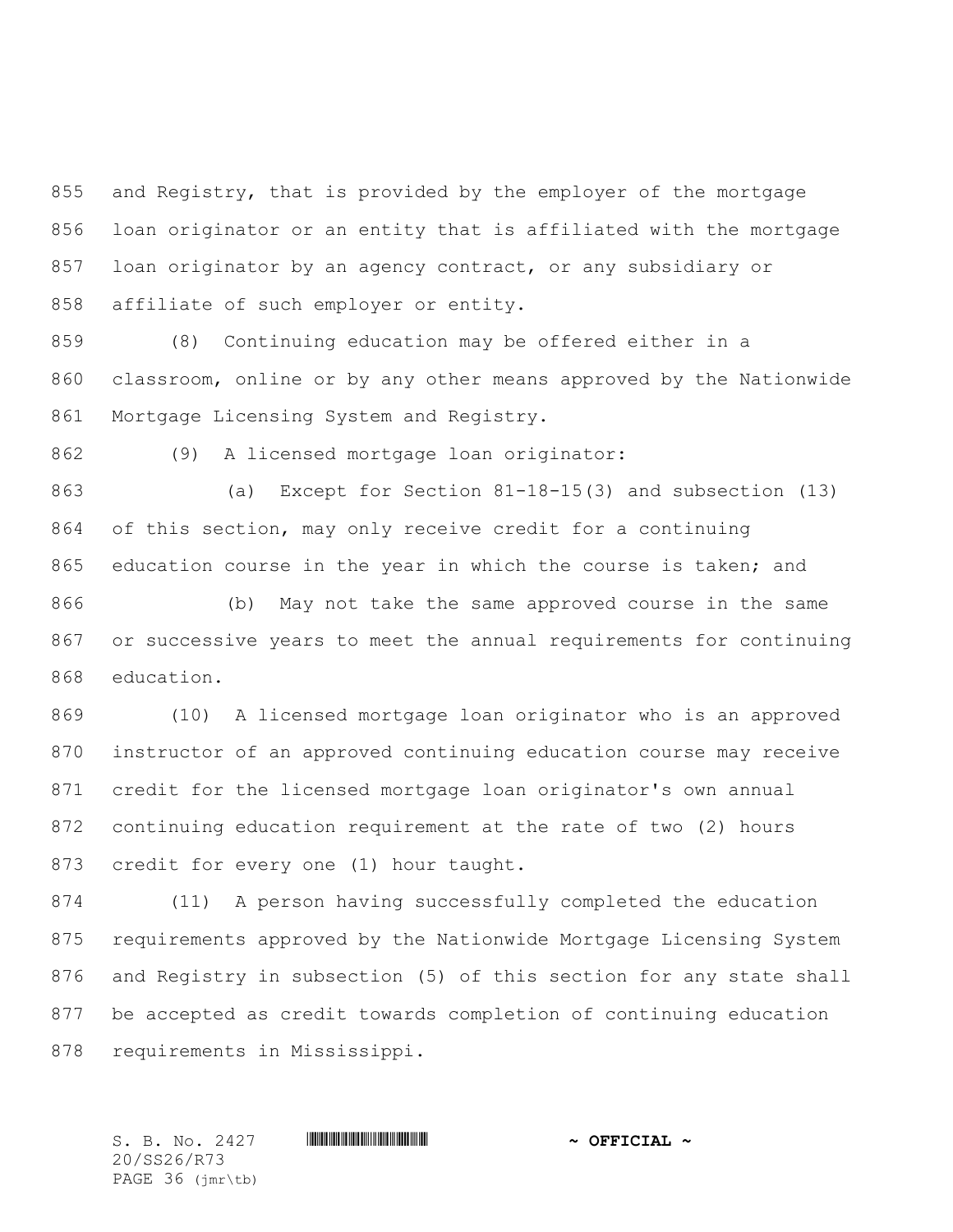(12) A licensed mortgage loan originator who later becomes unlicensed must complete the continuing education requirements for the last year in which the license was held prior to issuance of a new or renewed license.

 (13) A person meeting the requirements of subsection (2)(a) and (c) of this section may make up any deficiency in continuing education as established by rule or regulation of the commissioner.

 **SECTION 11.** Section 81-18-17, Mississippi Code of 1972, is reenacted as follows:

 81-18-17. (1) A license may not be transferred or assigned. (2) No licensee shall transact business under any name other than that designated in the license.

 (3) A licensed mortgage broker or mortgage lender shall notify the department through the Nationwide Mortgage Licensing System and Registry of any change in the address of its principal place of business or of any change in the address of an additional licensed branch location within thirty (30) days of the change.

 (4) No licensee shall open a branch office in this state or a branch office outside this state from which the licensee has direct contact with consumers regarding origination or brokering Mississippi residential property, without prior approval of the department. An application for any branch office shall be made through the Nationwide Mortgage Licensing System and Registry on a form prescribed by the department, which shall include at least

S. B. No. 2427 **\*\*\* AND \*\*\* AND \*\*\* AND \*\*\* OFFICIAL ~\*** 20/SS26/R73 PAGE 37 (jmr\tb)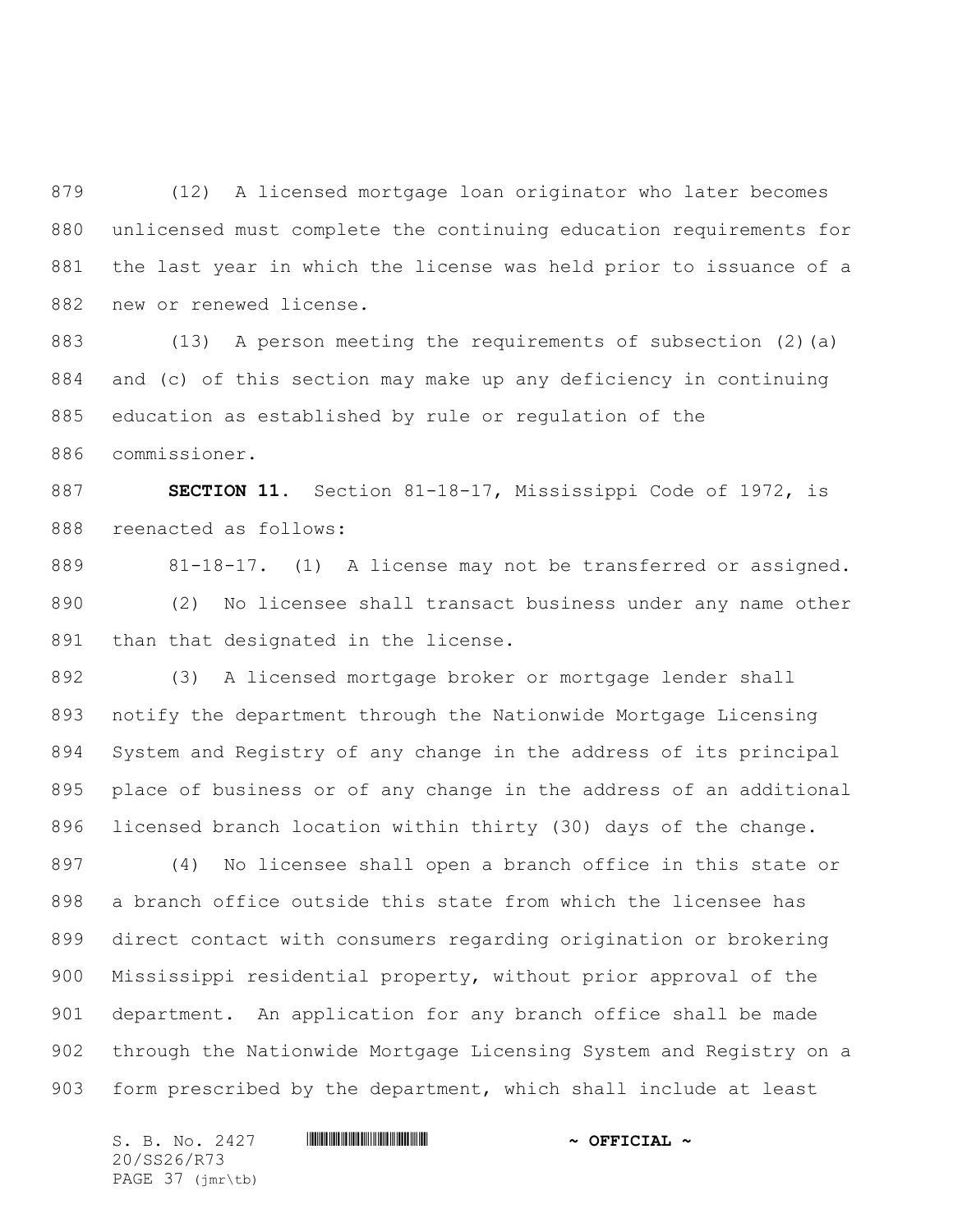evidence of compliance with subsection (1) of Section 81-18-25 as to that branch and shall be accompanied by payment of a nonrefundable application fee of Three Hundred Dollars (\$300.00) and at least one (1) loan originator application licensed at that branch office. The application shall be approved unless the department finds that the applicant has not conducted business under this chapter in accordance with law. Each branch office that currently holds a branch license shall renew that branch 912 license before the expiration date of the main company license, on 913 or before December 31; however, if the initial branch license is issued between November 1 and December 31, the license will expire December 31 of the following licensing year. The license renewal shall be on a form prescribed by the department with a nonrefundable renewal application fee of One Hundred Dollars (\$100.00). If the annual renewal fee remains unpaid, the license shall expire, but not before December 31 of any year for which the annual renewal fee has been paid. If the renewal fee is not paid before the expiration date of the license, the branch shall be liable for the initial license fee, which is Three Hundred Dollars (\$300.00), in order to renew.

 (5) A licensed mortgage broker or mortgage lender shall notify the department within thirty (30) days by submitting a sponsorship removal in the Nationwide Mortgage Licensing System and Registry when a loan originator is released from its employment. In addition, the licensed mortgage broker or mortgage

S. B. No. 2427 **\*\*\* AND \*\*\* AND \*\*\* AND \*\*\* OFFICIAL ~\*** 20/SS26/R73 PAGE 38 (jmr\tb)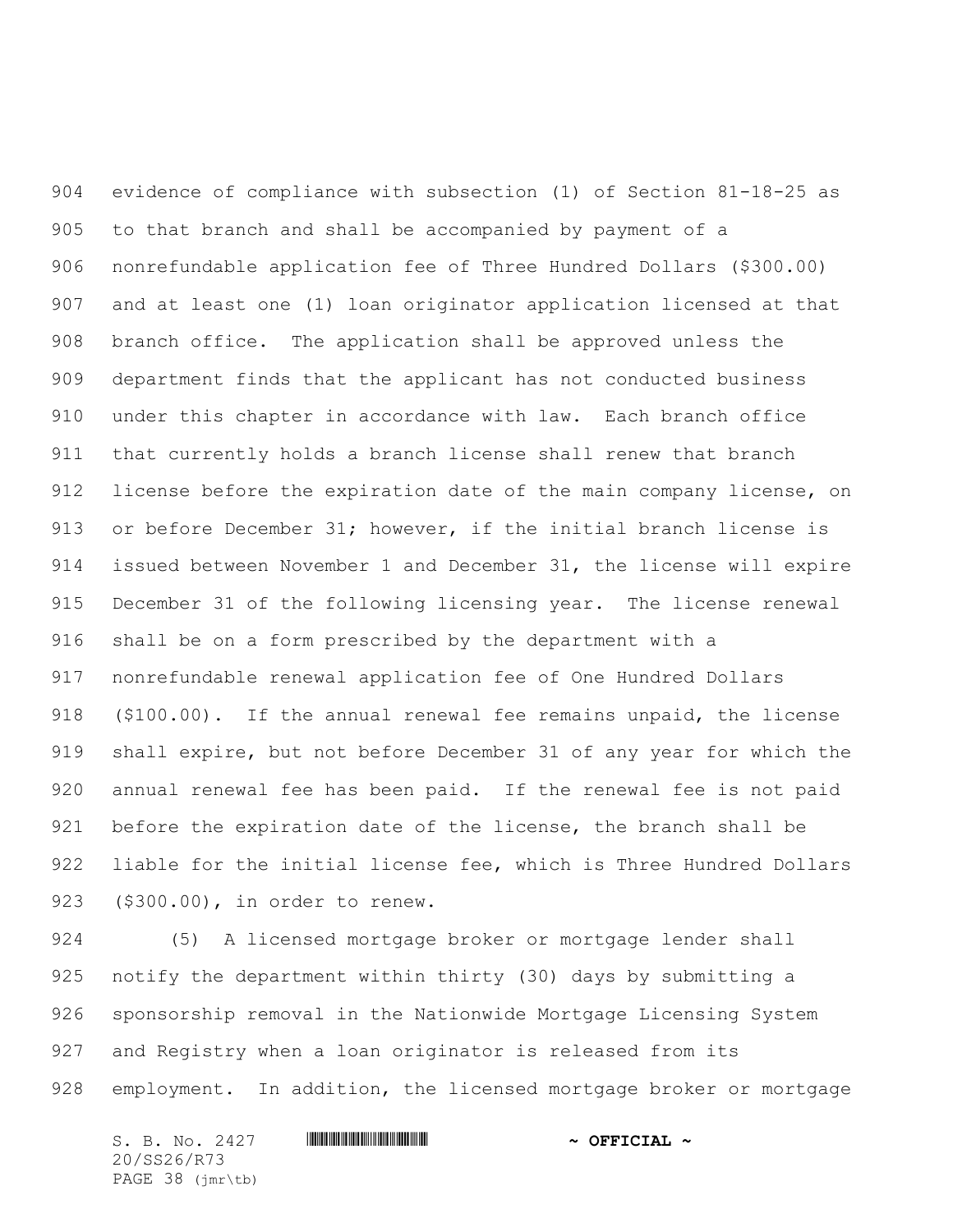lender shall notify the department within thirty (30) days through the Nationwide Mortgage Licensing System and Registry when there is a change of the qualifying individual of the licensee.

 **SECTION 12.** Section 81-18-19, Mississippi Code of 1972, is reenacted as follows:

 81-18-19. (1) Except as provided in this section, no person shall acquire directly or indirectly ten percent (10%) or more of the voting shares of a corporation or ten percent (10%) or more of the ownership of any other entity licensed to conduct business under this chapter unless it first files an application in accordance with the requirements prescribed in Section 81-18-9.

 (2) Upon the filing and investigation of an application, the department shall permit the applicant to acquire the interest in the licensee if it is satisfied and finds that the applicant and its members, if applicable, its directors and officers, if a corporation, and any proposed new directors and officers have 945 provided its surety bond and have the character, reputation and experience to warrant belief that the business will be operated fairly and in accordance with the law. If the application is denied, the department shall notify the applicant of the denial and the reasons for the denial.

 (3) A decision of the department denying a license, original or renewal, shall be conclusive, except that the applicant may seek judicial review in the Chancery Court of the First Judicial District of Hinds County, Mississippi.

S. B. No. 2427 **\*\*\* AND \*\*\* AND \*\*\* AND \*\*\* OFFICIAL ~\*** 20/SS26/R73 PAGE 39 (jmr\tb)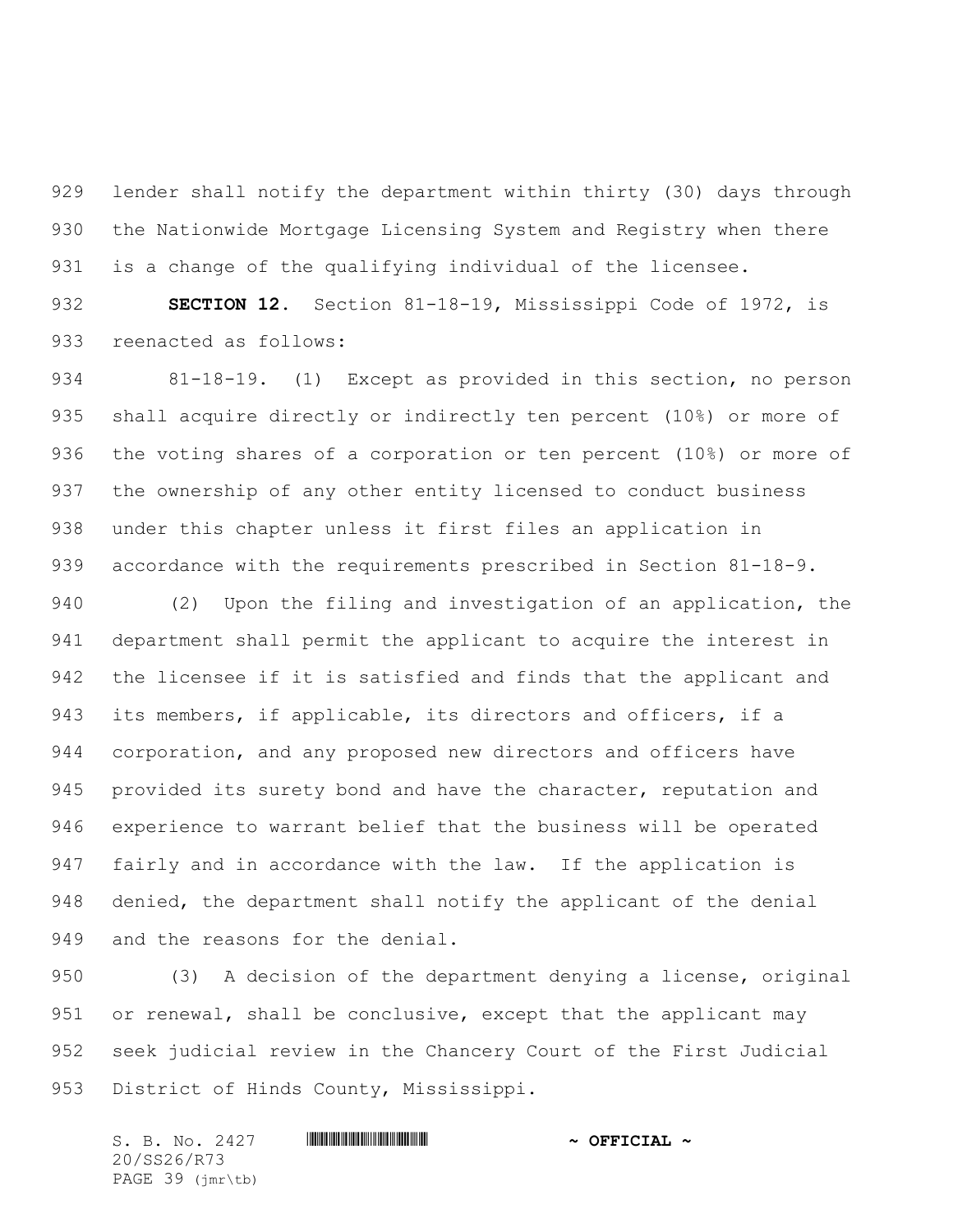(4) The provisions of this section do not apply to the following, subject to notification as required in this section:

 (a) The acquisition of an interest in a licensee directly or indirectly including an acquisition by merger or consolidation by or with a person licensed under this chapter or exempt from this chapter under Section 81-18-5.

 (b) The acquisition of an interest in a licensee directly or indirectly including an acquisition by merger or consolidation by or with a person affiliated through common ownership with the licensee.

 (c) The acquisition of an interest in a licensee by a person by bequest, devise, gift or survivorship or by operation of law.

 (5) A person acquiring an interest in a licensee in a transaction that is requesting exemption from filing an application for approval of the application shall send a written request to the department for an exemption within thirty (30) days 971 before the closing of the transaction.

 **SECTION 13.** Section 81-18-21, Mississippi Code of 1972, is reenacted and amended as follows:

 81-18-21. (1) Any person required to be licensed under this chapter shall maintain in its offices, or such other location as the department shall permit, the books, accounts and records necessary for the department to determine whether or not the person is complying with the provisions of this chapter and the

S. B. No. 2427 **\*\*\* AND \*\*\* AND \*\*\* AND \*\*\* OFFICIAL ~\*** 20/SS26/R73 PAGE 40 (jmr\tb)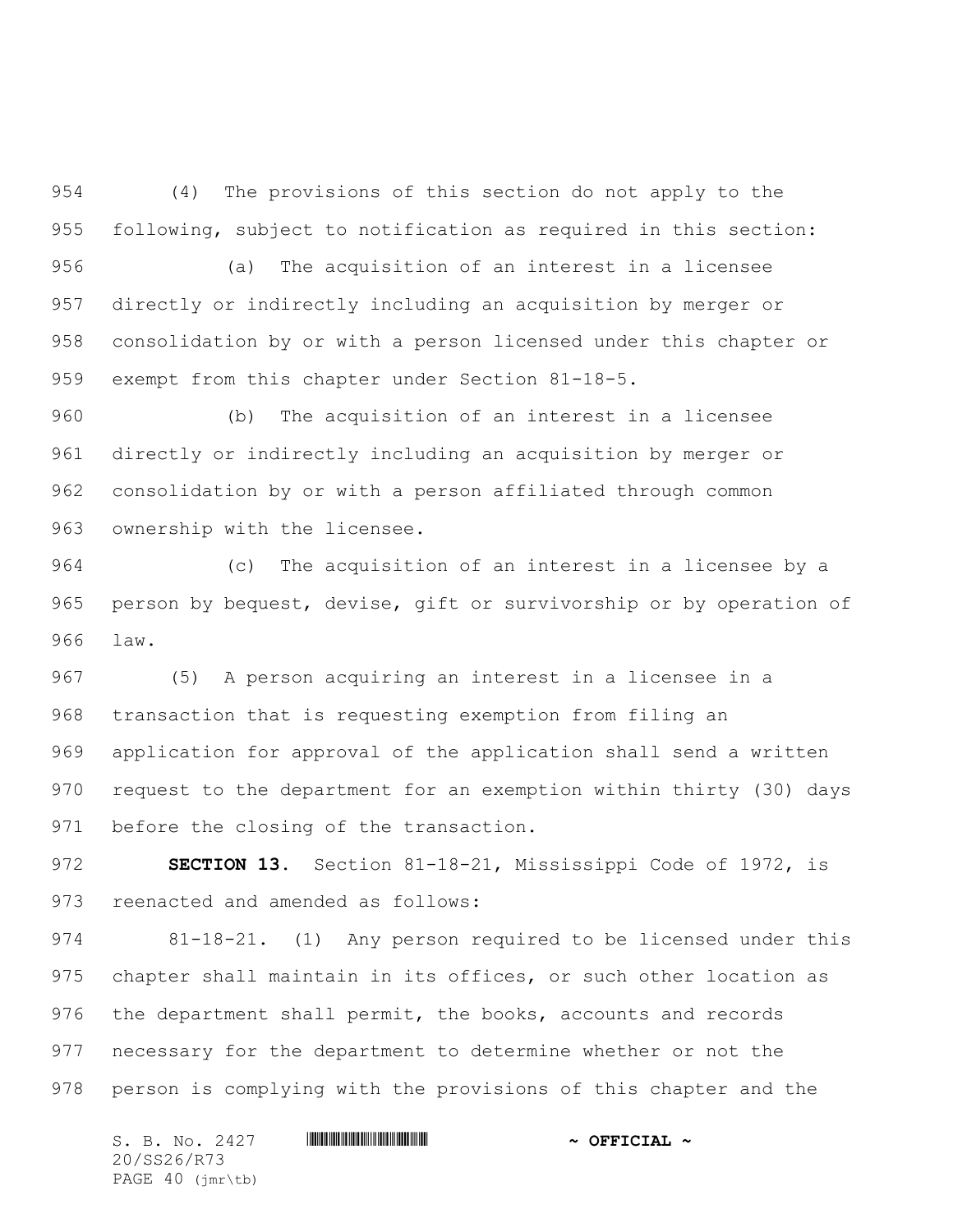rules and regulations adopted by the department under this chapter. These books, accounts and records shall be maintained apart and separate from any other business in which the person is involved and may represent historical data for **\* \* \*** five (5) years **\* \* \*** from the final disposition of the loan application to which the records relate. The books, accounts and records for individual consumer mortgage files shall be maintained apart and separate from any other personal loan files made by the same consumer. The books, accounts and records shall be kept in a secure location under conditions that will not lead to their damage or destruction. If the licensee wishes to keep the files in a location other than the location listed on the license, then the licensee first must submit a written request on a form designated by the department and gain written approval from the commissioner before storing the files at an off-site secure location.

 (2) To assure compliance with the provisions of this chapter, the department may examine the books and records of any licensee without notice during normal business hours. The commissioner shall charge the licensee an examination fee in an amount not less than Three Hundred Dollars (\$300.00) nor more than Six Hundred Dollars (\$600.00) per day with a maximum examination fee of Two Thousand Four Hundred Dollars (\$2,400.00) for each office or location within the State of Mississippi, and an examination fee in an amount not less than Three Hundred Dollars

S. B. No. 2427 **\*\*\* AND \*\*\* AND \*\*\* AND \*\*\* OFFICIAL ~\*** 20/SS26/R73 PAGE 41 (jmr\tb)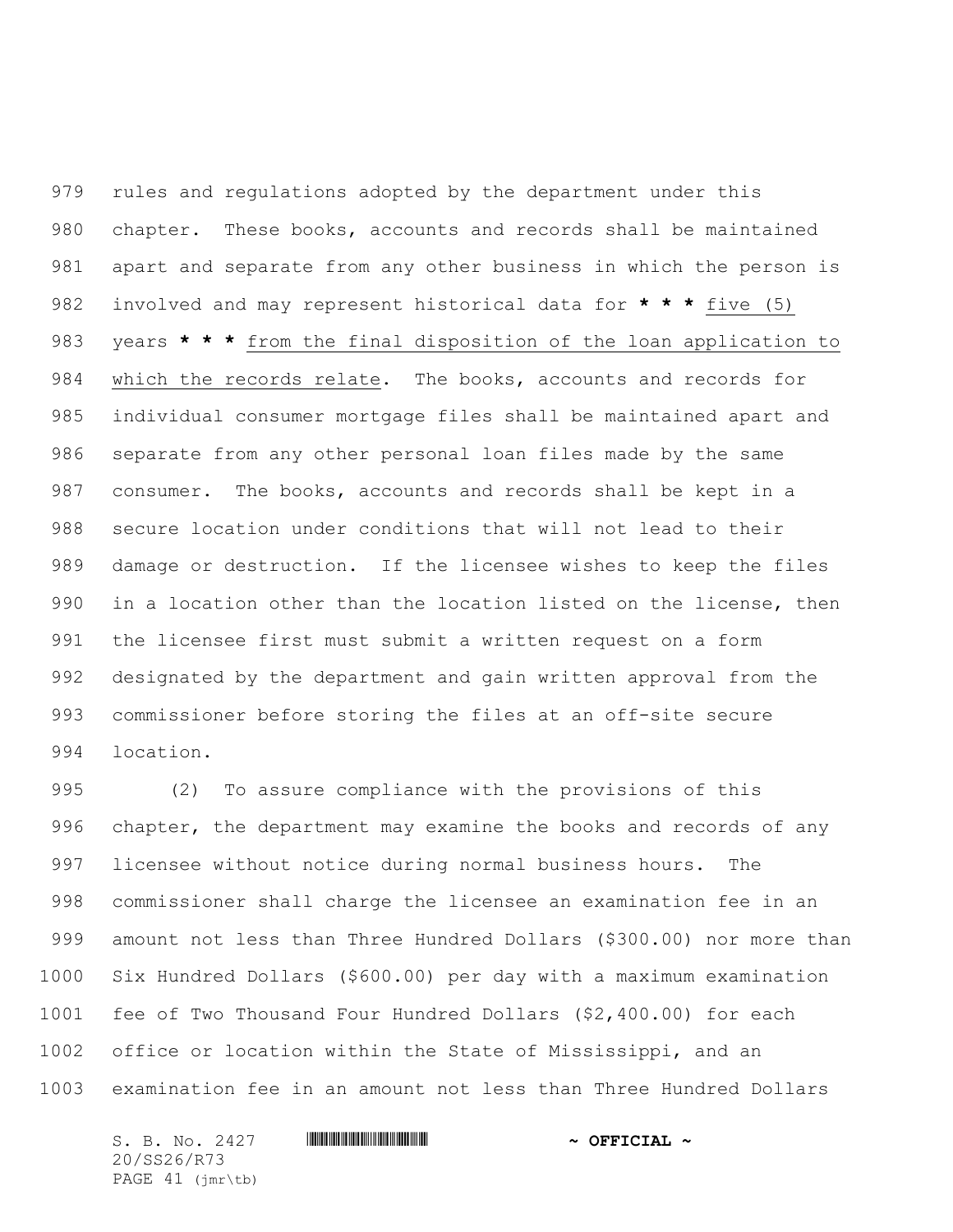(\$300.00) nor more than Eight Hundred Dollars (\$800.00) per day for each office or location outside the State of Mississippi, plus any actual expenses incurred while examining the licensee's records or books that are located outside the State of Mississippi. However, in no event shall a licensee be examined more than once in a two-year period unless for cause shown based upon consumer complaint and/or other exigent reasons as determined by the commissioner.

 (3) The department, its designated officers and employees, or its duly authorized representatives, for the purposes of discovering violations of this chapter and for the purpose of determining whether any person or individual reasonably suspected by the commissioner of conducting business that requires a license under this chapter, may investigate those persons and individuals and examine all relevant books, records and papers employed by those persons or individuals in the transaction of business, and may summon witnesses and examine them under oath concerning matters as to the business of those persons, or other such matters as may be relevant to the discovery of violations of this chapter, including, without limitation, the conduct of business without a license as required under this chapter.

 (4) Each licensee, individual or person subject to this chapter shall make available to the commissioner upon request the books and records relating to the operations of the licensee, individual or person subject to this chapter. The commissioner

S. B. No. 2427 **\*\*\* INSTERNAL # ^ OFFICIAL ~** 20/SS26/R73 PAGE 42 (jmr\tb)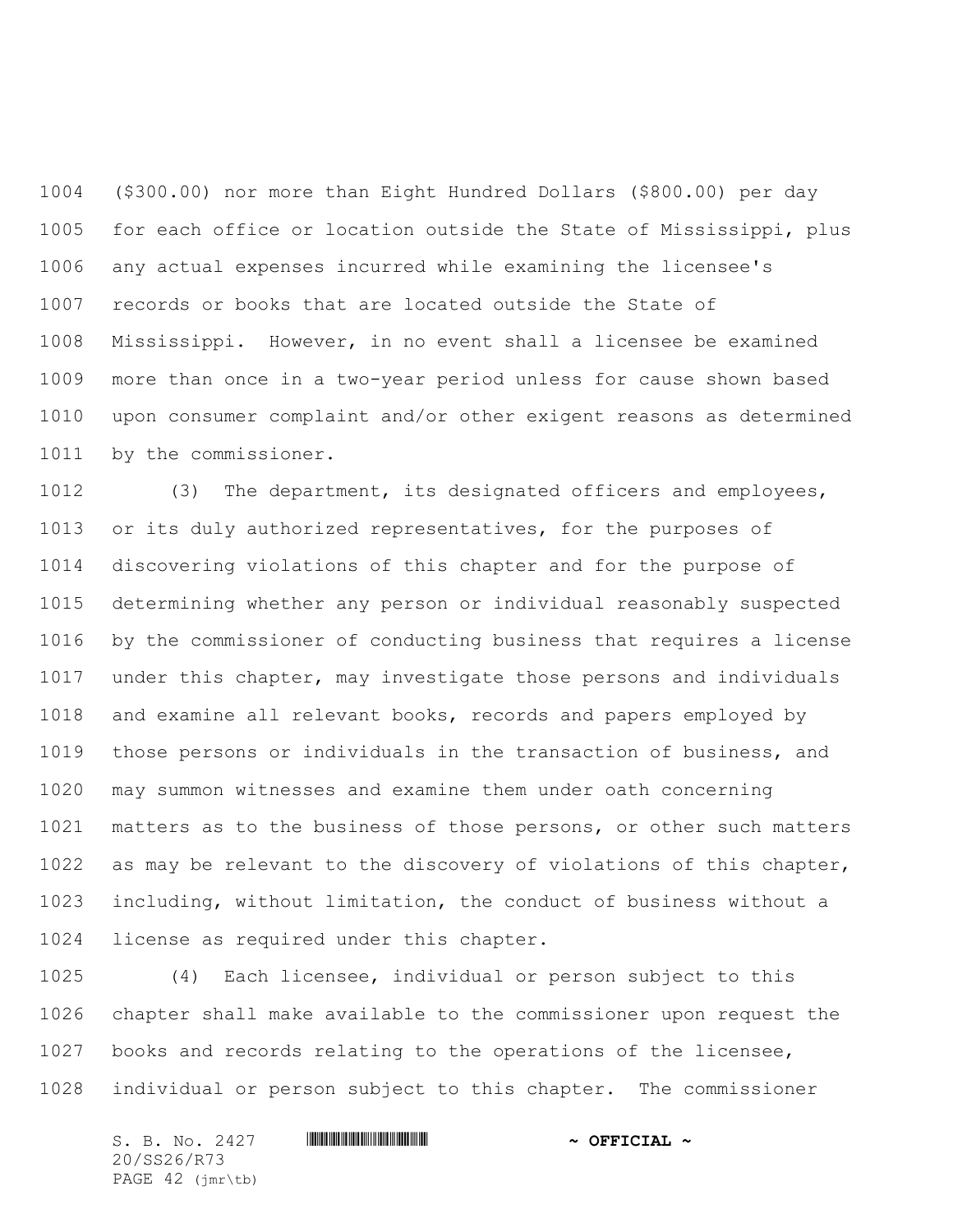shall have access to those books and records and interview the officers, principals, mortgage loan originators, employees, independent contractors, agents, and customers of the licensee, individual or person subject to this chapter concerning their business. Failure to produce the books and records within sixty (60) days from the date of request may result in a violation of this chapter, resulting in a civil penalty.

 (5) Each licensee, individual or person subject to this chapter shall make or compile reports or prepare other information as directed by the commissioner in order to carry out the purposes of this section, including, but not limited to:

(a) Accounting compilations;

 (b) Information lists and data concerning loan transactions in a format prescribed by the commissioner; or

 (c) Such other information deemed necessary to carry out the purposes of this section.

 (6) In making any examination or investigation authorized by this chapter, the commissioner may control access to any documents and records of the licensee or person under examination or investigation. The commissioner may take possession of the documents and records or place a person in exclusive charge of the documents and records in the place where they are usually kept. During the period of control, no individual or person shall remove or attempt to remove any of the documents and records except under a court order or with the consent of the commissioner. Unless the

S. B. No. 2427 **\*\*\* AND \*\*\* AND \*\*\* AND \*\*\* OFFICIAL ~\*** 20/SS26/R73 PAGE 43 (jmr\tb)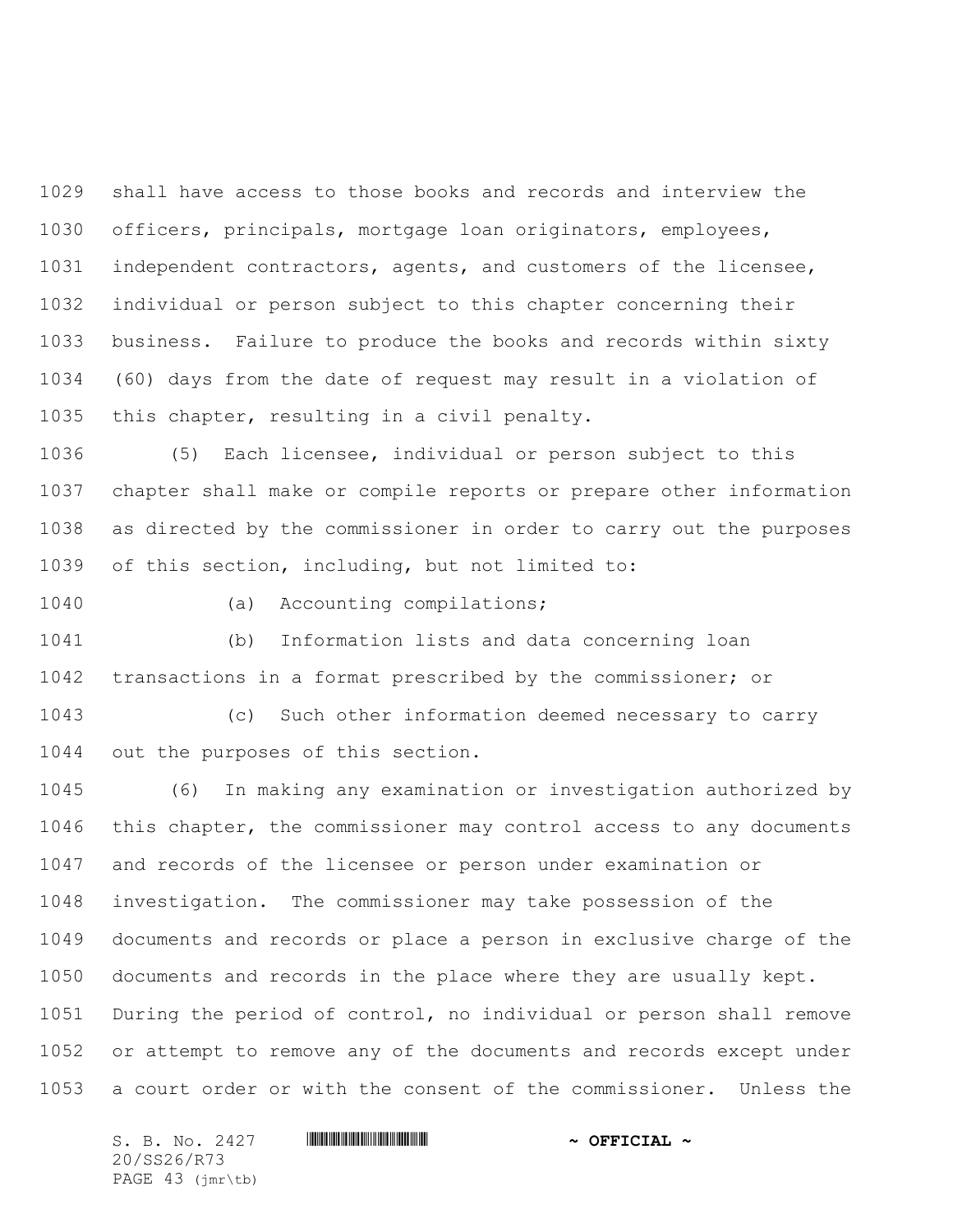commissioner has reasonable grounds to believe the documents or records of the licensee have been or are at risk of being altered or destroyed for purposes of concealing a violation of this chapter, the licensee or owner of the documents and records shall have access to the documents or records as necessary to conduct its ordinary business affairs.

 (7) The commissioner shall report regularly violations of this chapter, as well as enforcement actions and other relevant information, to the Nationwide Mortgage Licensing System and Registry subject to the provisions contained in Section 81-18-63.

 (8) Examinations and investigations conducted under this chapter and information obtained by the department, except as provided in subsection (7) of this section, in the course of its duties under this chapter are confidential.

 (9) In the absence of malice, fraud or bad faith a person is not subject to civil liability arising from the filing of a complaint with the department, furnishing other information 1071 required by this chapter, information required by the department under the authority granted in this chapter, or information voluntarily given to the department related to allegations that a licensee or prospective licensee has violated this chapter. Failure of a person to respond to a formal complaint made with the department by a consumer may result in a violation of this chapter, resulting in a civil penalty.

S. B. No. 2427 \*SS26/R73\* **~ OFFICIAL ~** 20/SS26/R73 PAGE 44 (jmr\tb)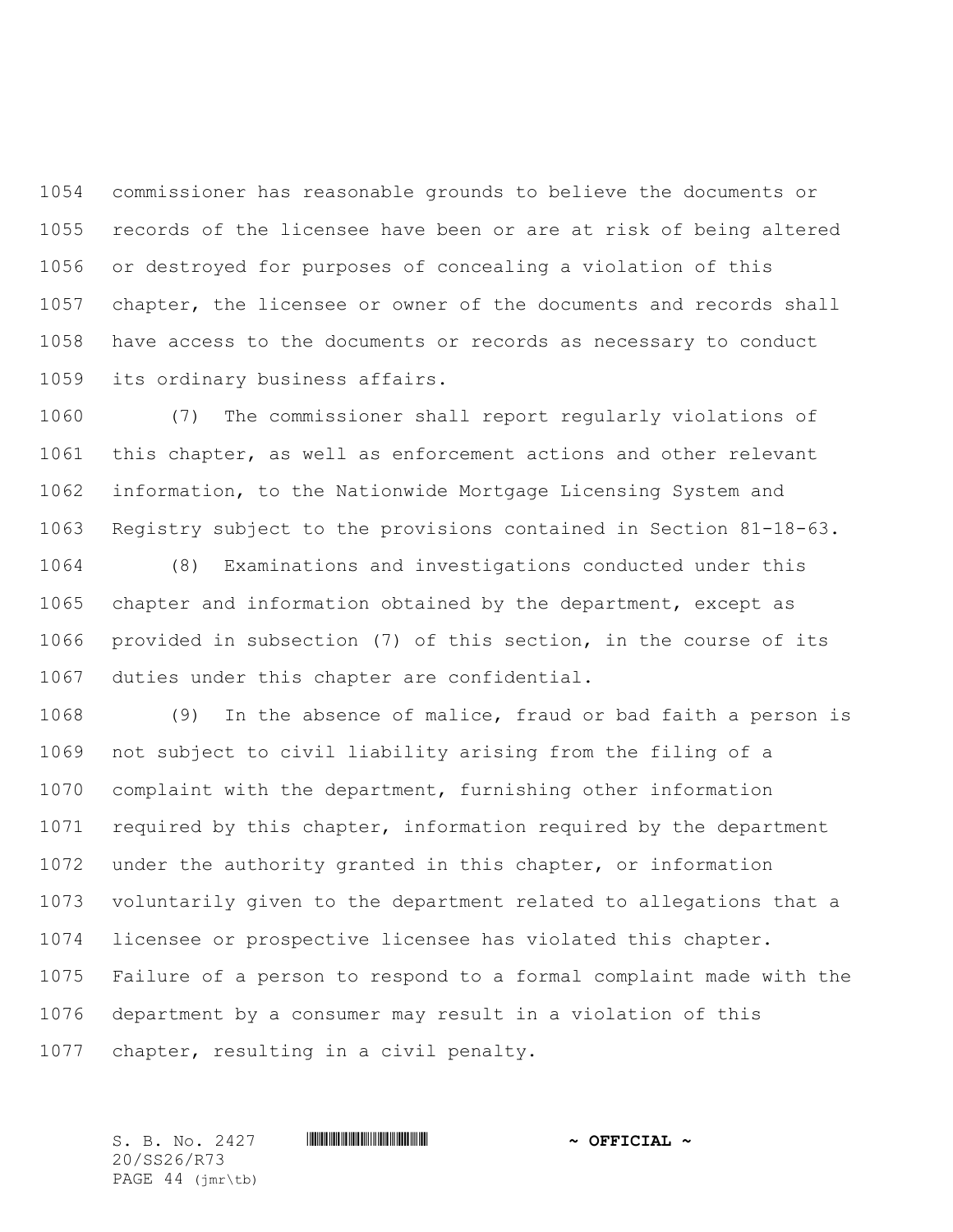(10) In order to carry out the purposes of this section, the commissioner may:

 (a) Accept and rely on examination or investigation reports made by other government officials, within or without this state; or

 (b) Accept audit reports made by an independent certified public accountant for the licensee, individual or person subject to this chapter in the course of that part of the examination covering the same general subject matter as the audit and may incorporate the audit report in the report of the examination, report of investigation or other writing of the commissioner; or

 (c) Rely upon attorneys, accountants, or other professionals and specialists as examiners, auditors or investigators to conduct or assist in the conduct of examinations or investigations; or

 (d) Enter into agreements or relationships with other government officials or regulatory associations, including, but not limited to, joint enforcement action, by sharing resources, standardized or uniform methods or procedures, and documents, records, information or evidence obtained under this section.

 (11) The authority of this section shall remain in effect, whether such a licensee, individual or person subject to this chapter acts or claims to act under any licensing or registration law of this state, or claims to act without that authority.

S. B. No. 2427 **\*\*\* INSTERNAL # ^ OFFICIAL ~** 20/SS26/R73 PAGE 45 (jmr\tb)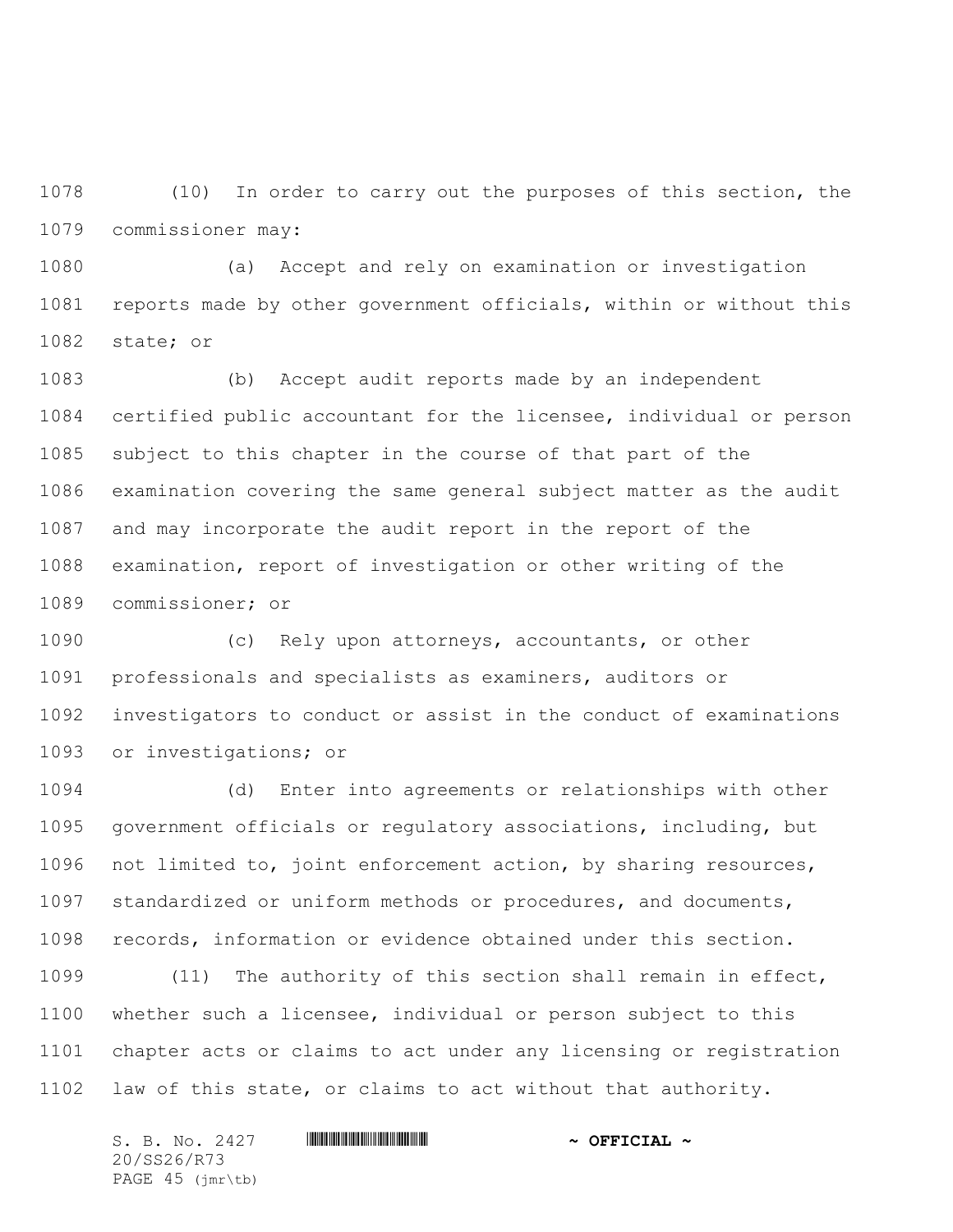(12) No licensee, individual or person subject to investigation or examination under this section may knowingly withhold, abstract, remove, mutilate, destroy, falsify, abandon or secret any books, records, computer records or other information. **SECTION 14.** Section 81-18-23, Mississippi Code of 1972, is

reenacted as follows:

 81-18-23. (1) Each mortgage licensee shall submit to the Nationwide Mortgage Licensing System and Registry reports of condition, which shall be in such form and shall contain such information as the Nationwide Mortgage Licensing System and Registry may require. Failure to file accurate, timely and complete reports on the Nationwide Mortgage Licensing System and Registry may result in a violation of this chapter, resulting in a civil penalty.

 (2) The department, in its discretion, may relieve any company from the payment of any penalty, in whole or in part, for good cause.

 (3) If a company fails to pay a penalty from which it has not been relieved, the department may maintain an action at law to recover the penalty.

 (4) Within fifteen (15) days of the occurrence of any of the following events, a company shall file with the Nationwide Mortgage Licensing System and Registry the applicable change in the disclosure questions and shall submit the information through the Nationwide Mortgage Licensing System and Registry or file a

S. B. No. 2427 **\*\*\* INSTERNAL # ^ OFFICIAL ~** 20/SS26/R73 PAGE 46 (jmr\tb)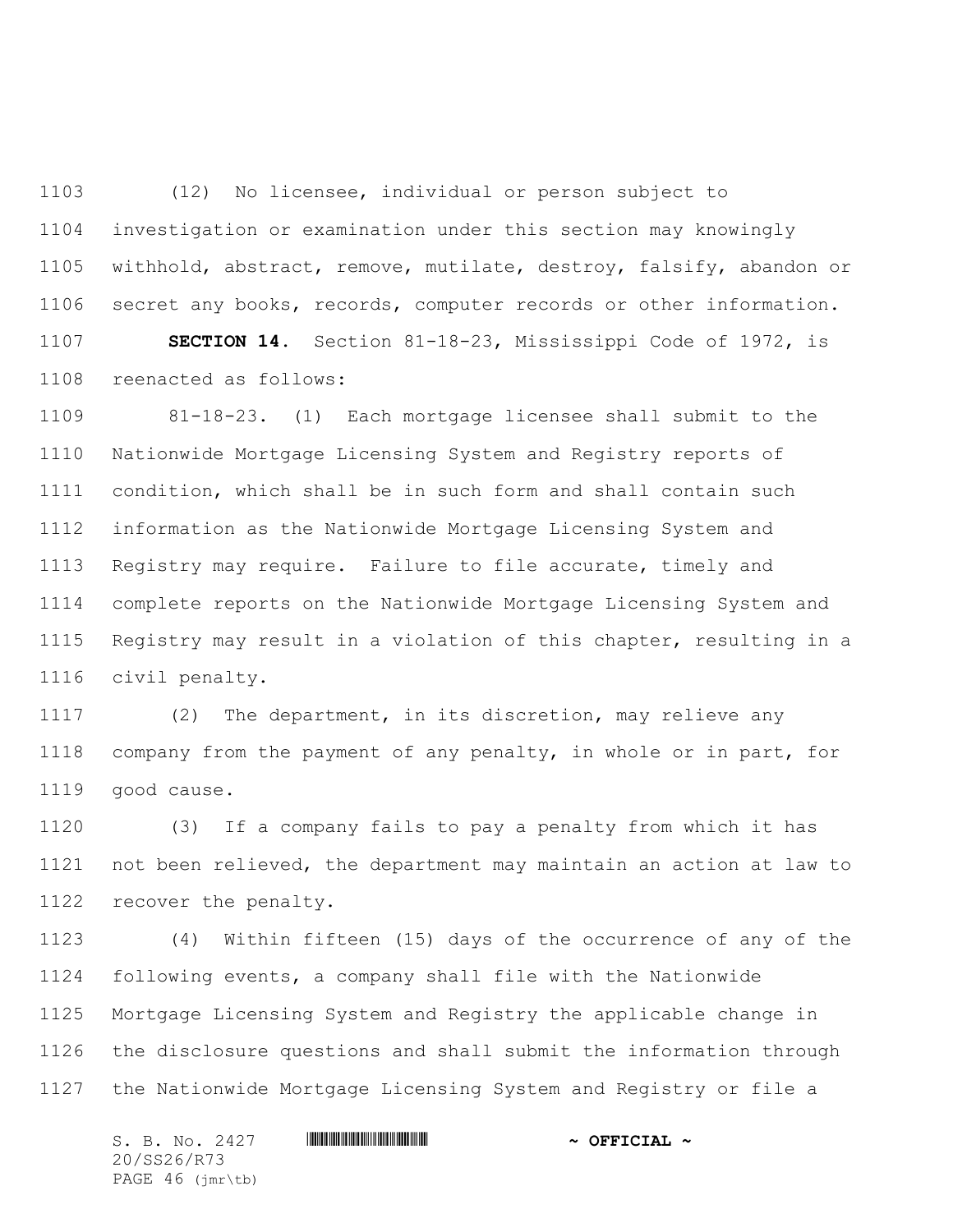written report with the commissioner describing the event and its expected impact on the activities of the company in this state:

 (a) The filing for bankruptcy or reorganization by the company;

 (b) The institution of revocation or suspension proceedings against the company by any state or governmental authority;

 (c) Any felony indictment of the company or any of its directors, executive officers, qualifying individual or loan originators;

 (d) Any felony conviction of the company or any of its directors, executive officers, qualifying individual or loan originators;

 (e) Expiration, termination or default, technical or otherwise, of any existing line of credit or warehouse credit agreement;

 (f) Suspension or termination of the licensee's status as an approved seller or seller/servicer by the Federal National Mortgage Association, Federal Home Loan Mortgage Corporation or Government National Mortgage Association;

 (g) Exercise of recourse rights by investors or subsequent assignees of mortgage loans if such loans, in the aggregate, exceed the licensee's net worth exclusive of real property and fixed assets; or

S. B. No. 2427 \*SS26/R73\* **~ OFFICIAL ~** 20/SS26/R73 PAGE 47 (jmr\tb)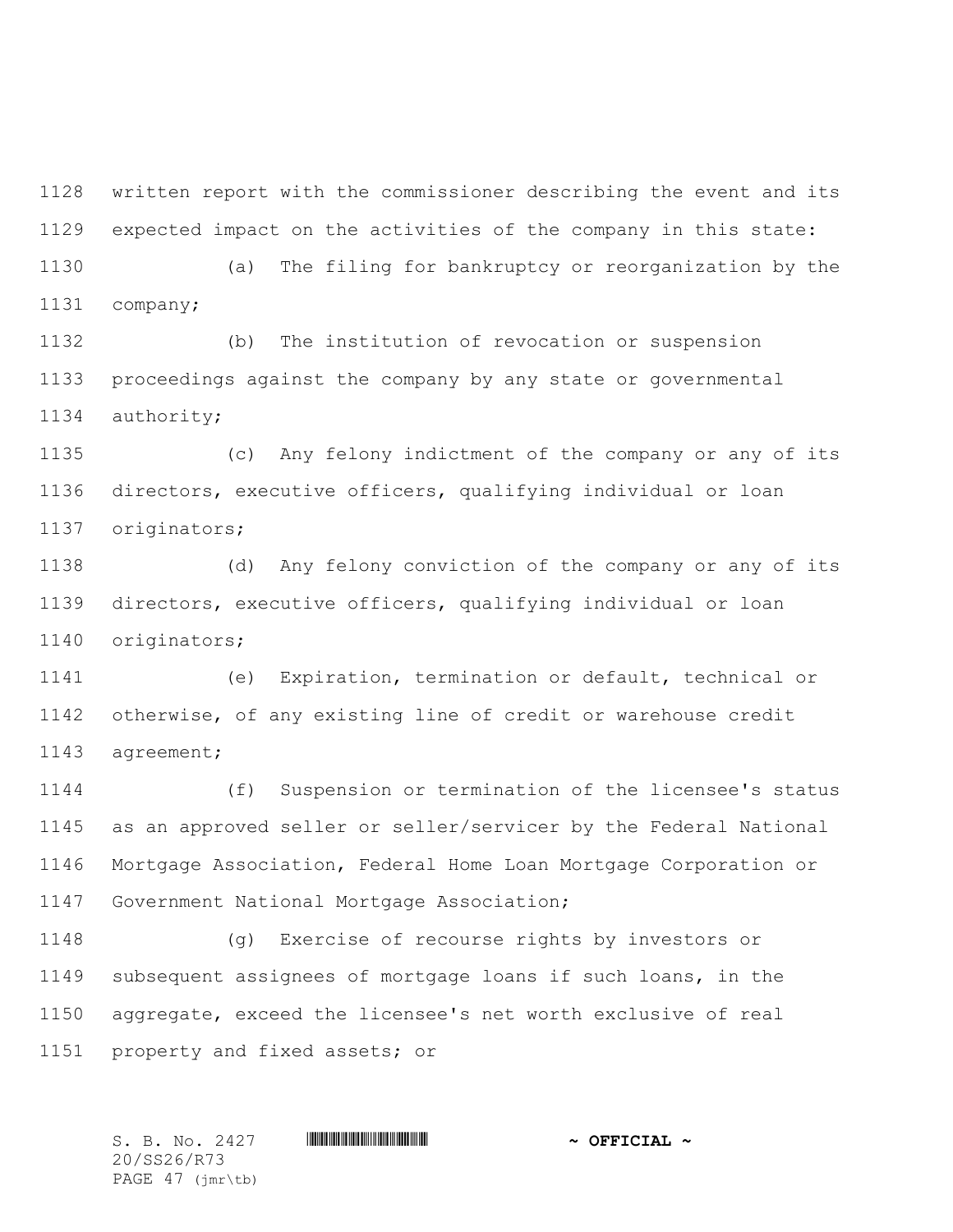(h) Existence of negative balances, exceeding One Hundred Dollars (\$100.00) in any operation account at any time or the return of checks, exceeding One Hundred Dollars (\$100.00) for insufficient funds.

 (5) Licensees who are involved in civil actions shall notify the Nationwide Mortgage Licensing System and Registry within sixty (60) days of the occurrence. An explanation and supporting documentation for each civil action concerning the company shall be submitted through the Nationwide Mortgage Licensing System and Registry. The department may require additional information as necessary.

 **SECTION 15.** Section 81-18-25, Mississippi Code of 1972, is reenacted as follows:

 81-18-25. (1) Each principal place of business and branch office in the state shall meet all of the following requirements:

 (a) Be in compliance with local zoning ordinances and have posted any licenses required by local government agencies. It is the responsibility of the licensee to meet local zoning ordinances and obtain the required occupational licenses; however, zoning cannot be residential. If there is no zoning in the area, then the person shall submit to the department a letter from the city or county stating that there is no zoning.

 (b) Consist of at least one (1) secure enclosed room or secure building of stationary construction in which negotiations of mortgage loan transactions may be conducted in privacy.

S. B. No. 2427 **\*\*\* INSTERNAL # ^ OFFICIAL ~** 20/SS26/R73 PAGE 48 (jmr\tb)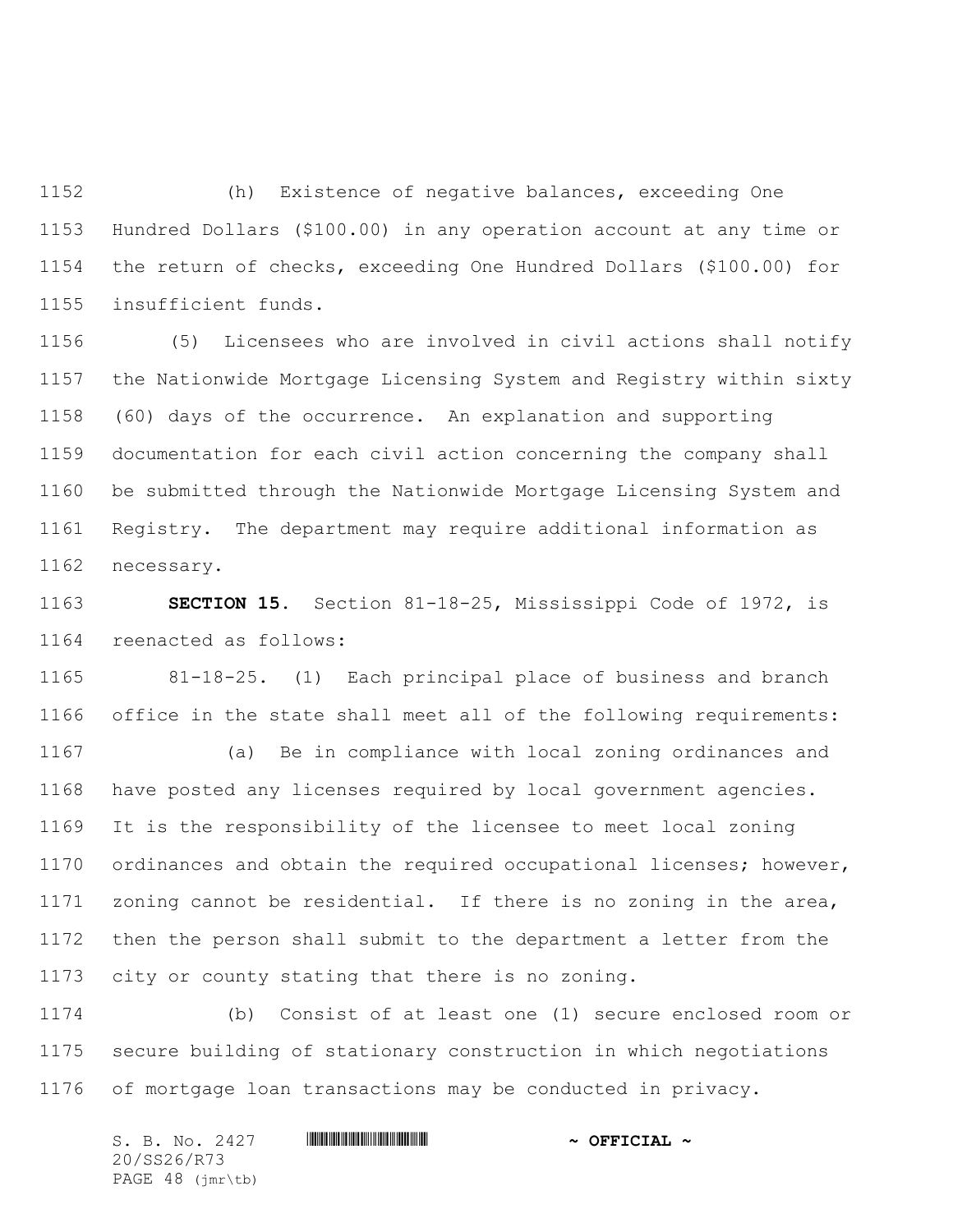Stationary construction does not include the use of portable buildings. If there is no zoning in the requested location and the property is used for residential purposes, then the person shall utilize an enclosed room with a dedicated outside door.

 (c) Display a permanent sign outside the place of business readily visible to the general public, unless the display of sign violates local zoning ordinances or restrictive covenants. The sign must contain the name of the licensee and shall also contain the Nationwide Mortgage Licensing System and Registry Unique Identifier issued to that particular licensed location.

 (2) If one (1) of the following is correct, then that location shall be licensed as a mortgage broker or mortgage lender under this chapter and not as a branch:

 (a) It is a separate entity operating as an independent business or mortgage operation which is not under the direct control, management supervision and responsibility of the licensee;

 (b) The licensee is not the lessee or owner of the branch and the branch is not under the direct and daily ownership, control, management and supervision of the licensee;

 (c) All assets and liabilities of the branch are not assets and liabilities of the licensee, and all income and expenses of the branch are income and expenses of the licensee and properly accounted for in the financial records and tax returns of the licensee; or

S. B. No. 2427 **\*\*\* INSTERNAL # ^ OFFICIAL ~** 20/SS26/R73 PAGE 49 (jmr\tb)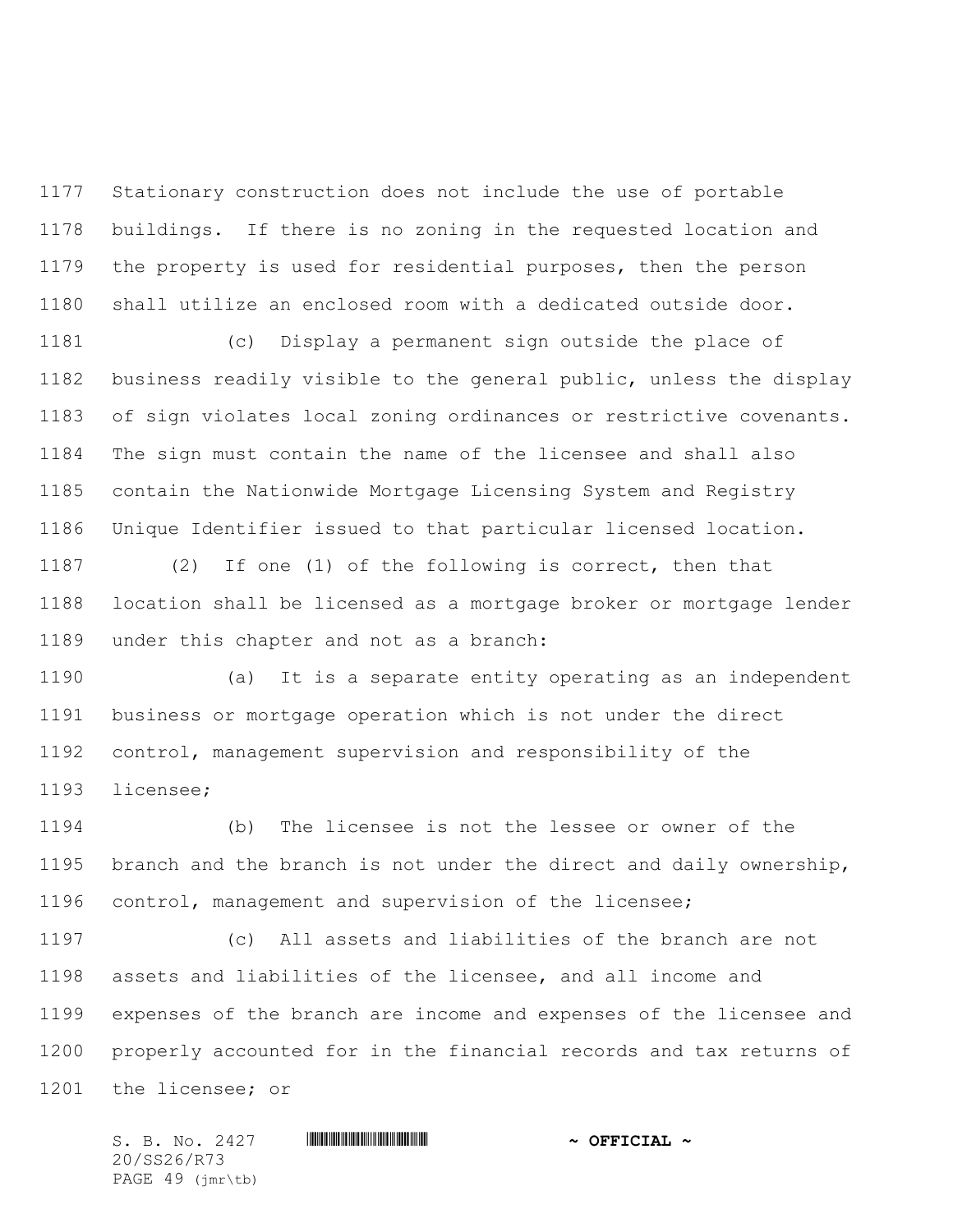(d) All practices, policies and procedures, including, but not limited to, those relating to employment and operations, are not originated and established by the licensee or registered company and are not applied consistently to the principal place of business and all branches.

 Nothing in this subsection (2) shall affect or change, or be construed as affecting or changing, the existing statutory law and common law on agency, principal and agent, independent contractors, and parent and subsidiary companies.

 **SECTION 16.** Section 81-18-27, Mississippi Code of 1972, is reenacted as follows:

 81-18-27. (1) No person required to be licensed under this chapter shall:

 (a) Directly or indirectly employ any scheme, device or artifice to defraud or mislead borrowers or lenders or to defraud any person.

 (b) Misrepresent to or conceal from an applicant for a mortgage loan or mortgagor, material facts, terms or conditions of a transaction to which the licensee is a party.

 (c) Fail to disburse funds in accordance with a written commitment or agreement to make a mortgage loan.

 (d) Fail to truthfully account for monies belonging to a party to a residential mortgage loan transaction.

 (e) Improperly refuse to issue a satisfaction of a mortgage loan.

S. B. No. 2427 **\*\*\* INSTERNAL # ^ OFFICIAL ~** 20/SS26/R73 PAGE 50 (jmr\tb)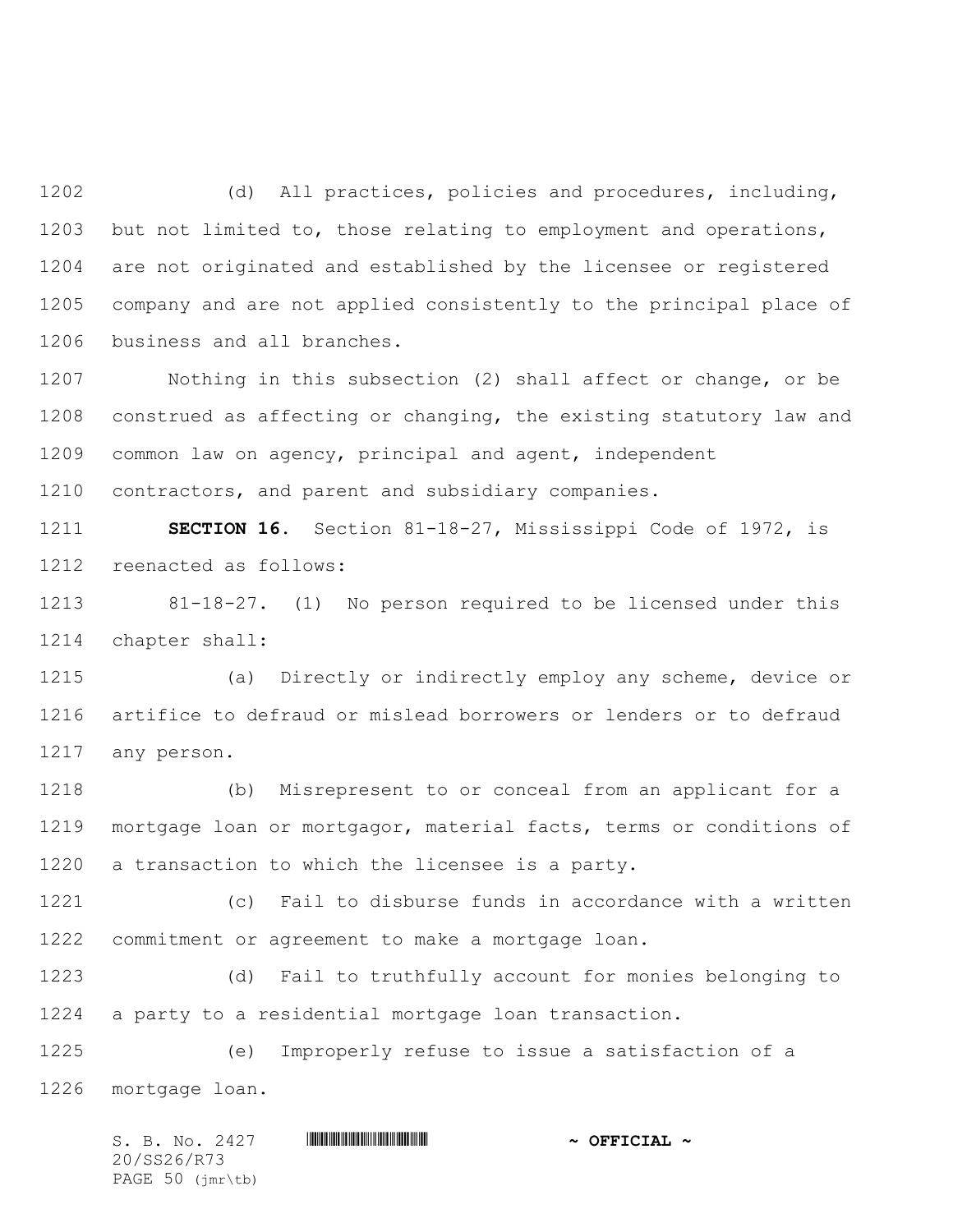(f) Fail to account for or deliver to any person any personal property obtained in connection with a mortgage loan, such as money, funds, deposits, checks, drafts, mortgages or other documents or things of value that have come into the possession of the licensee and that are not the property of the licensee, or that the licensee is not by law or at equity entitled to retain.

 (g) Engage in any transaction, practice, or course of business that is not in good faith, or that operates a fraud upon any person in connection with the making of or purchase or sale of any mortgage loan, including the use of correction fluid on any document associated with the mortgage loan.

 (h) Engage in any fraudulent residential mortgage underwriting practices, which include, but are not limited to, making in any manner, any false or deceptive statement or representation including, with regard to the rates, points or other financing terms or conditions for a residential mortgage loan, or engage in bait and switch advertising.

 (i) Solicit or enter into a contract with a borrower that provides in substance that the person or individual subject to this chapter may earn a fee or commission through "best efforts" to obtain a loan even though no loan is actually obtained for the borrower.

 (j) Induce, require, or otherwise permit the applicant for a mortgage loan or mortgagor to sign a security deed, note, or other pertinent financial disclosure documents with any blank

S. B. No. 2427 **\*\*\* AND \*\*\* AND \*\*\* AND \*\*\* OFFICIAL ~\*** 20/SS26/R73 PAGE 51 (jmr\tb)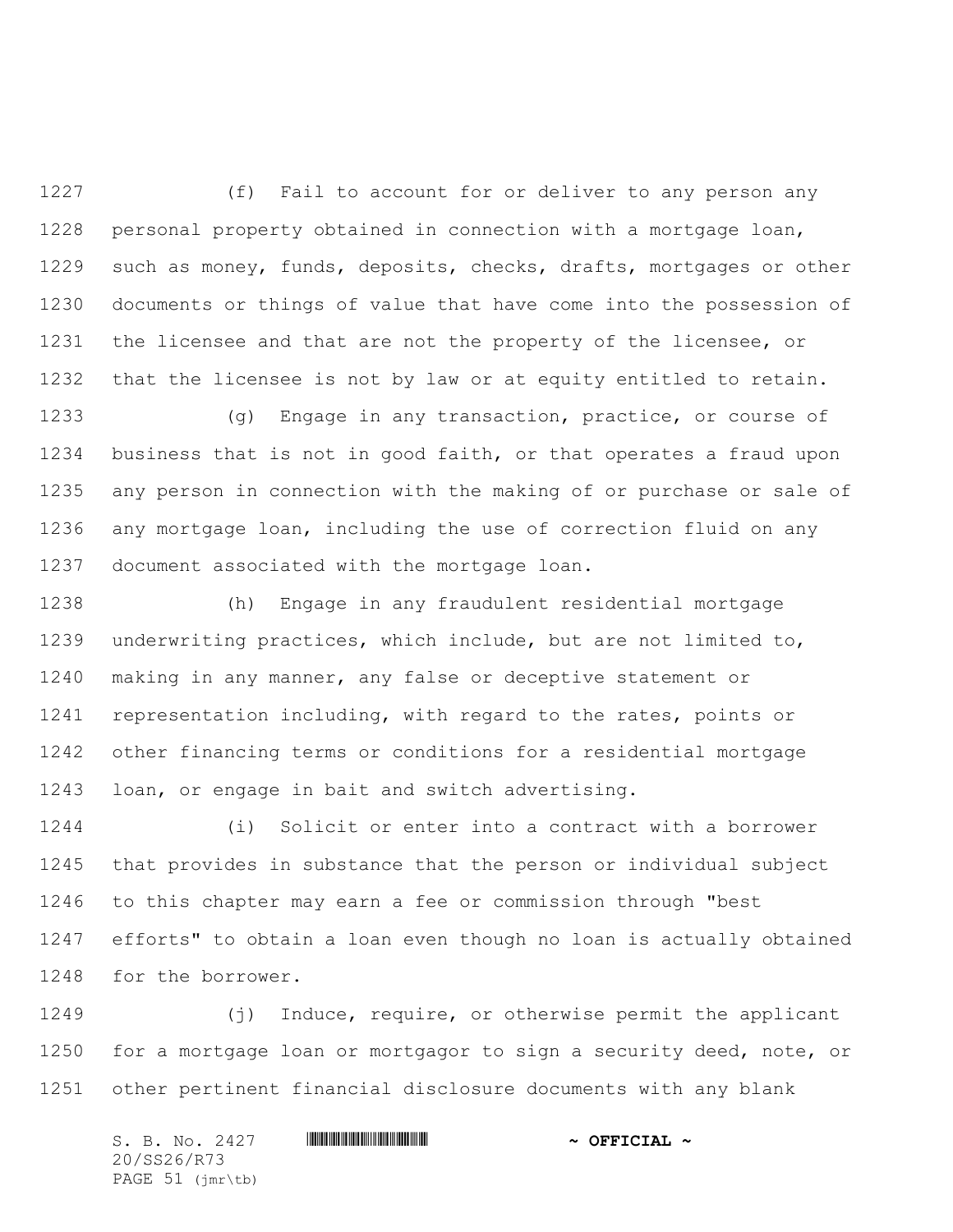spaces to be filled in after it has been signed, except blank spaces relating to recording or other incidental information not available at the time of signing.

 (k) Make, directly or indirectly, any residential mortgage loan with the intent to foreclose on the borrower's property. For purposes of this paragraph, there is a presumption that a person has made a residential mortgage loan with the intent to foreclose on the borrower's property if any of the following circumstances are proven:

 (i) Lack of substantial benefit to the borrower; (ii) The probability that full payment of the loan 1263 cannot be made by the borrower;

 (iii) That the person has made a significant proportion of loans foreclosed under similar circumstances;

 (iv) That the person has provided an extension of credit or collected a mortgage debt by extortion;

 (v) That the person does business under a trade name that misrepresents or tends to misrepresent that the person is a bank, trust company, savings bank, savings and loan association, credit union, or insurance company.

 (l) Charge or collect any direct payment, compensation or advance fee from a borrower unless and until a loan is actually found, obtained and closed for that borrower, and in no event shall that direct payment, compensation or advance fee exceed seven and ninety-five one-hundredths percent (7.95%) of the

S. B. No. 2427 **\*\*\* INSTERNAL # ^ OFFICIAL ~** 20/SS26/R73 PAGE 52 (jmr\tb)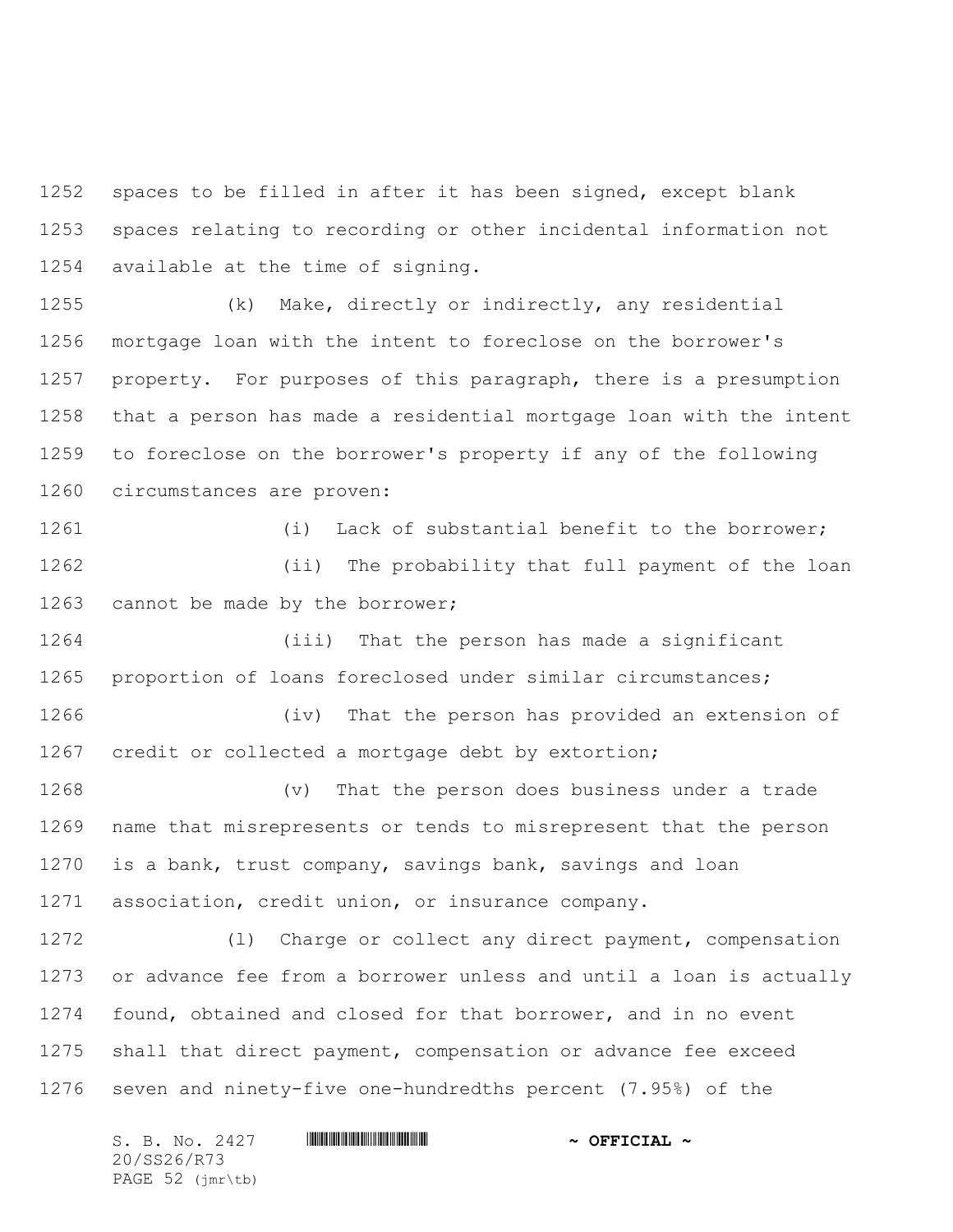original principal amount of the loan, and any such direct payments, compensation or advance fees shall be included in all annual percentage rate (APR) calculations if required under Regulation Z of the federal Truth in Lending Act (TILA). A direct payment, compensation or advance fee as defined in this section shall not include:

 (i) Any direct payment, compensation or advance fee collected by a licensed mortgage broker or mortgage lender to be paid to a nonrelated third party;

 (ii) Any indirect payment to a licensed mortgage broker or mortgage lender by a lender if those fees are not required to be disclosed under the Real Estate Settlement Procedures Act (RESPA);

 (iii) Any indirect payment or compensation by a lender to a licensee required to be disclosed by the licensee under RESPA, provided that the payment or compensation is disclosed to the borrower by the licensee on a good faith estimate of costs, is included in the APR if required under Regulation Z of TILA, and is made pursuant to a written agreement between the licensee and the borrower as may be required by Section 81-18-33; (iv) A fee not to exceed one percent (1%) of the principal amount of a loan for construction, provided that a binding commitment for the loan has been obtained for the

prospective borrower; or

20/SS26/R73 PAGE 53 (jmr\tb)

S. B. No. 2427 \*SS26/R73\* **~ OFFICIAL ~**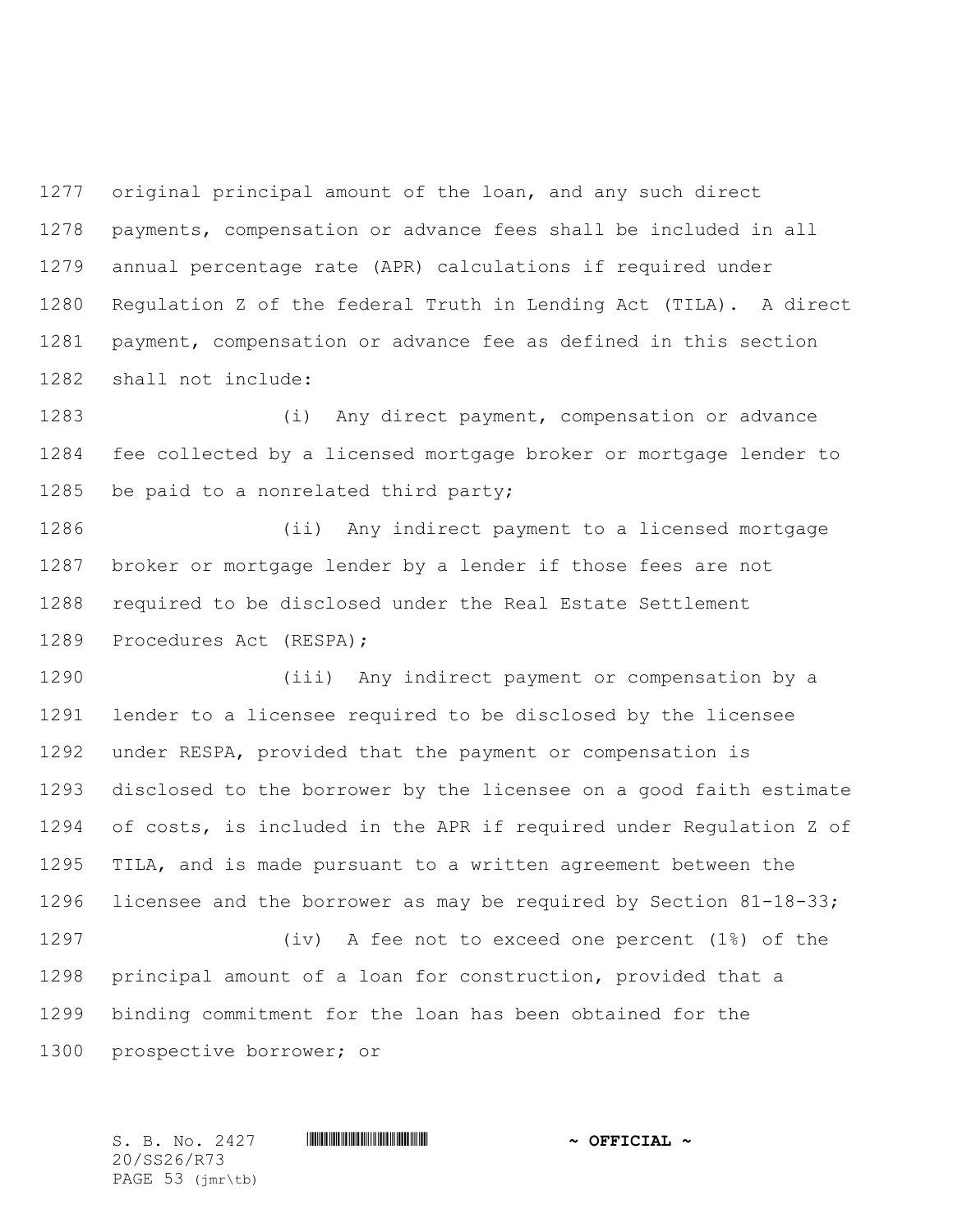(v) An advance fee, known as a lock-in fee, collected by a licensee to be paid to a lender to lock in an interest rate and/or a certain number of points on a mortgage loan from the lender as provided in Section 81-18-28.

 (m) Pay to any person not licensed under the provisions of this chapter any commission, bonus or fee in connection with arranging for or originating a mortgage loan for a borrower, except that a licensed loan originator may be paid a bonus, commission, or fee by his or her licensed employer.

 (n) Refuse to provide the loan payoff within three (3) business days of an oral or written request from a borrower or third party. Proof of authorization of the borrower shall be submitted for a third-party request. The payoff statement must be an understandable and accurate statement of the total amount that is required to pay off the mortgage loan as of a specified date. No borrower shall be charged a fee for being informed or receiving a payoff statement or for being provided with a release upon full payment, provided that the licensed mortgage lender may charge a reasonable fee for providing a payoff statement after five (5) or more requests in any calendar year.

 (o) Knowingly withhold, extract, remove, mutilate, destroy or conceal any books, records, computer records or other information which are required by law to be disclosed.

 (p) Negligently make any false statement or knowingly and willfully make any omission of material fact in connection

S. B. No. 2427 **\*\*\* AND \*\*\* AND \*\*\* AND \*\*\* OFFICIAL ~\*** 20/SS26/R73 PAGE 54 (jmr\tb)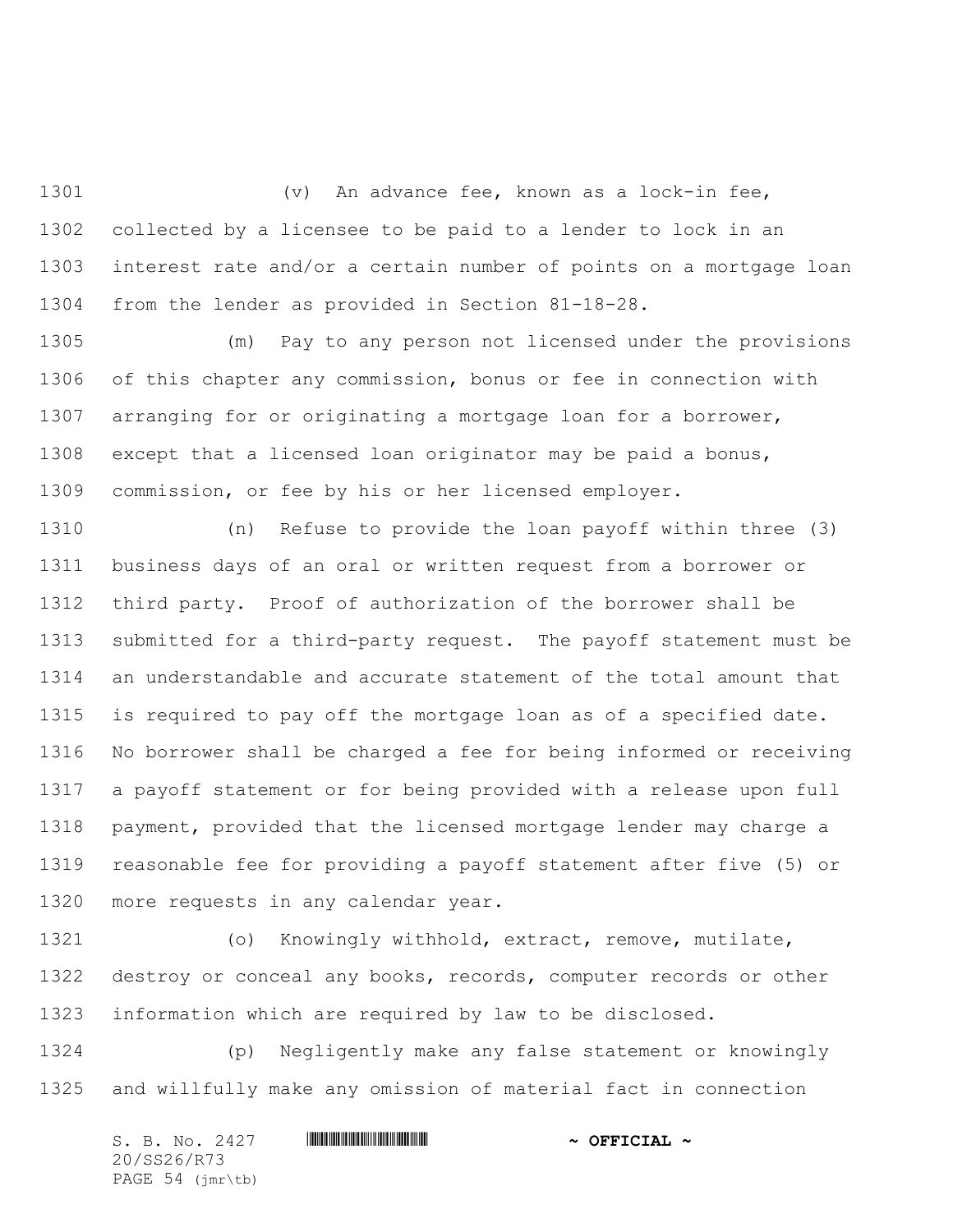with any information or reports filed with a governmental agency or the Nationwide Mortgage Licensing System and Registry or in connection with any investigation conducted by the commissioner or another governmental agency.

 (q) Fail to comply with this chapter or rules or regulations promulgated under this chapter, or fail to comply with any other state or federal law, including the rules and regulations under that law, applicable to any business authorized or conducted under this chapter.

 (r) Conduct any business covered by this chapter without holding a valid license as required under this chapter, or assist or aid and abet any person in the conduct of business under this chapter without a valid license as required under this chapter.

 (s) Make any payment, threat or promise, directly or indirectly, to any person for the purposes of influencing the independent judgment of the person in connection with a residential mortgage loan, or make any payment threat or promise, directly or indirectly, to any appraiser of a property, for the purposes of influencing the independent judgment of the appraiser with respect to the value of the property.

 (t) Solicit, advertise or enter into a contract for specific interest rates, points or other financing terms unless the terms are actually available at the time of soliciting, advertising or contracting.

S. B. No. 2427 **\*\*\* INSTERNAL # ^ OFFICIAL ~** 20/SS26/R73 PAGE 55 (jmr\tb)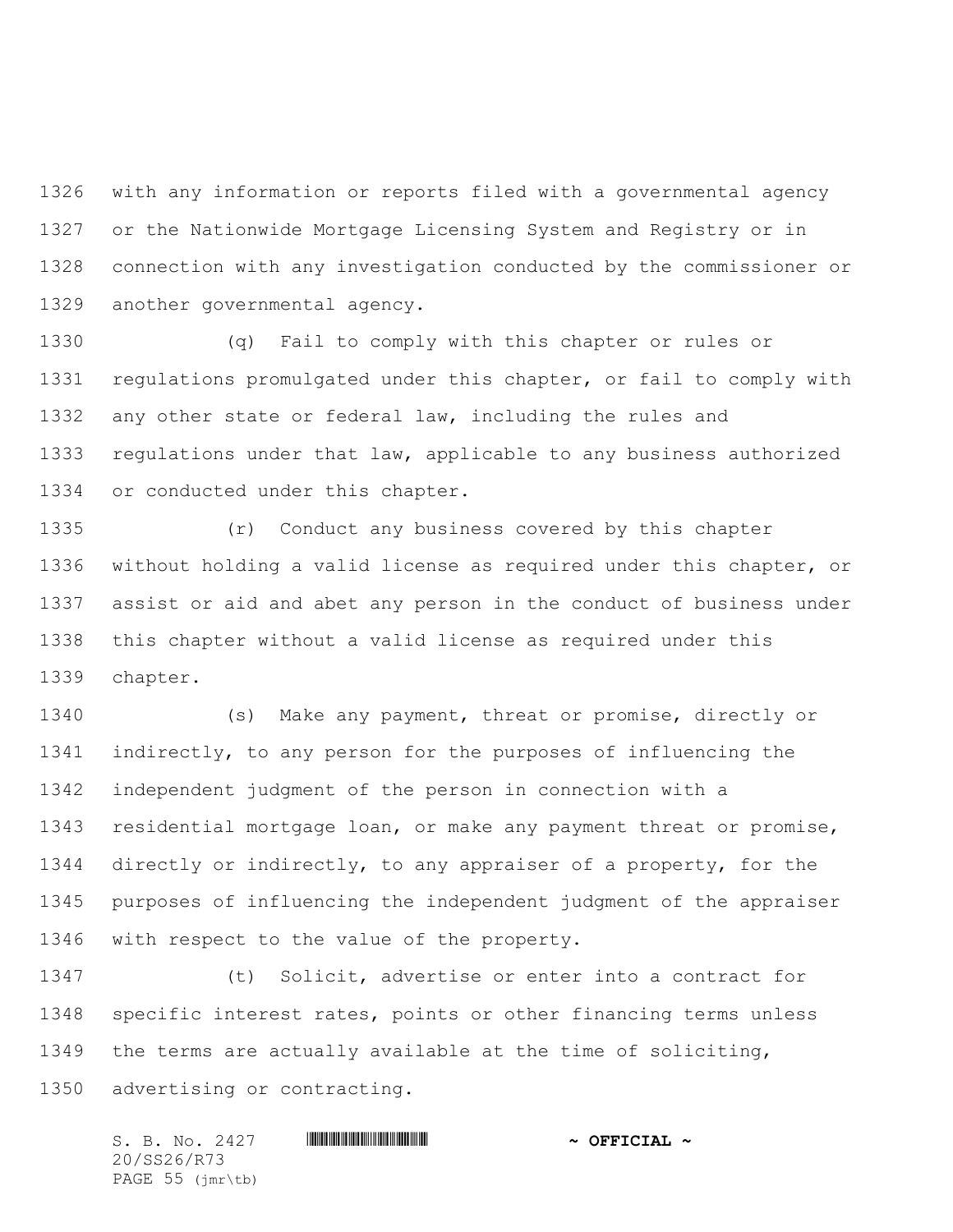(u) Fail to make disclosures as required by this chapter and any other applicable state or federal law including regulations under that law.

 (v) Cause or require a borrower to obtain property insurance coverage in an amount that exceeds the replacement cost of the improvements as established by the property insurer.

 (w) Sign a consumer's name to a mortgage loan application or mortgage loan documents on behalf of a consumer.

 (x) Knowingly falsify income or asset information on a mortgage loan application or mortgage loan documents.

 (y) Discourage a consumer in a mortgage loan transaction from seeking or obtaining independent legal counsel or legal advice.

 (2) A licensed mortgage broker or mortgage lender shall only broker a residential mortgage loan to a mortgage broker or mortgage lender licensed under this chapter or to a person exempt from licensure under the provisions of this chapter.

 (3) No nonbanking entity may use any sign or handwritten or printed paper indicating that it is a bank, savings bank, trust company or place of banking. No entity may use the word "bank," "savings bank," "banking," "banker" or "trust company," or the equivalent or plural of any of these words, in connection with any business other than that of banking. This subsection does not prohibit a person from acting in a trust capacity.

20/SS26/R73 PAGE 56 (jmr\tb)

S. B. No. 2427 **\*\*\* INSTERNAL # ^ OFFICIAL ~**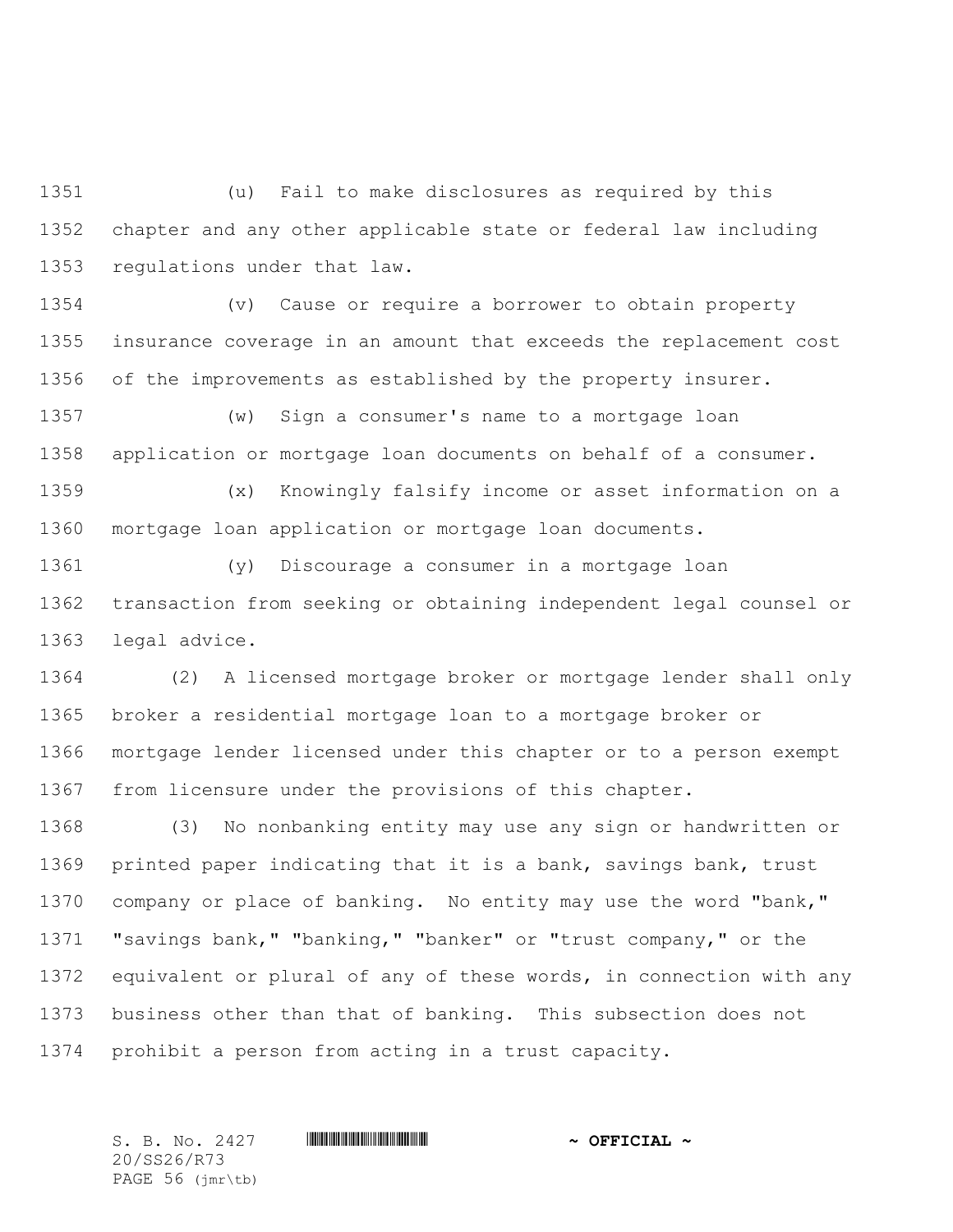(4) No person shall use the name or logo of any banking entity in connection with the sale, offering for sale, or advertising of any financial product or service without the express written consent of the banking entity.

 (5) No unlicensed Mississippi location of a Mississippi licensed mortgage broker or mortgage lender may advertise mortgage services if the unlicensed location is more than fifty (50) miles from a licensed Mississippi location.

 **SECTION 17.** Section 81-18-28, Mississippi Code of 1972, is reenacted as follows:

 81-18-28. (1) A licensed mortgage broker or mortgage lender may enter into lock-in agreements and collect a lock-in fee from a borrower on the lender's behalf. The lock-in fee shall not exceed the following:

 (a) No fee may be collected to lock in for sixty (60) days or less;

 (b) One percent (1%) of the principal amount of the loan to lock in for more than sixty (60) days, but not to exceed one hundred eighty (180) days;

 (c) One and one-half percent (1-1/2%) of the principal amount of the loan to lock in for more than one hundred eighty (180) days, but not to exceed two hundred seventy (270) days; or

 (d) Two percent (2%) of the principal amount of the loan to lock in for more than two hundred seventy (270) days.

S. B. No. 2427 \*SS26/R73\* **~ OFFICIAL ~** 20/SS26/R73 PAGE 57 (jmr\tb)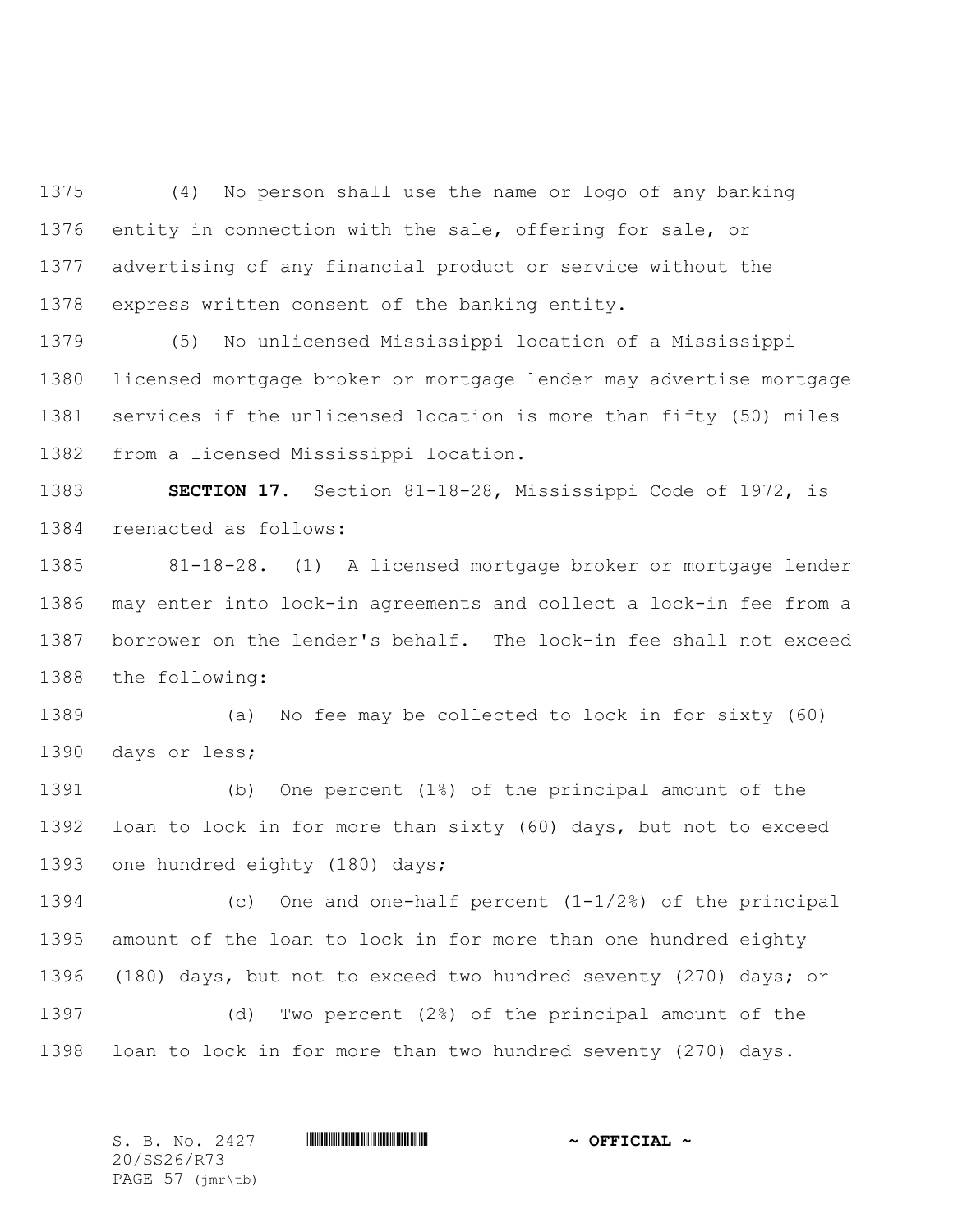(2) Before the collection of a lock-in fee, the applicant must be provided a copy of the lock-in fee agreement. This agreement shall contain at least the following:

 (a) Identification of the property that is associated with the loan;

 (b) The principal amount and term of the loan; (c) The initial interest rate and/or points, whether the interest rate is fixed or variable, and if variable, the index and margin, or the method by which an interest rate change for the mortgage loan will be calculated;

 (d) The amount of the lock-in fee, whether the fee is refundable or nonrefundable, the time by which the lock-in fee must be paid to the lender, and if the fee is refundable, the 1412 terms and conditions necessary to obtain the refund; and

 (e) The length of the lock-in period that the agreement covers.

 **SECTION 18.** Section 81-18-29, Mississippi Code of 1972, is reenacted as follows:

 81-18-29. The commissioner shall promulgate those rules and 1418 regulations, not inconsistent with law, necessary for the enforcement of this chapter.

 **SECTION 19.** Section 81-18-31, Mississippi Code of 1972, is reenacted as follows:

S. B. No. 2427 **\*\*\* INSTERNAL # ^ OFFICIAL ~** 

20/SS26/R73 PAGE 58 (jmr\tb)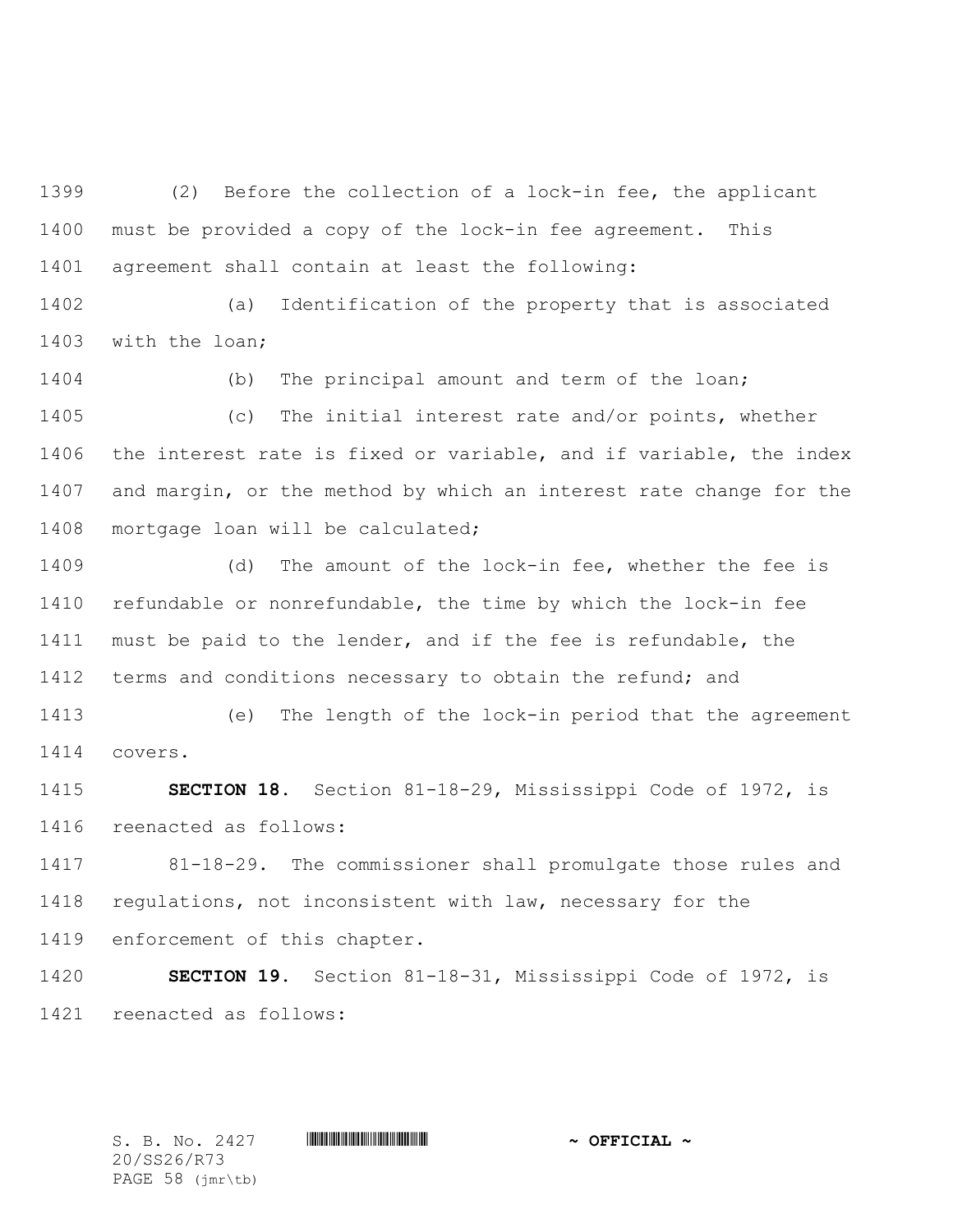81-18-31. The department shall promulgate regulations governing the advertising of mortgage loans, including, but not limited to, the following requirements:

 (a) That all advertisements for loans regulated under this chapter may not be false, misleading or deceptive. No person whose activities are regulated under this chapter may advertise in any manner so as to indicate or imply that its interest rates or charges for loans are "recommended," "approved," "set" or "established" by the State of Mississippi;

 (b) That all licensees shall maintain a copy of all advertisements citing interest rates or payment amounts primarily disseminated in this state and shall attach to each advertisement documentation that provides corroboration of the availability of the interest rate and terms of loans and names the specific media sources by which the advertisements were distributed;

 (c) That all published advertisements disseminated primarily in this state by a license shall contain the name and an office address of the licensee, which shall be the same as the name and address of the licensee on record with the department; (d) That an advertisement containing either a quoted

interest rate or monthly payment amount must include:

 (i) The interest rate of the mortgage, a statement as to whether the rate is fixed or adjustable, and the adjustment index and frequency of adjustments;

S. B. No. 2427 \*SS26/R73\* **~ OFFICIAL ~** 20/SS26/R73 PAGE 59 (jmr\tb)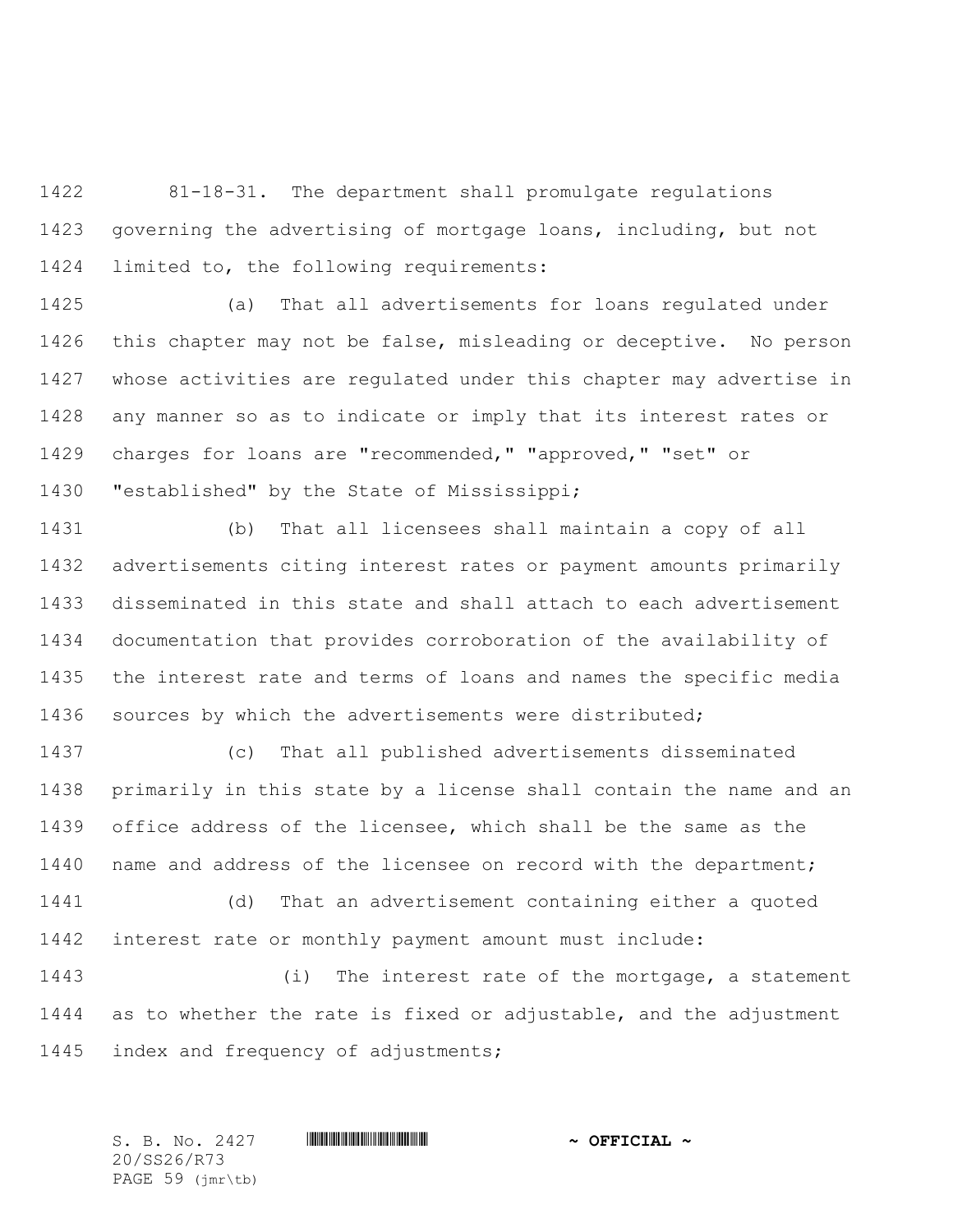(ii) The term in years or months to fully repay 1447 the mortgage;

 (iii) The APR as computed under federal guidelines; and

 (e) That the unique identifier of any person originating a residential mortgage loan shall be clearly shown on all residential mortgage loan application forms, solicitations or advertisements, including business cards or websites, and any other documents as established by rule, regulation or order of the commissioner.

 **SECTION 20.** Section 81-18-33, Mississippi Code of 1972, is reenacted and amended as follows:

 81-18-33. (1) The individual borrower files of a licensee shall contain at least the following:

 (a) A mortgage origination agreement provided to the borrower containing at least the following statements:

 (i) "As required by Mississippi Law, (licensed company name) has secured a bond issued by (name of insurance company), a surety company authorized to do business in this state. A certified copy of this bond is filed with the Mississippi Commissioner of Banking and Consumer Finance." (ii) "As a borrower you are protected under the Mississippi S.A.F.E. Mortgage Act." (iii) "Complaints against a licensee may be made

by contacting the:

| S. B. No. 2427   | <u> I de la provincia de la provincia de la provincia del m</u> | $\sim$ OFFICIAL $\sim$ |
|------------------|-----------------------------------------------------------------|------------------------|
| 20/SS26/R73      |                                                                 |                        |
| PAGE 60 (jmr\tb) |                                                                 |                        |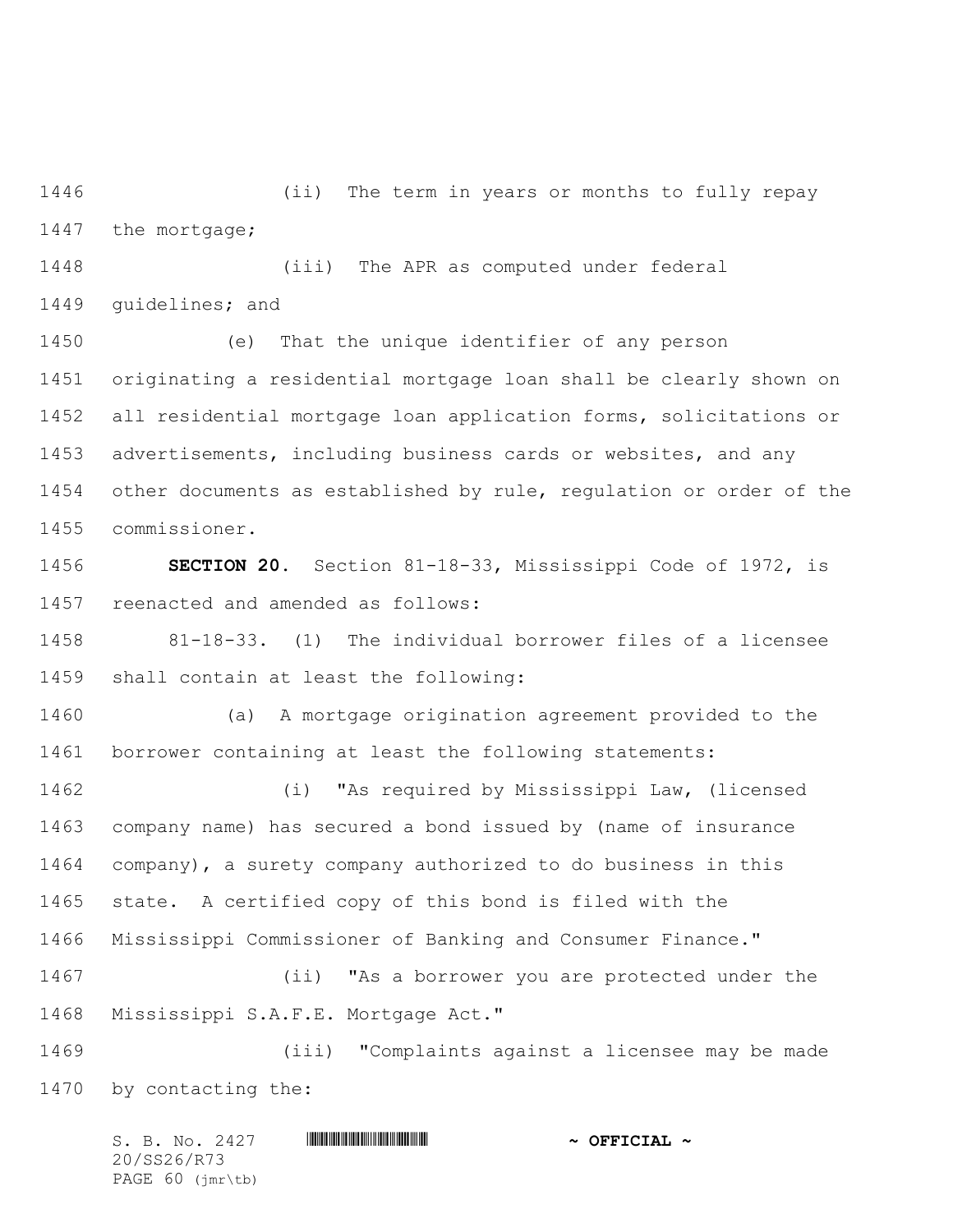Mississippi Department of Banking and

Consumer Finance

P.O. Drawer 12129

Jackson, MS 39236-2129";

 (b) A copy of the original loan application signed and dated by the licensee;

 (c) A copy of the signed closing statement as required by HUD or documentation of denial or cancellation of the loan application;

 (d) A copy of the **\* \* \*** loan estimate of costs provided to the borrower;

 (e) A copy of the appraisal or statement of value if procured as a part of the loan application process;

 (f) A copy of a loan lock-in agreement, if any, provided by the licensee;

 (g) A copy of the disclosures required under Regulation Z of the federal Truth In Lending Act and other disclosures as required under federal regulations and evidence that those disclosures have been properly and timely made to the borrower; **\* \* \***

 (h) A copy of the final signed Uniform Residential Loan Application. However, any mortgage licensee who holds a license under the provisions of the Small Loan Regulatory Law, Section 75-67-101 et seq., and the Small Loan Privilege Tax Law, Section

S. B. No. 2427 **\*\*\* INSTERNAL # ^ OFFICIAL ~** 20/SS26/R73 PAGE 61 (jmr\tb)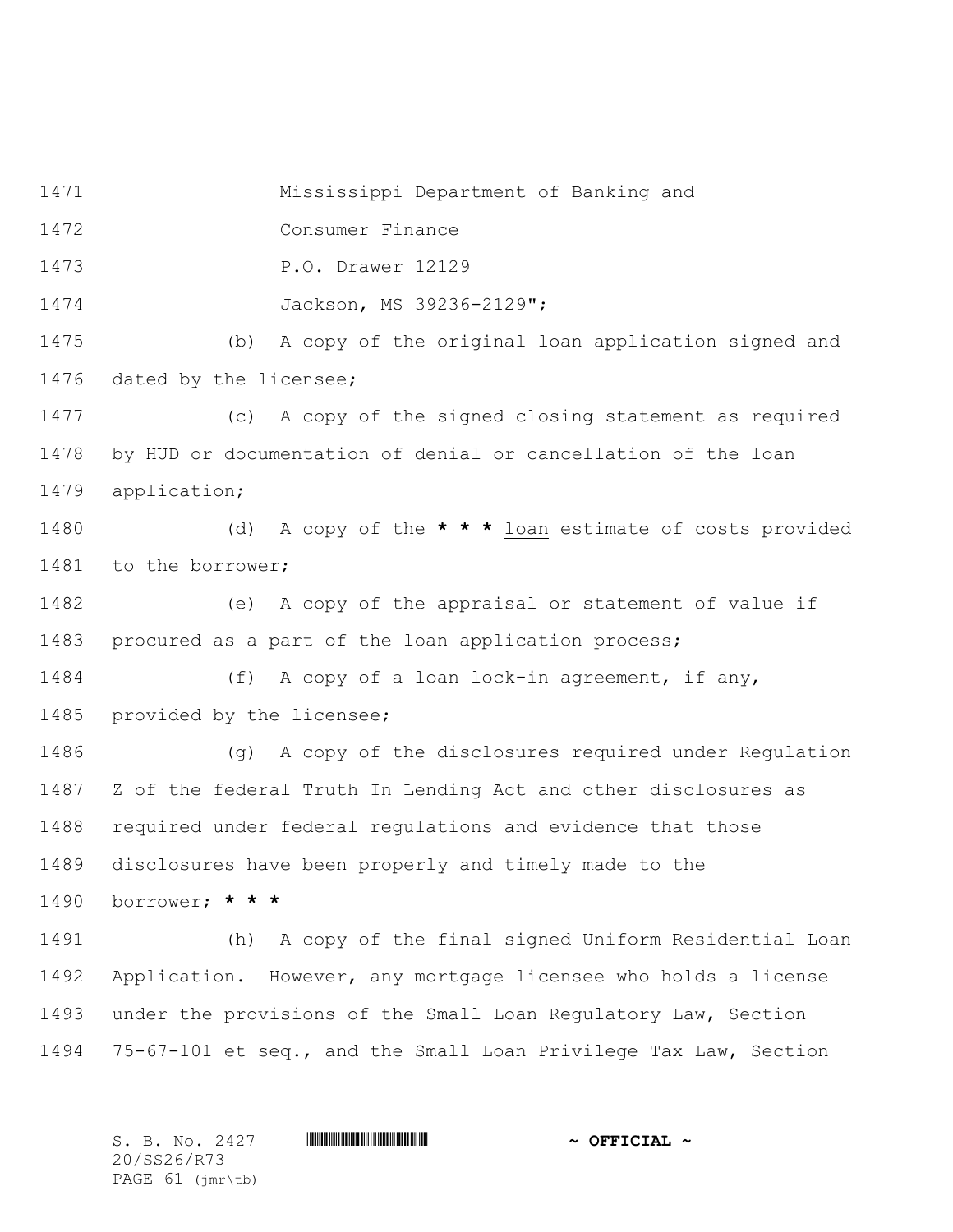75-67-201 et seq., may substitute an application that is otherwise compliant with federal and state law **\* \* \***; and

 (i) Additional information as required per the rules and regulations adopted by the commissioner according to Section 81-18-29.

 (2) The individual servicer files of a licensee shall contain at least the following:

 (a) A copy of the original initial loan application signed and dated by the licensee;

 (b) A copy of the final loan application signed and dated by the licensee;

 (c) A copy of the signed closing statement as required by HUD or documentation of denial or cancellation of the loan application;

1509 (d) Modification agreements;

(e) Collection/default letters and related

documentation;

 (f) Addendums, riders, assigned note, if applicable; (g) Complete pay history from the time the loan was transferred or boarded;

 (h) Complete comment/note history from the time the loan was transferred or boarded; and

 (i) Additional information as required per the rules and regulations of this chapter as deemed by the commissioner according to Section 81-18-29.

| S. B. No. 2427     | $\sim$ OFFICIAL $\sim$ |
|--------------------|------------------------|
| 20/SS26/R73        |                        |
| PAGE $62$ (imr\tb) |                        |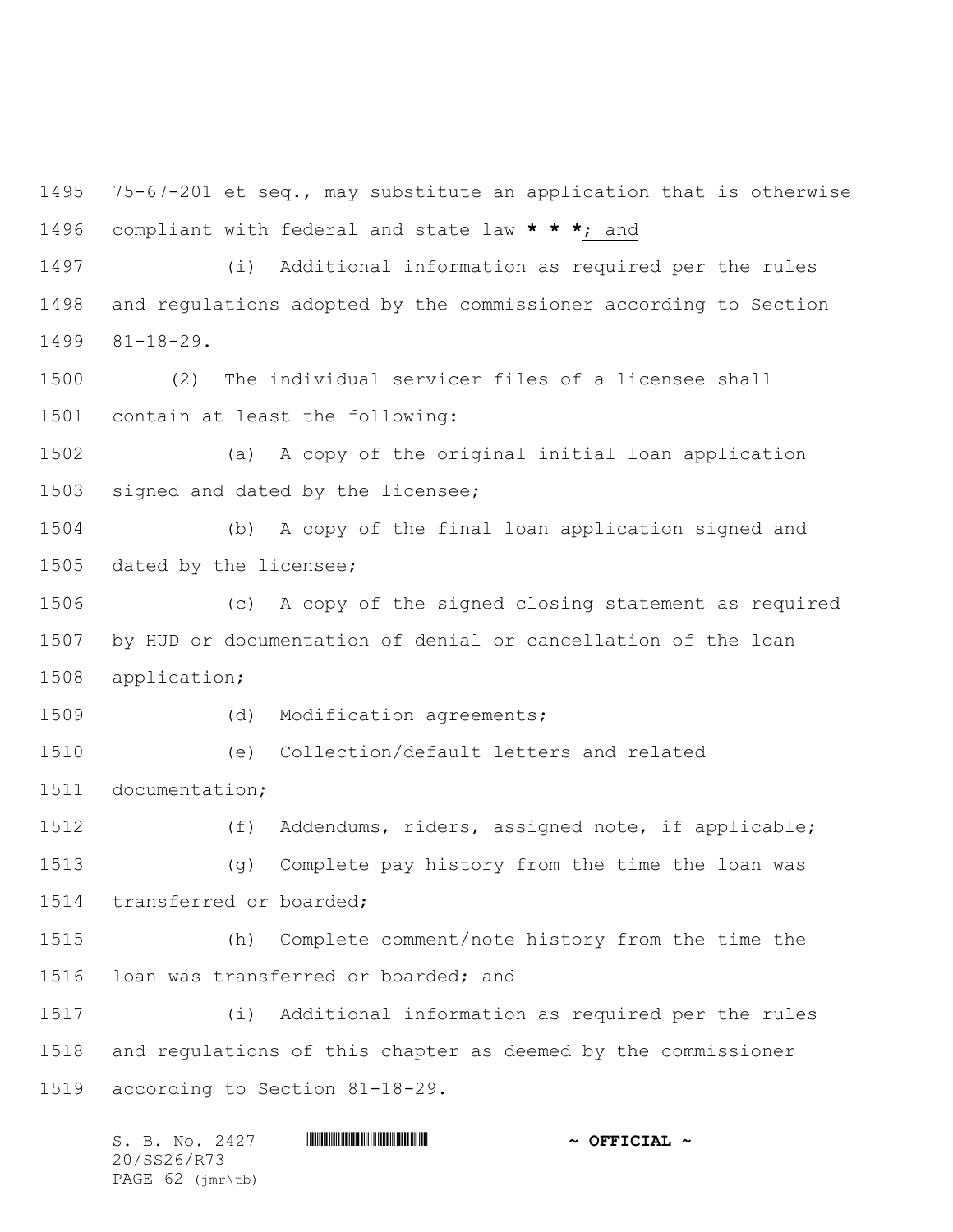**SECTION 21.** Section 81-18-35, Mississippi Code of 1972, is reenacted as follows:

 81-18-35. (1) Each licensee shall maintain a journal of mortgage transactions at the principal place of business as stated on its license for all Mississippi residential loans that the licensee originated and/or funded. This journal shall be separate from non-Mississippi loans. The journal shall include at least the following information:

 (a) Name of applicant and co-applicant, if applicable; 1529 (b) Date of application;

 (c) Disposition of loan application, indicating date of loan closing, loan denial, withdrawal and name of lender if applicable;

- (d) Property address;
- (e) Loan amount;
- (f) Terms;
- (g) Loan program; and
- (h) Loan originator.

 (2) Each licensee shall maintain a journal of serviced loans at the principal place of business as stated on its license, for all Mississippi residential loans that the licensee owns and/or services. This journal shall be kept separate from non-Mississippi loans. The journal shall include at least the following information:

20/SS26/R73 PAGE 63 (jmr\tb)

S. B. No. 2427 \*SS26/R73\* **~ OFFICIAL ~**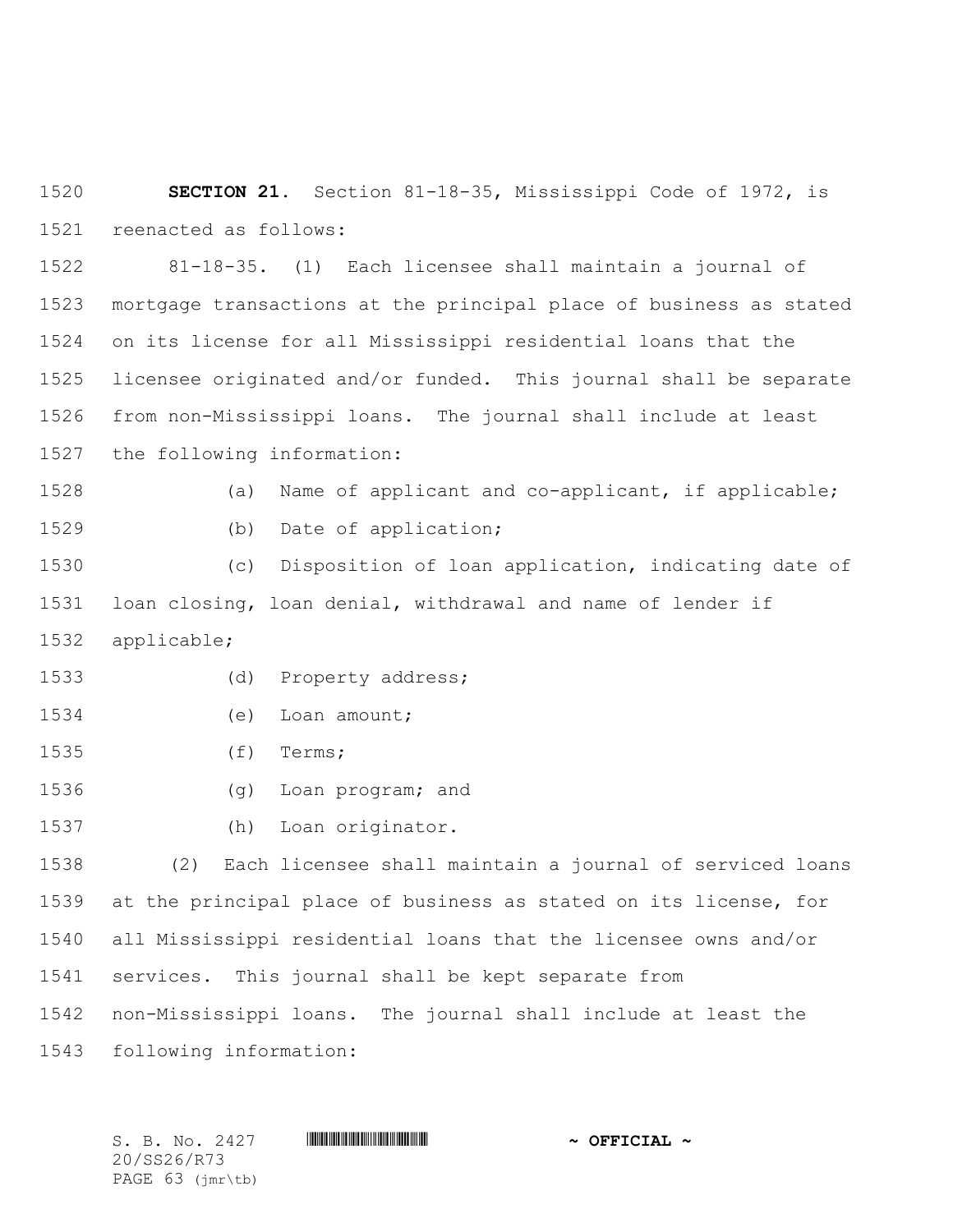(a) The number of mortgage loans the licensee is servicing;

 (b) The type and characteristics of the loans; (c) The number of serviced loans in default, along with a breakdown of thirty-, sixty- and ninety-day delinquencies;

 (d) Information on loss mitigation activities, including details on workout arrangements undertaken and date loss mitigation application was submitted/approved/denied;

 (e) Information on foreclosures commenced and completed;

 (f) Name of applicant and co-applicant, if applicable; and

 (g) Date the loan was boarded/deboarded, if applicable. **SECTION 22.** Section 81-18-36, Mississippi Code of 1972, is reenacted as follows:

 81-18-36. (1) (a) All monies paid to a licensee for payment of taxes, loan commitment deposits, work completion deposits, appraisals, credit reports or insurance premiums on property that secures any loan made or serviced by the licensee shall be deposited in an account that is insured by the Federal Deposit Insurance Corporation or the National Credit Union Administration and shall be kept separate, distinct, and apart from funds belonging to the licensee.

20/SS26/R73 PAGE 64 (jmr\tb)

S. B. No. 2427 **\*\*\* INSTERNAL # ^ OFFICIAL ~**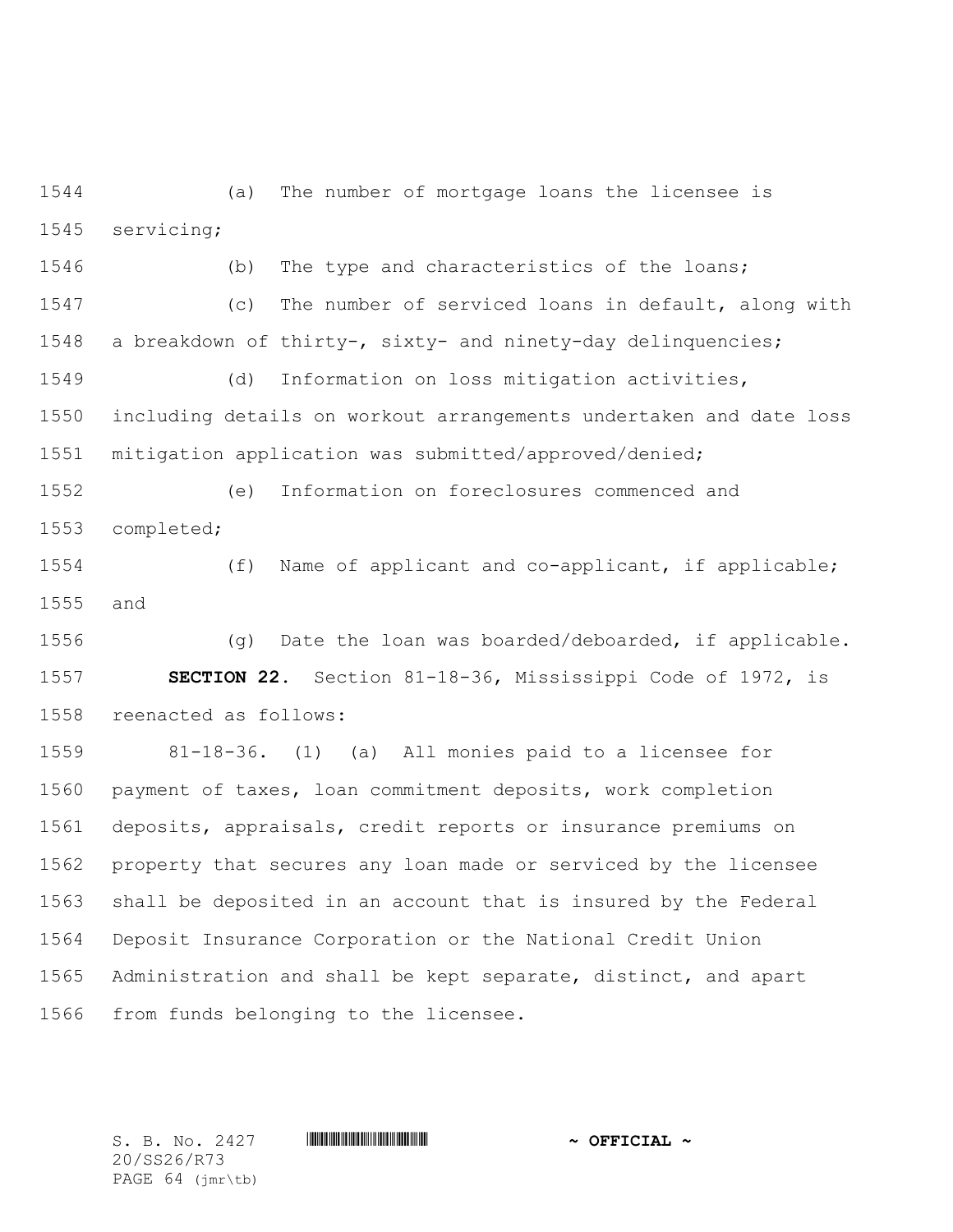(b) The funds, when deposited, are to be designated as an "escrow account," or under some other appropriate name, indicating that the funds are not the funds of the licensee.

 (2) The licensee shall, upon reasonable notice, account to any debtor whose property secures a loan made by the licensee for any funds which that person has paid to the licensee for the payment of taxes or insurance premiums on the property in question.

 (3) The licensee shall, upon reasonable notice, account to the commissioner for all funds in the company's escrow account.

 (4) Escrow accounts are not subject to execution or attachment on any claim against the licensee.

 (5) It is unlawful for any licensee knowingly to keep or cause to be kept any funds or money in any bank or other financial institution under the heading of "escrow account" or any other name designating the funds or monies belonging to the debtors of the licensee, except actual funds paid to the licensee for the payment of taxes and insurance premiums on property securing loans made or serviced by the company.

 **SECTION 23.** Section 81-18-37, Mississippi Code of 1972, is reenacted as follows:

 81-18-37. (1) The department may suspend or revoke any license for any reason that would have been grounds for refusal to issue an original license or for:

20/SS26/R73 PAGE 65 (jmr\tb)

S. B. No. 2427 \*SS26/R73\* **~ OFFICIAL ~**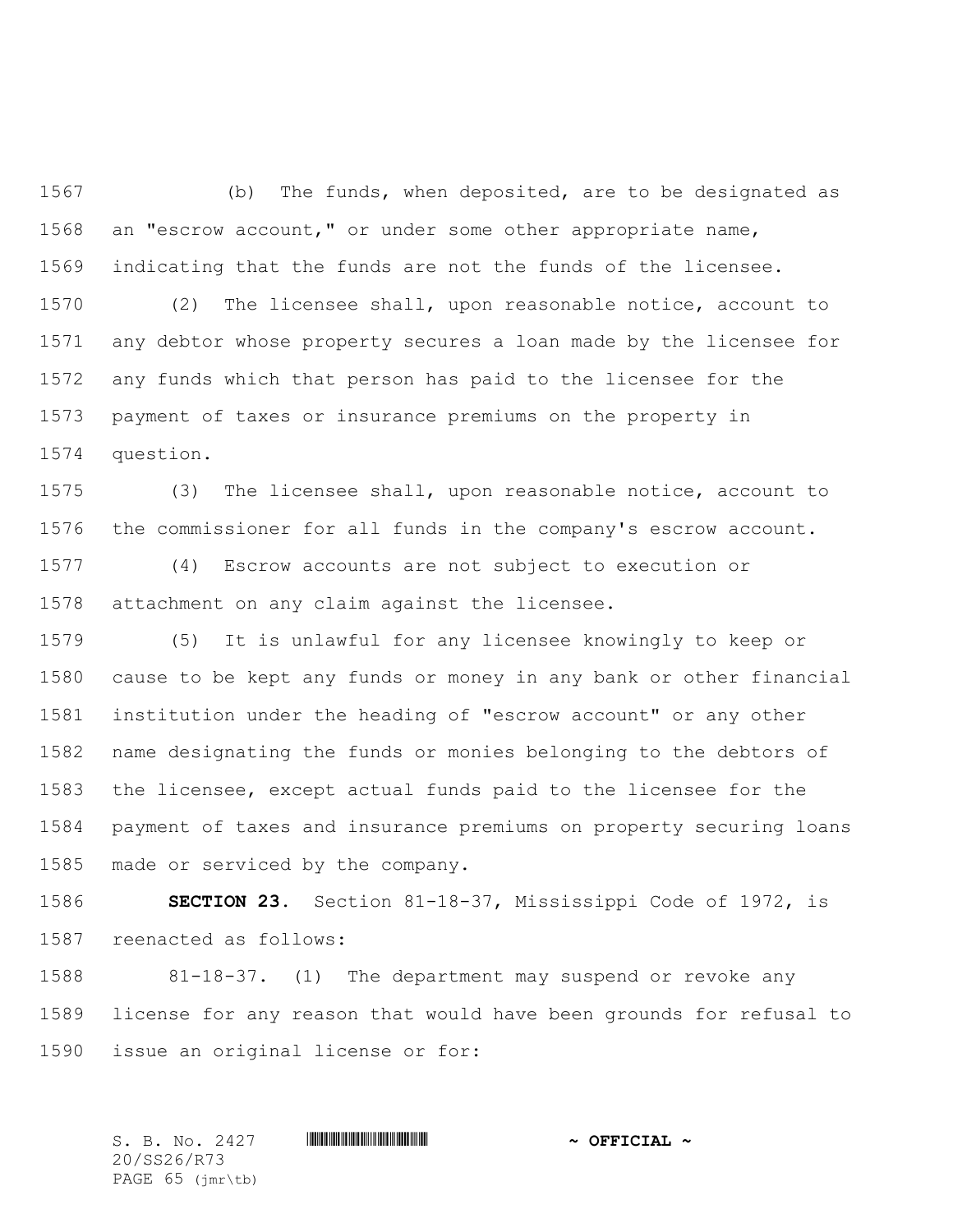(a) A violation of any provision of this chapter or any rule or regulation adopted under this chapter;

 (b) Failure of the licensee to pay, within thirty (30) days after it becomes final and nonappealable, a judgment recovered in any court within this state by a claimant or creditor in an action arising out of the licensee's business in this state as a mortgage broker or mortgage lender.

 (2) Notice of the department's intention to enter an order denying an application for a license under this chapter or of an order suspending or revoking a license under this chapter shall be given to the applicant, licensee in writing, sent by registered or certified mail addressed to the principal place of business of the applicant or licensee. Within thirty (30) days of the date of the notice of intention to enter an order of denial, suspension or revocation under this chapter, the applicant or licensee may request in writing a hearing to contest the order. If a hearing is not requested in writing within thirty (30) days of the date of the notice of intention, the department shall enter a final order regarding the denial, suspension or revocation. Any final order of the department denying, suspending or revoking a license shall state the grounds upon which it is based and shall be effective on the date of issuance. A copy of the final order shall be forwarded promptly by registered or certified mail addressed to the principal place of business of the applicant or licensee.

20/SS26/R73 PAGE 66 (jmr\tb)

S. B. No. 2427 \*SS26/R73\* **~ OFFICIAL ~**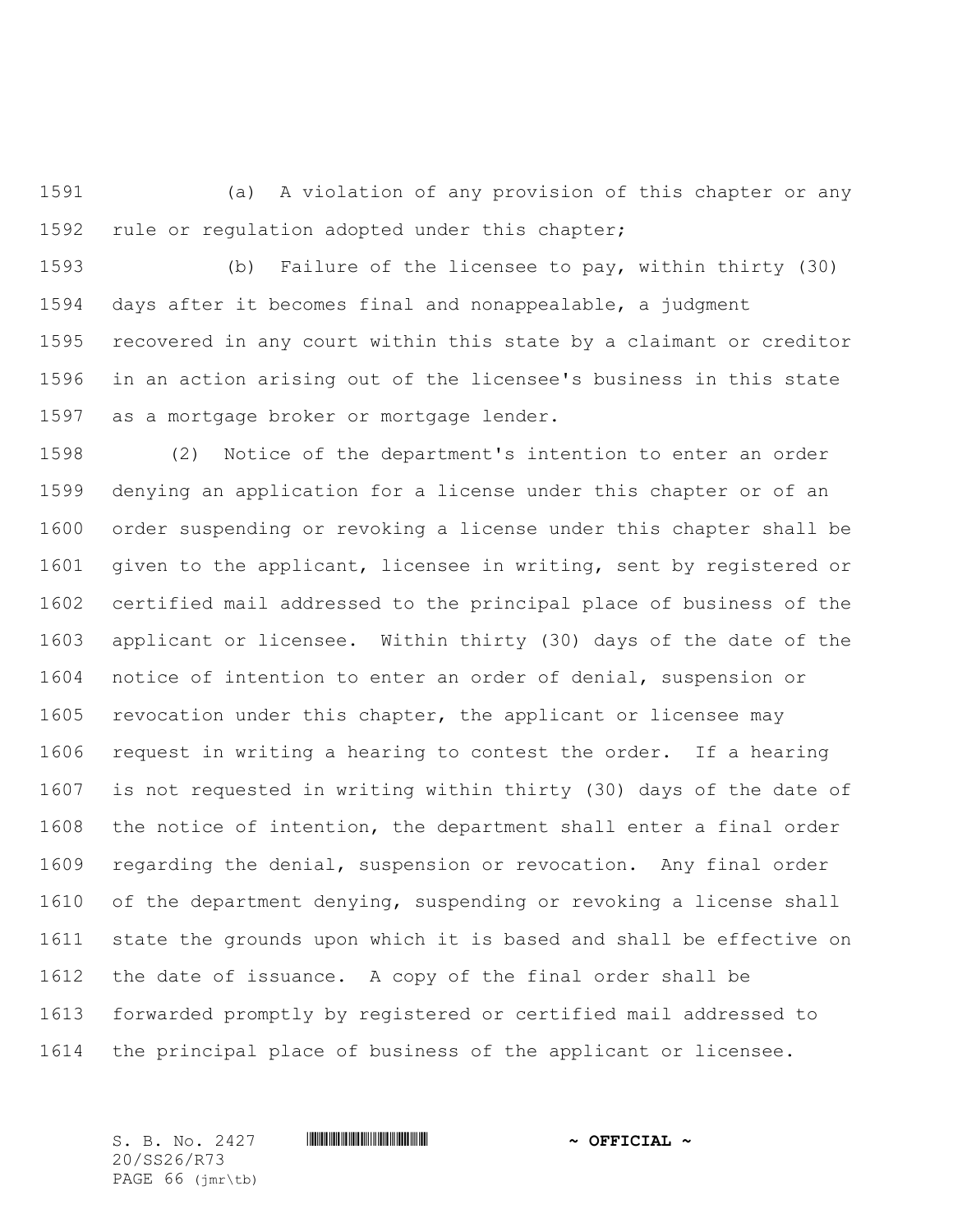**SECTION 24.** Section 81-18-39, Mississippi Code of 1972, is reenacted as follows:

 81-18-39. (1) For purposes of this section, the term "person" shall be construed to include any officer, director, employee, affiliate or other person participating in the conduct of the affairs of the person subject to the orders issued under this section.

 (2) If the department reasonably determines that a person required to be licensed under this chapter has violated any law of this state or any order or regulation of the department, the department may issue a written order requiring the person to cease and desist from unlawful or unauthorized practices. In the case of an unlawful purchase of mortgage loans, the cease and desist order to a purchaser shall constitute the knowledge required under this section for any subsequent violations.

 (3) Any person required to be licensed under this chapter who has been deemed by the commissioner, after notice and hearing, to have violated the terms of any order properly issued by the department under this section shall be liable for a civil penalty not to exceed Three Thousand Dollars (\$3,000.00). The department, in determining the amount of the penalty, shall take into account the appropriateness of the penalty relative to the size of the financial resources of the person, the good-faith efforts of the person to comply with the order, the gravity of the violation, the history of previous violations by the person, and other factors or

S. B. No. 2427 **\*\*\* INSTERNAL # ^ OFFICIAL ~** 20/SS26/R73 PAGE 67 (jmr\tb)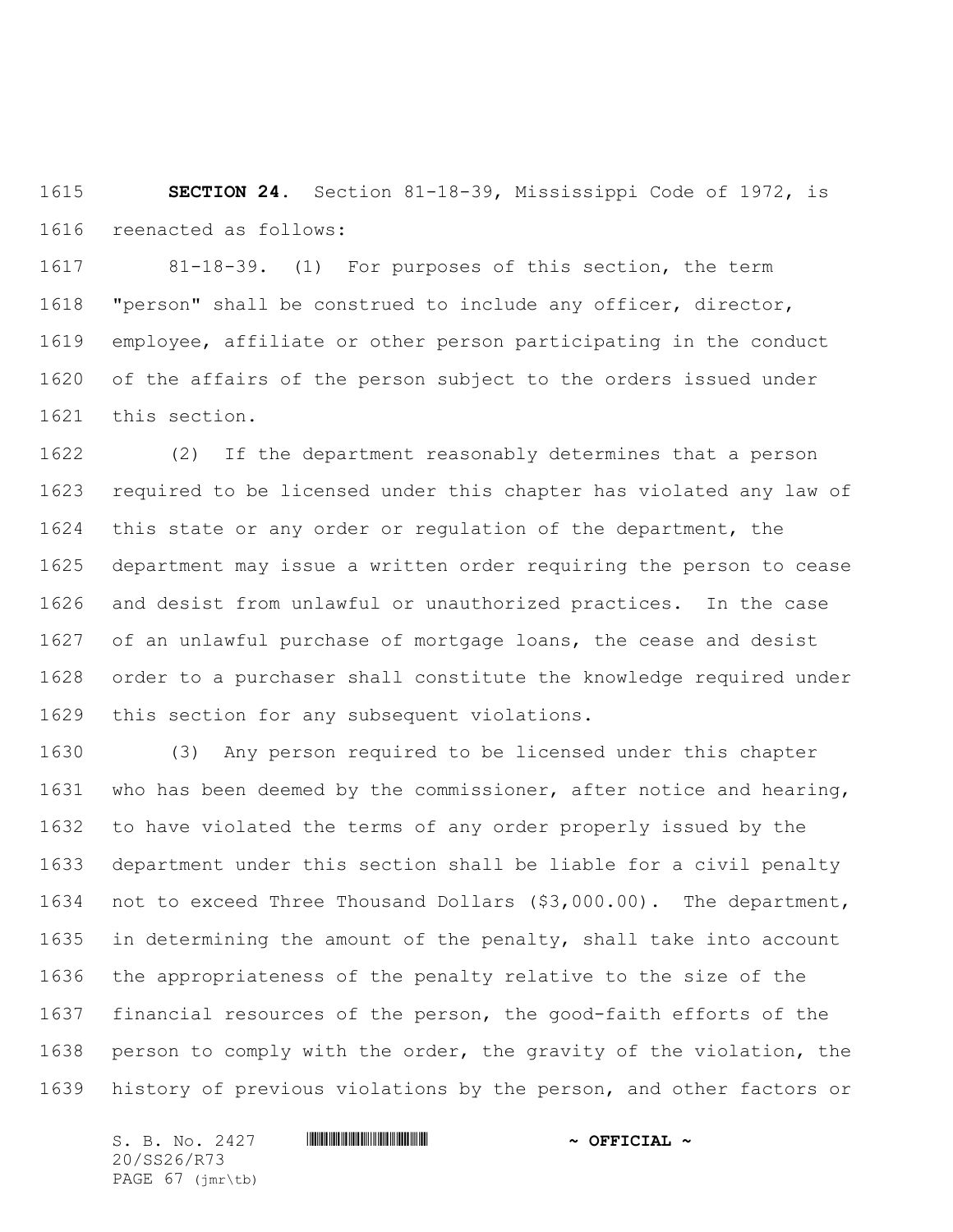circumstances that contributed to the violation. The department may compromise, modify or refund any penalty that has been imposed under this section. Any person assessed a penalty as provided in this subsection shall have the right to request a hearing on the amount of the penalty within ten (10) days after receiving notification of the assessment. If no hearing is requested within ten (10) days of the receipt of the notice, the penalty shall be final except as to judicial review in the Chancery Court of the First Judicial District of Hinds County. Upon the filing of a petition for judicial review, the court shall issue an order to the licensee requiring the licensee to show cause why it should not be entered. If the court determines, after a hearing upon the merits or after failure of the person to appear when so ordered, that the order of the department was properly issued, it shall grant the penalty sought by the department.

 **SECTION 25.** Section 81-18-40, Mississippi Code of 1972, is reenacted as follows:

 81-18-40. (1) For the purpose of conducting investigations, examinations or other proceedings under this chapter, the commissioner or his designee may issue subpoenas to any individual, person or other entity for the production of all books, papers, records, files, documents or other things, and may subpoena and compel the attendance of witnesses to give testimony, and may administer oaths. Subpoenas as herein provided may be served either by personal process or by registered mail, and upon

S. B. No. 2427 **\*\*\* AND \*\*\* AND \*\*\* AND \*\*\* OFFICIAL ~\*** 20/SS26/R73 PAGE 68 (jmr\tb)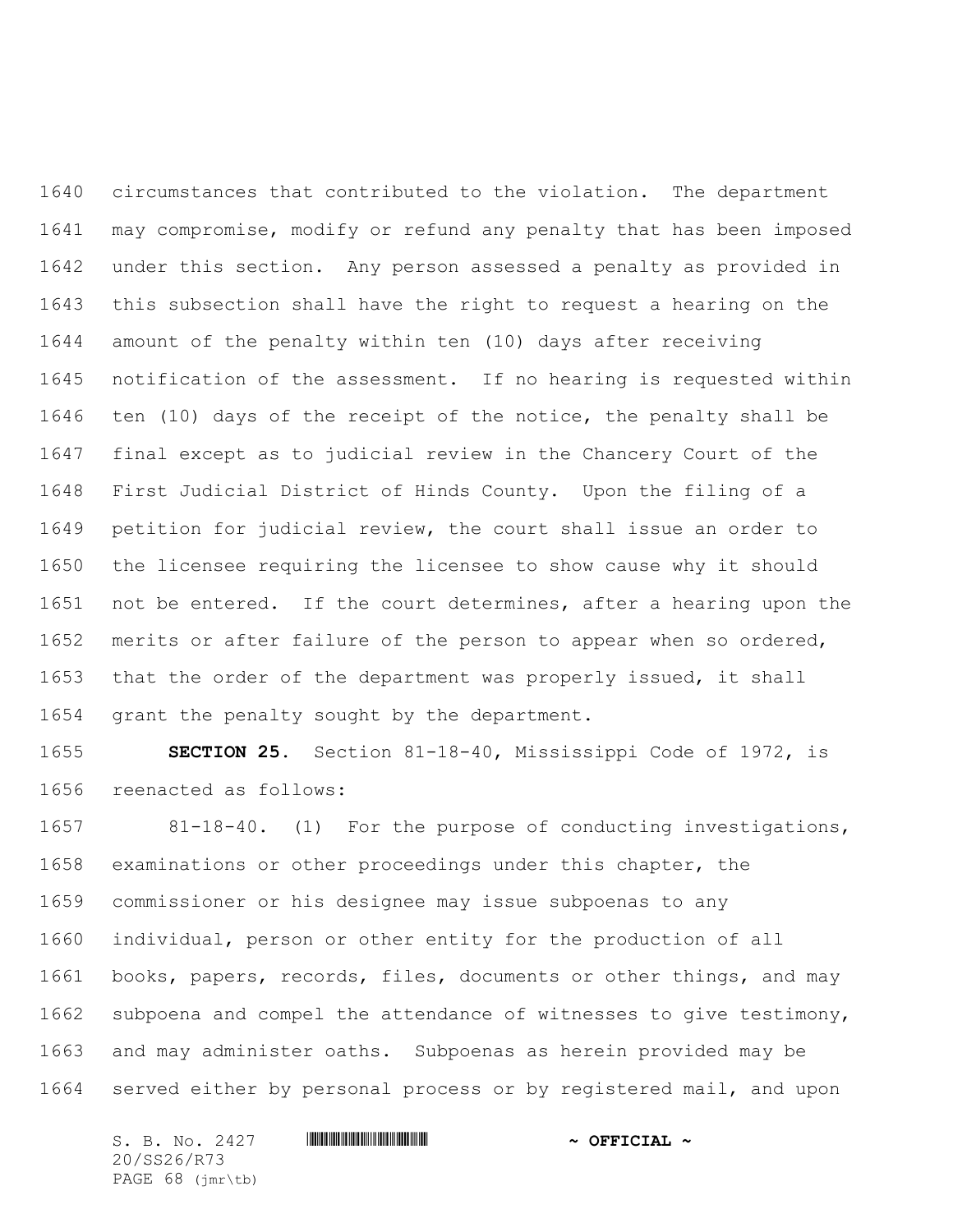service shall command attendance of such witnesses, and/or production of such papers and documents, at the time and place so specified.

 (2) Any person or entity who fails or refuses to comply with a subpoena issued hereunder may be assessed by the commissioner a civil penalty of not more than Five Hundred Dollars (\$500.00) for each day of noncompliance, and any privileges or licenses issued by the commissioner to the person or entity may be suspended for not more than six (6) months. In addition to the civil penalty, the commissioner shall be entitled to the assistance of the chancery court or the chancellor in vacation, which, on petition by the commissioner or his designee, shall issue ancillary subpoenas and petitions and may punish as for contempt of court in the event of noncompliance therewith, and assess attorney's fees and costs, if deemed appropriate.

 **SECTION 26.** Section 81-18-41, Mississippi Code of 1972, is reenacted as follows:

 81-18-41. Nothing in this chapter shall preclude a person whose license has been suspended or revoked from continuing to service mortgage loans pursuant to servicing contracts in existence at the time of the suspension or revocation for a reasonable transition period, as determined by the commissioner, after the date of the entry of the final decision in the case suspending or revoking the license.

S. B. No. 2427 \*SS26/R73\* **~ OFFICIAL ~** 20/SS26/R73 PAGE 69 (jmr\tb)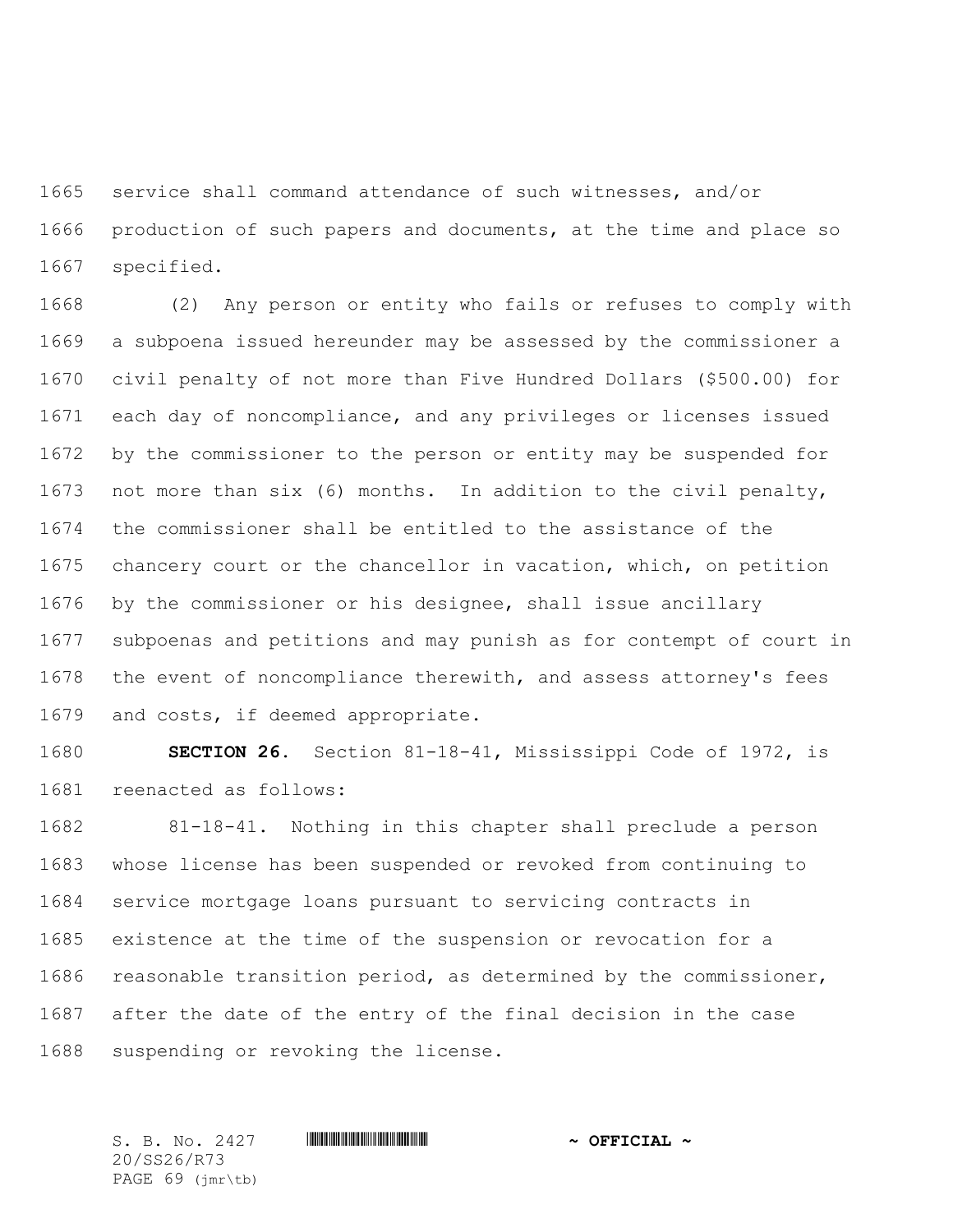**SECTION 27.** Section 81-18-43, Mississippi Code of 1972, is reenacted as follows:

 81-18-43. (1) In order to ensure the effective supervision and enforcement of this chapter, the commissioner may:

 (a) Deny, suspend, revoke, condition or decline to renew a license for a violation of this chapter, rules or regulations issued under this chapter or order or directive entered under this chapter.

 (b) Deny, suspend, revoke, condition or decline to renew a license if an applicant or licensee fails at any time to meet the requirements of Section 81-18-9(4) or 81-18-15(2), or withholds information or makes a material misstatement in an application for a license or renewal of a license.

 (c) Order restitution against persons subject to this chapter for violations of this chapter.

 (d) Impose civil penalties on persons subject to this chapter under subsections (2) and (3) of this section.

 (e) Issue orders or directives under this chapter as follows:

 (i) Order or direct persons subject to this chapter to cease and desist from conducting business, including immediate temporary orders to cease and desist.

 (ii) Order or direct persons subject to this chapter to cease any harmful activities or violations of this chapter, including immediate temporary orders to cease and desist.

S. B. No. 2427 **\*\*\* INSTERNAL # ^ OFFICIAL ~** 20/SS26/R73 PAGE 70 (jmr\tb)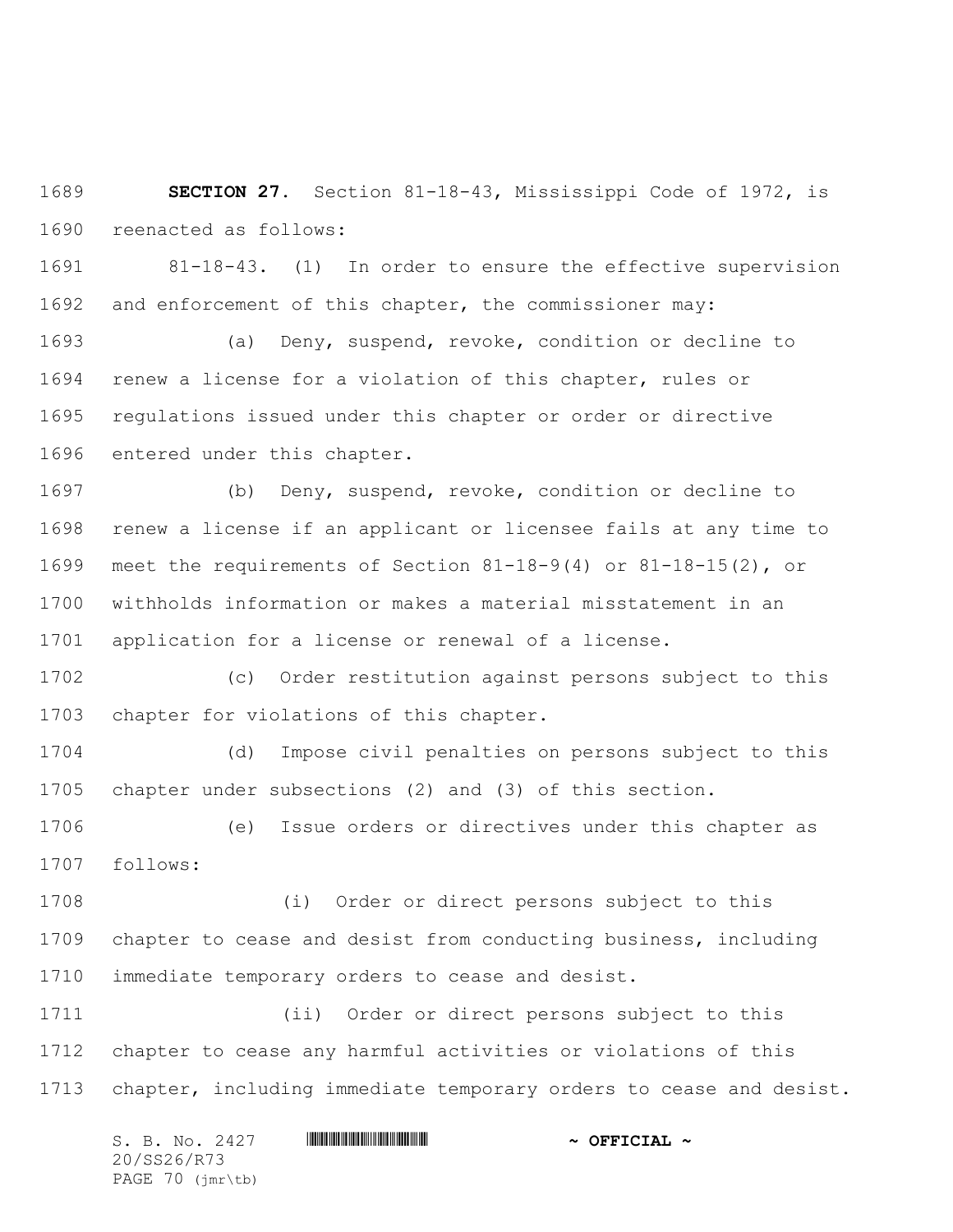(iii) Enter immediate temporary orders to cease business under a license issued under the authority granted under Section 81-18-7(6) if the commissioner determines that the license was erroneously granted or the licensee is currently in violation of this chapter.

 (iv) Order or direct such other affirmative action as the commissioner deems necessary.

 (2) The commissioner may impose a civil penalty on a mortgage loan originator or person subject to this chapter, if the commissioner finds, on the record after notice and opportunity for hearing, that the mortgage loan originator or person subject to this chapter has violated or failed to comply with any requirement of this chapter or any regulation prescribed by the commissioner under this chapter or order issued under authority of this chapter. The maximum amount of penalty for each act or omission described in this subsection shall be Twenty-five Thousand Dollars (\$25,000.00).

 (3) Each violation or failure to comply with any directive or order of the commissioner is a separate and distinct violation or failure.

 (4) For a first offense, the licensee, person required to be 1735 licensed, or employee may be found quilty of a misdemeanor and, upon conviction thereof, shall be punishable by imprisonment in the county jail for not more than one (1) year.

S. B. No. 2427 \*SS26/R73\* **~ OFFICIAL ~** 20/SS26/R73 PAGE 71 (jmr\tb)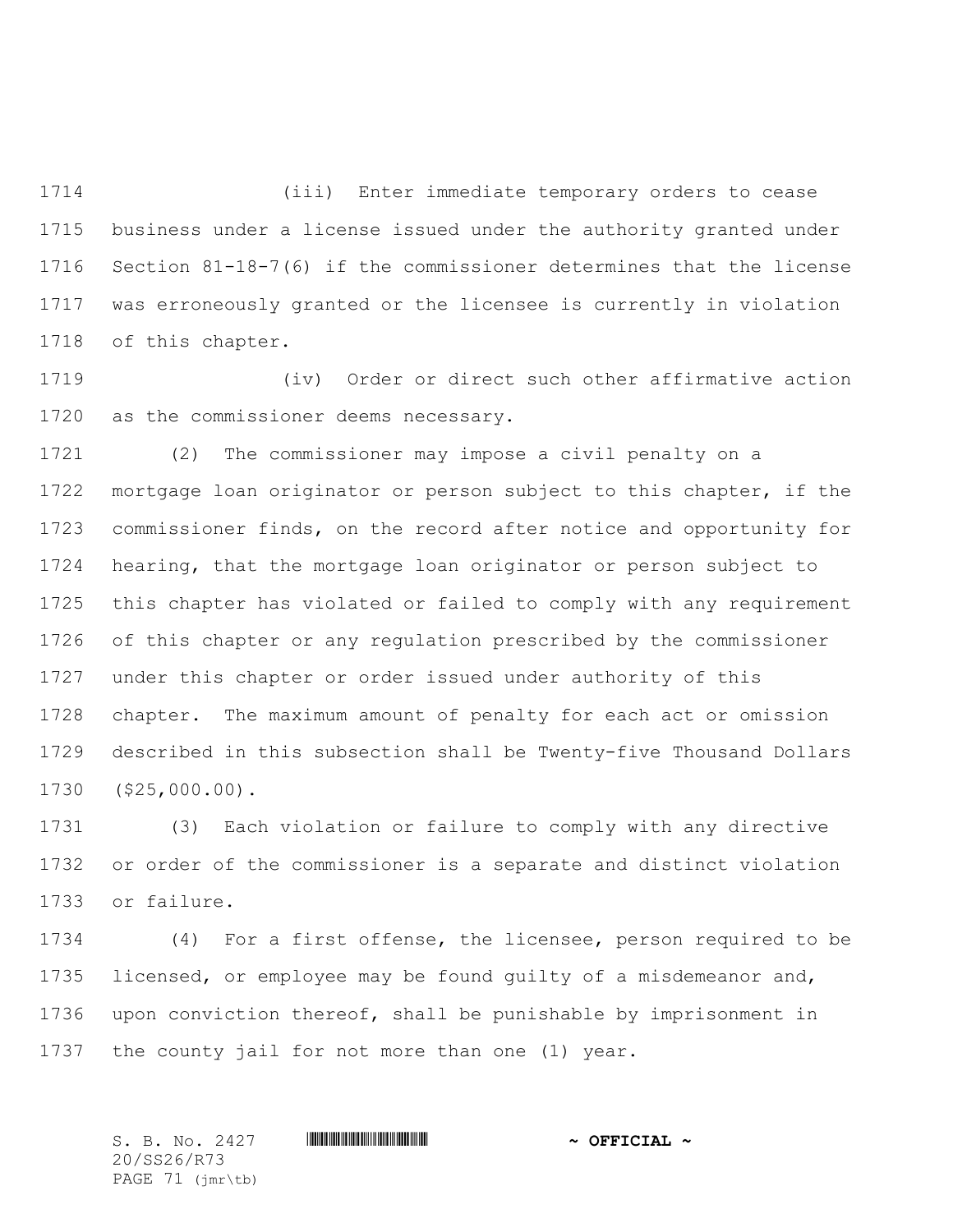(5) For a second or subsequent offense, the licensee, person required to be licensed, or employee shall be guilty of a felony and, upon conviction thereof, may be punished by imprisonment in the custody of the State Department of Corrections for a term not less than one (1) year nor more than five (5) years.

 (6) Compliance with the criminal provisions of this section shall be enforced by the appropriate law enforcement agency, which may exercise for that purpose any authority conferred upon the agency by law.

 (7) The commissioner shall report regularly violations of this chapter, as well as enforcement actions and other relevant information, to the Nationwide Mortgage Licensing System and Registry subject to the provisions contained in Section 81-18-63. (8) The state may enforce its rights under the surety bond as required in Section 81-18-11 as an available remedy for the collection of any civil penalties, criminal fines or costs of investigation and/or prosecution incurred.

 (9) Any person assessed a penalty as provided in this section shall have the right to request a hearing on the amount of the penalty within ten (10) days after receiving notification of the assessment. If no hearing is requested within ten (10) days of the receipt of the notice, the penalty shall be final except as to judicial review in the Chancery Court of the First Judicial District of Hinds County. Upon the filing of a petition for judicial review, the court shall issue an order to the licensee

S. B. No. 2427 **\*\*\* INSTERNAL # ^ OFFICIAL ~** 20/SS26/R73 PAGE 72 (jmr\tb)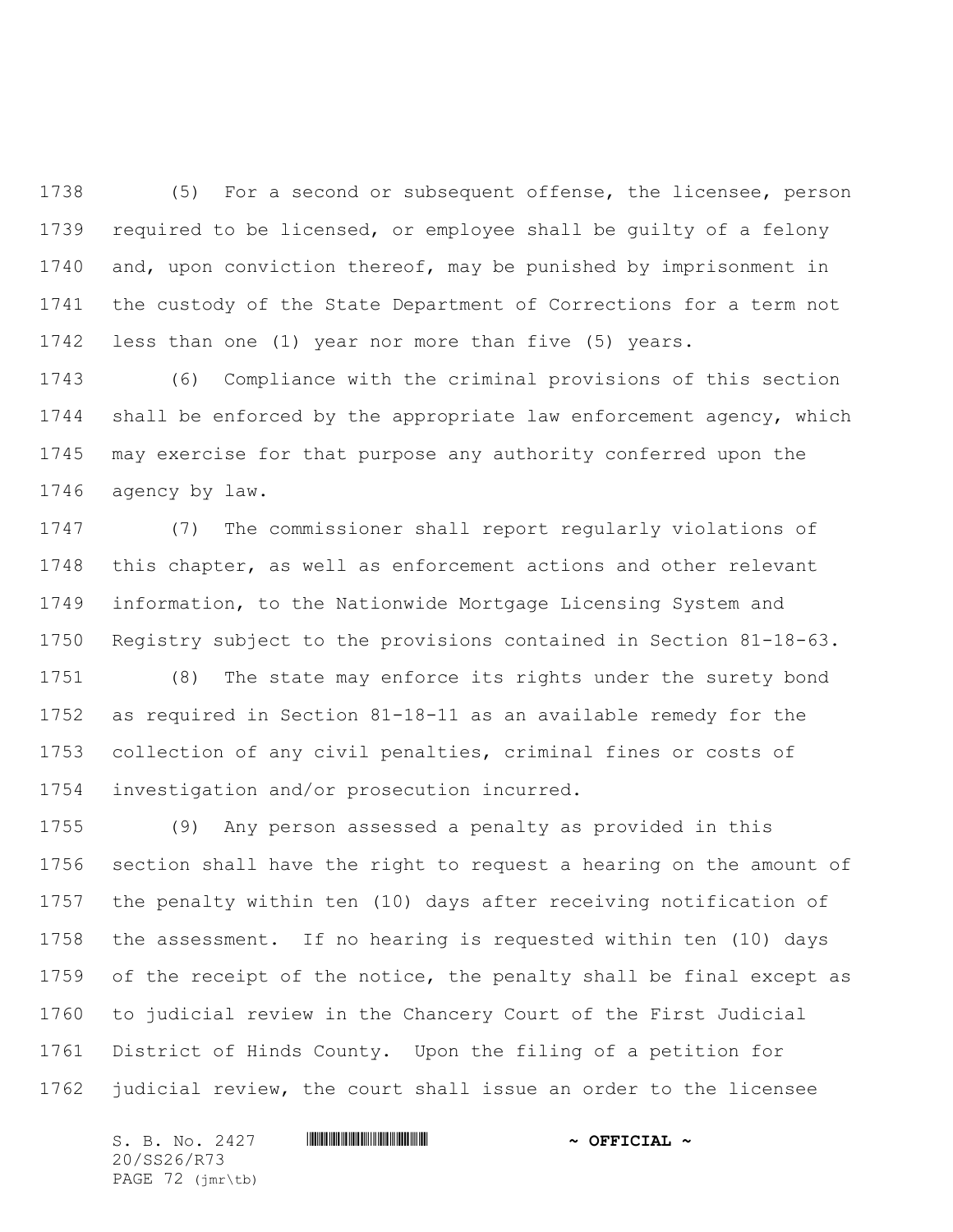requiring the licensee to show cause why it should not be entered. If the court determines, after a hearing upon the merits or after 1765 failure of the person to appear when so ordered, that the order of the department was properly issued, it shall grant the penalty sought by the department.

 **SECTION 28.** Section 81-18-45, Mississippi Code of 1972, is reenacted as follows:

 81-18-45. The commissioner may employ the necessary full-time employees above the number of permanent full-time employees authorized for the department for the fiscal year 2001, to carry out and enforce the provisions of this chapter. The commissioner also may expend the necessary funds and equip and provide necessary travel expenses for those employees.

 **SECTION 29.** Section 81-18-47, Mississippi Code of 1972, is reenacted as follows:

 81-18-47. (1) A licensee under this chapter shall have no liability for any act or practice done or omitted in conformity with (a) any rule or regulation of the commissioner, or (b) any 1781 rule, regulation, interpretation or approval of any other state or federal agency or any opinion of the Attorney General, notwithstanding that after such act or omission has occurred the rule, regulation, interpretation, approval or opinion is amended, rescinded, or determined by judicial or other authority to be invalid for any reason.

20/SS26/R73 PAGE 73 (jmr\tb)

S. B. No. 2427 \*SS26/R73\* **~ OFFICIAL ~**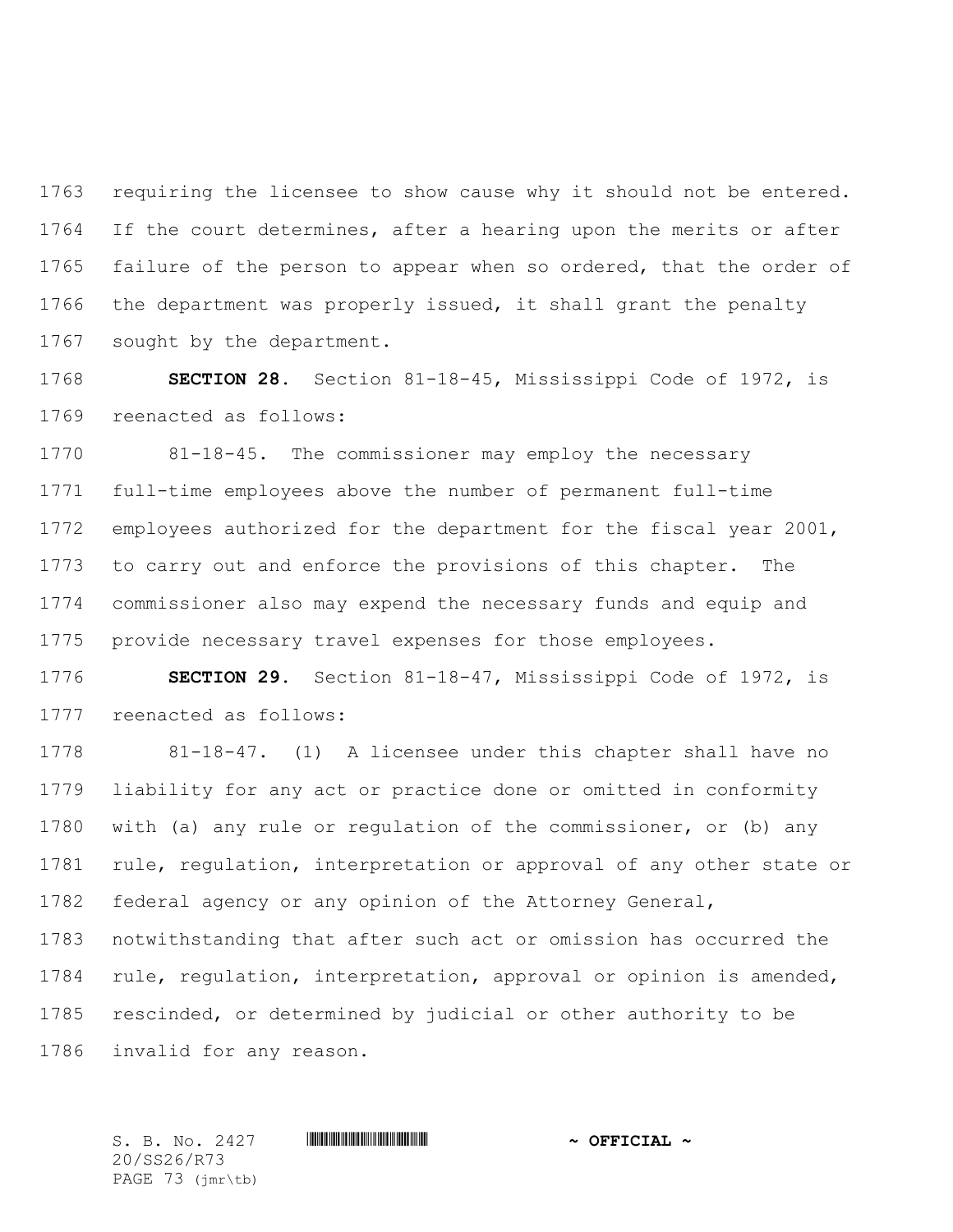(2) A licensee under this chapter, acting in conformity with a written interpretation or approval by an official or employee of any state or federal agency or department, shall be presumed to have acted in accordance with applicable law, notwithstanding that after such act has occurred, the interpretation or approval is amended, rescinded, or determined by judicial or other authority to be incorrect or invalid for any reason.

 **SECTION 30.** Section 81-18-49, Mississippi Code of 1972, is reenacted as follows:

 81-18-49. Notwithstanding any provisions of this chapter to the contrary, mortgage companies engaging in business on or before June 1, 2000, shall be duly licensed by the department after submitting not later than January 1, 2001, the required documents and fees provided in Sections 81-18-9 and 81-18-15. However, upon the expiration of the initial licenses for such mortgage companies, the department shall renew the licenses only if the mortgage companies satisfy all of the provisions of this chapter.

 **SECTION 31.** Section 81-18-53, Mississippi Code of 1972, is reenacted as follows:

 81-18-53. The provisions of this chapter shall apply to the activities of retail sellers of manufactured homes to the extent as determined by the United States Department of Housing and Urban Development through guidelines, rules, regulations or interpretive letters or the United States Consumer Financial Protection Bureau.

20/SS26/R73 PAGE 74 (jmr\tb)

S. B. No. 2427 \*SS26/R73\* **~ OFFICIAL ~**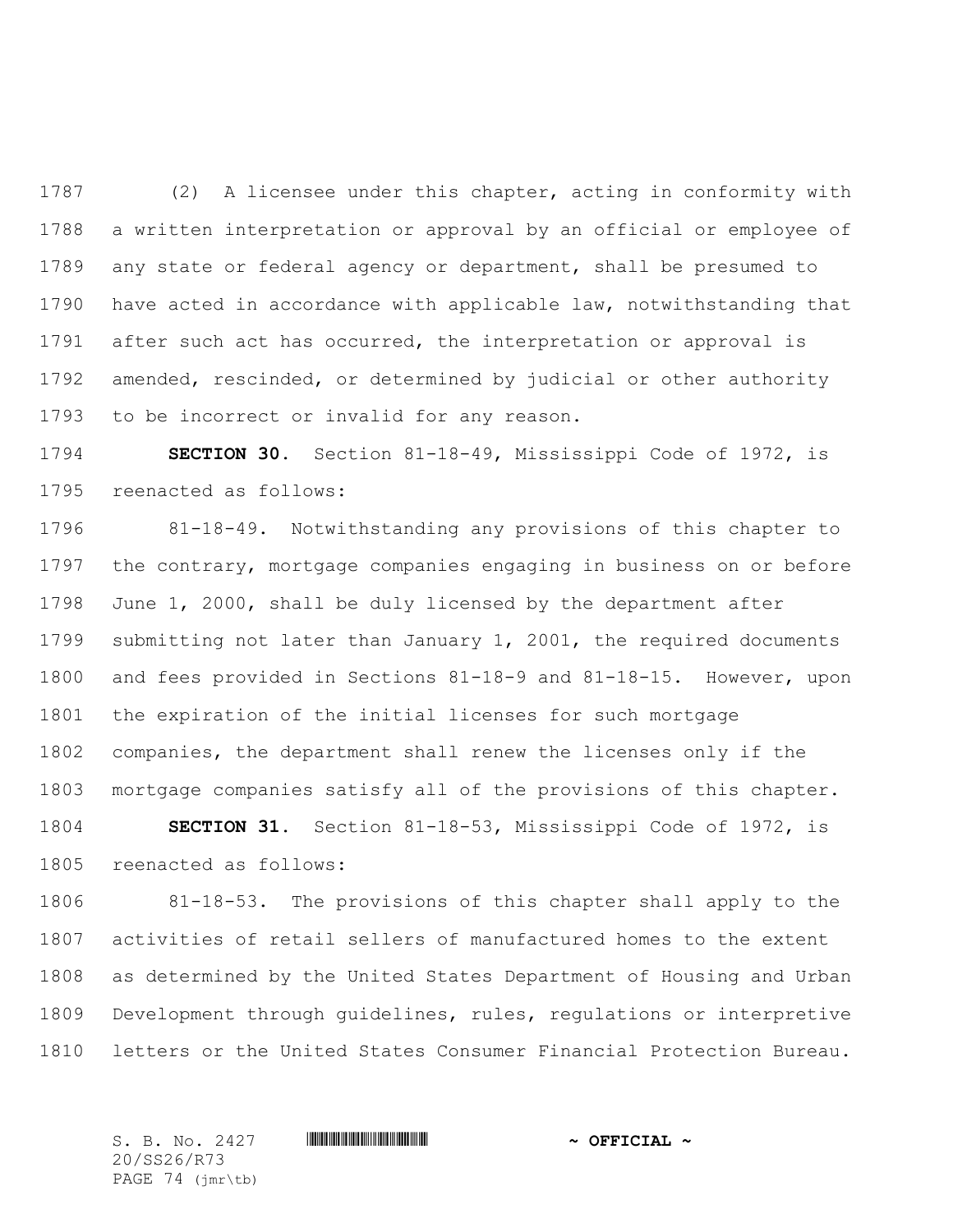**SECTION 32.** Section 81-18-55, Mississippi Code of 1972, is reenacted as follows:

 81-18-55. (1) In addition to the activities prohibited under other provisions of this chapter, it shall be unlawful in the course of any residential mortgage loan transaction:

 (a) For any person to fail to comply with the mortgage loan servicing transfer, escrow account administration, or borrower inquiry response requirements imposed by Sections 6 and 10 of the Real Estate Settlement Procedures Act (RESPA) and 1820 regulations adopted thereunder;

 (b) For a mortgage lender to fail to provide written notice to a borrower upon taking action to place hazard, homeowners, or flood insurance on the mortgaged property or to place such insurance when the mortgage lender knows or has reason 1825 to know that the insurance is in effect;

 (c) For a mortgage lender to place hazard, homeowners or flood insurance on a mortgaged property for an amount that exceeds either the value of the insurable improvements or the last-known coverage amount of insurance;

 (d) For a mortgage lender to fail to provide to the borrower a refund or earned premiums paid by a borrower or charged to the borrower for hazard, homeowners, or flood insurance placed by a mortgage lender if the borrower provides reasonable proof that the borrower has obtained coverage such that the forced placement is no longer necessary and the property is insured. If

S. B. No. 2427 **\*\*\* INSTERNAL # ^ OFFICIAL ~** 20/SS26/R73 PAGE 75 (jmr\tb)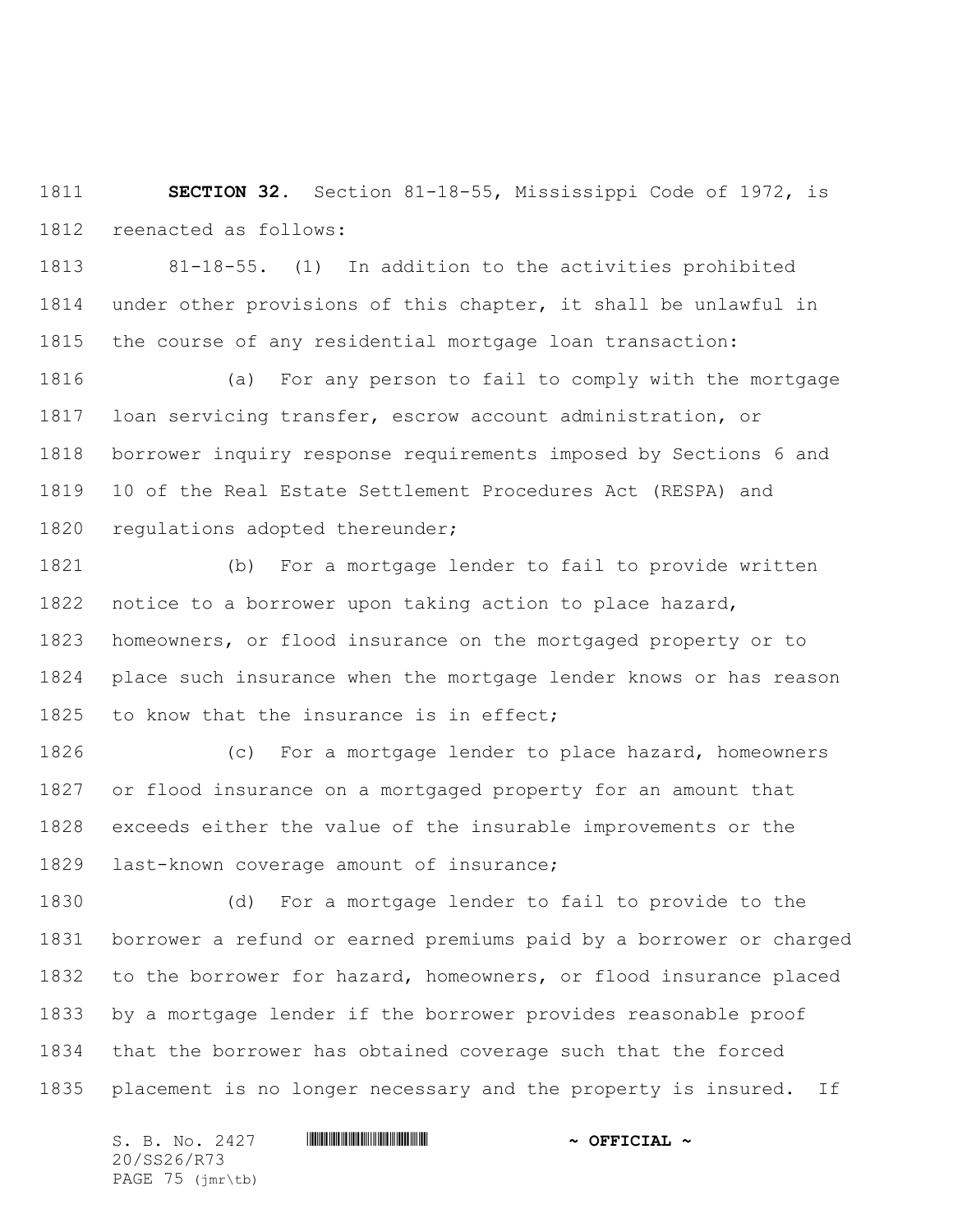the borrower provides reasonable proof within twelve (12) months of the placement that no lapse in coverage occurred such that the forced placement was not necessary, the mortgage lender shall refund the entire premium;

 (e) For a mortgage lender to refuse to reinstate a delinquent loan upon a tender of payment made timely under the contract which is sufficient in amount, based upon the last written statement received by the borrower, to pay all past-due amounts, outstanding or overdue charges, and restore the loan to a nondelinquent status, but his reinstatement shall be available to a borrower no more than twice in any twenty-four-month period;

 (f) For a mortgage lender to fail to mail, at least forty-five (45) days before the power-of-sale foreclosure auction is conducted, a notice addressed to the borrower at the borrower's last-known address with the following information:

 (i) An itemization of all past-due amounts causing 1852 the loan to be in default;

 (ii) An itemization of any other charges that must be paid in order to bring the loan current;

 (iii) A statement that the borrower may have options available other than foreclosure and that the borrower may discuss the options with the mortgage lender, or a counselor approved by the U.S. Department of Housing and Urban Development (HUD);

20/SS26/R73 PAGE 76 (jmr\tb)

S. B. No. 2427 **\*\*\* INSTERNAL # ^ OFFICIAL ~**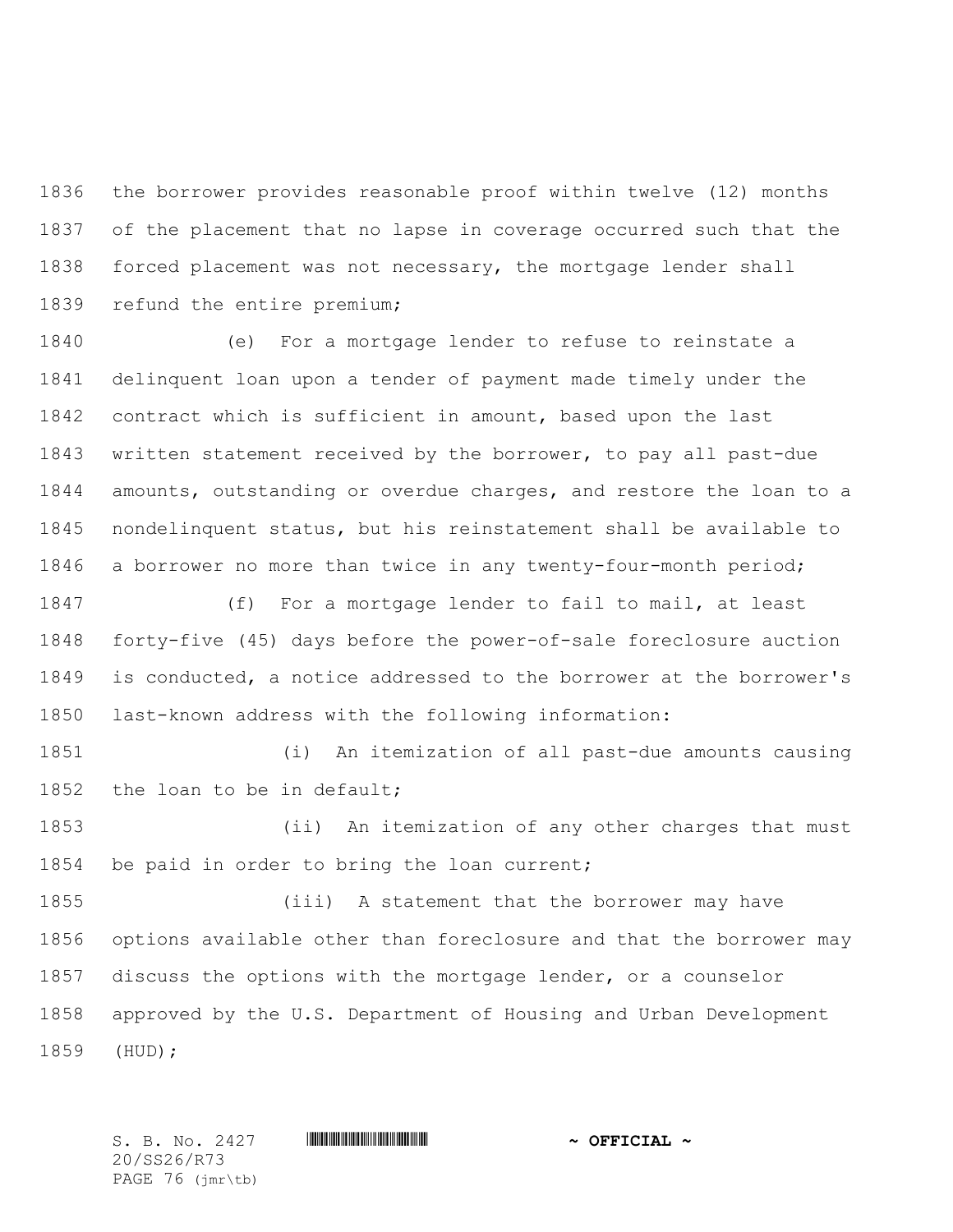1860 (iv) The address, telephone number, and other contact information for the mortgage lender or the agent for the mortgage lender who is authorized to attempt to work with the borrower to avoid foreclosure;

1864 (v) The name, address, telephone number, and other contact information for one or more HUD-approved counseling agencies operating to assist borrowers in Mississippi to avoid foreclosure; and

1868 (vi) The address, telephone number, and other contact information for the consumer complaint section of the Mississippi Department of Banking and Consumer Finance;

 (g) For a mortgage lender to fail to make all payments from any escrow account held for the borrower for insurance, taxes and other charges with respect to the property in a timely manner so as to ensure that no late penalties are assessed or other negative consequences result regardless of whether the loan is delinquent, unless there are not sufficient funds in the account to cover the payments and the mortgage lender has a reasonable basis to believe that recovery of the funds will not be possible. (2) The mortgage lender shall make reasonable attempts to comply with a borrower's request for information about the home loan account and to respond to any dispute initiated by the borrower about the loan account, as provided in this section. The mortgage lender shall maintain, until the home loan is paid in full, otherwise satisfied, or sold, written or electronic records

S. B. No. 2427 **\*\*\* INSTERNAL # ^ OFFICIAL ~** 20/SS26/R73 PAGE 77 (jmr\tb)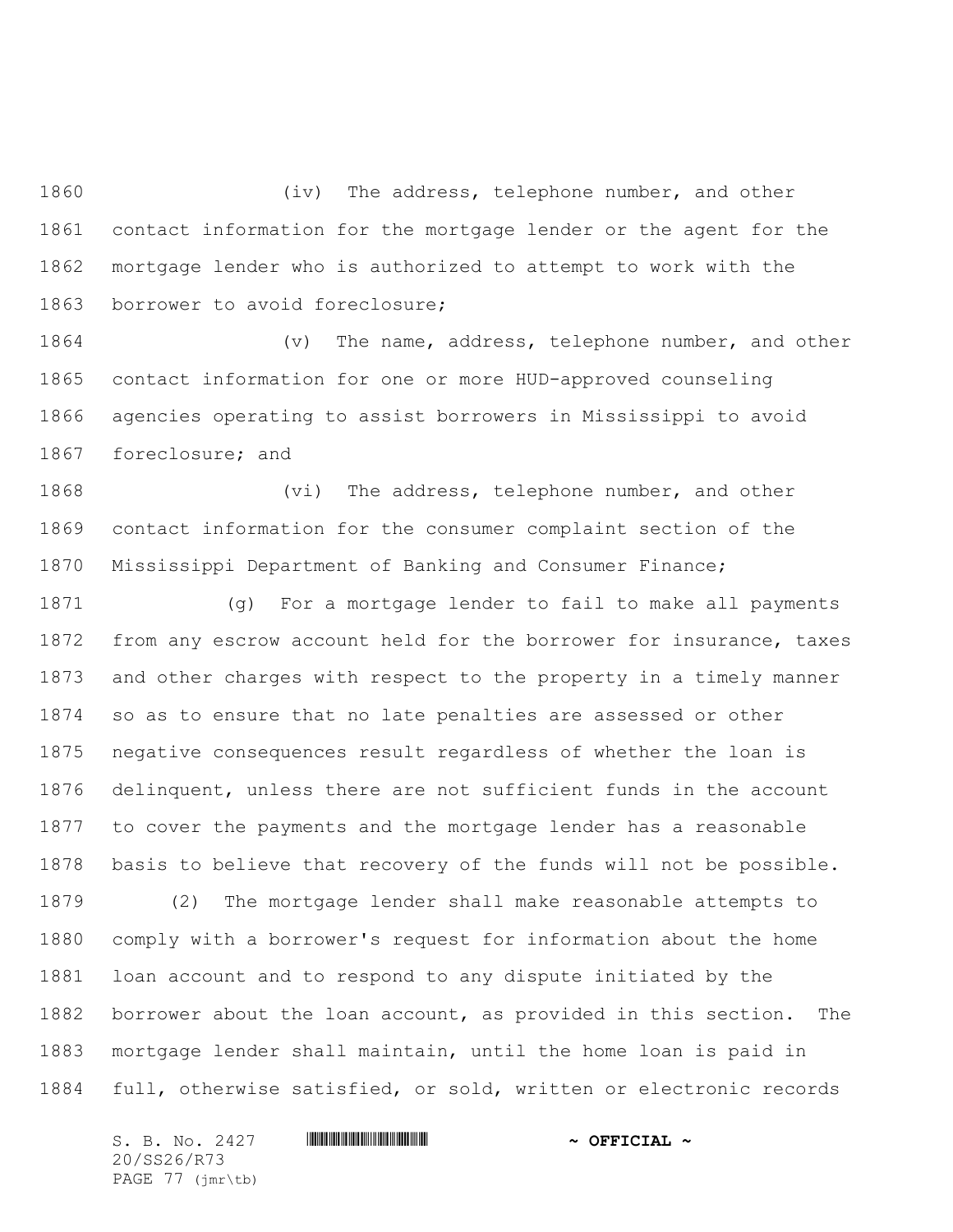of each written request for information regarding a dispute or error involving the borrower's account. Specifically, the mortgage lender is required to do all of the following:

 (a) Provide a written statement to the borrower within ten (10) business days of receipt of a written request from the borrower that includes or otherwise enables the mortgage lender to identify the name and account of the borrower and includes a statement that the account is or may be in error or otherwise provides sufficient detail to the mortgage lender regarding information sought by the borrower. The borrower is entitled to one such statement in any six-month period free of charge, and additional statements shall be provided if the borrower pays the mortgage lender a reasonable charge for preparing and furnishing the statement not to exceed Twenty-five Dollars (\$25.00). The statement shall include the following information if requested:

1900 (i) Whether the account is current or, if the account is not current, an explanation of the default and the date 1902 the account went into default;

1903 (ii) The current balance due on the loan, including the principal due, the amount of funds (if any) held in a suspense account, the amount of the escrow balance (if any) known to the mortgage lender, and whether there are any escrow deficiencies or shortages known to the mortgage lender;

20/SS26/R73 PAGE 78 (jmr\tb)

S. B. No. 2427 **\*\*\* INSTERNAL # ^ OFFICIAL ~**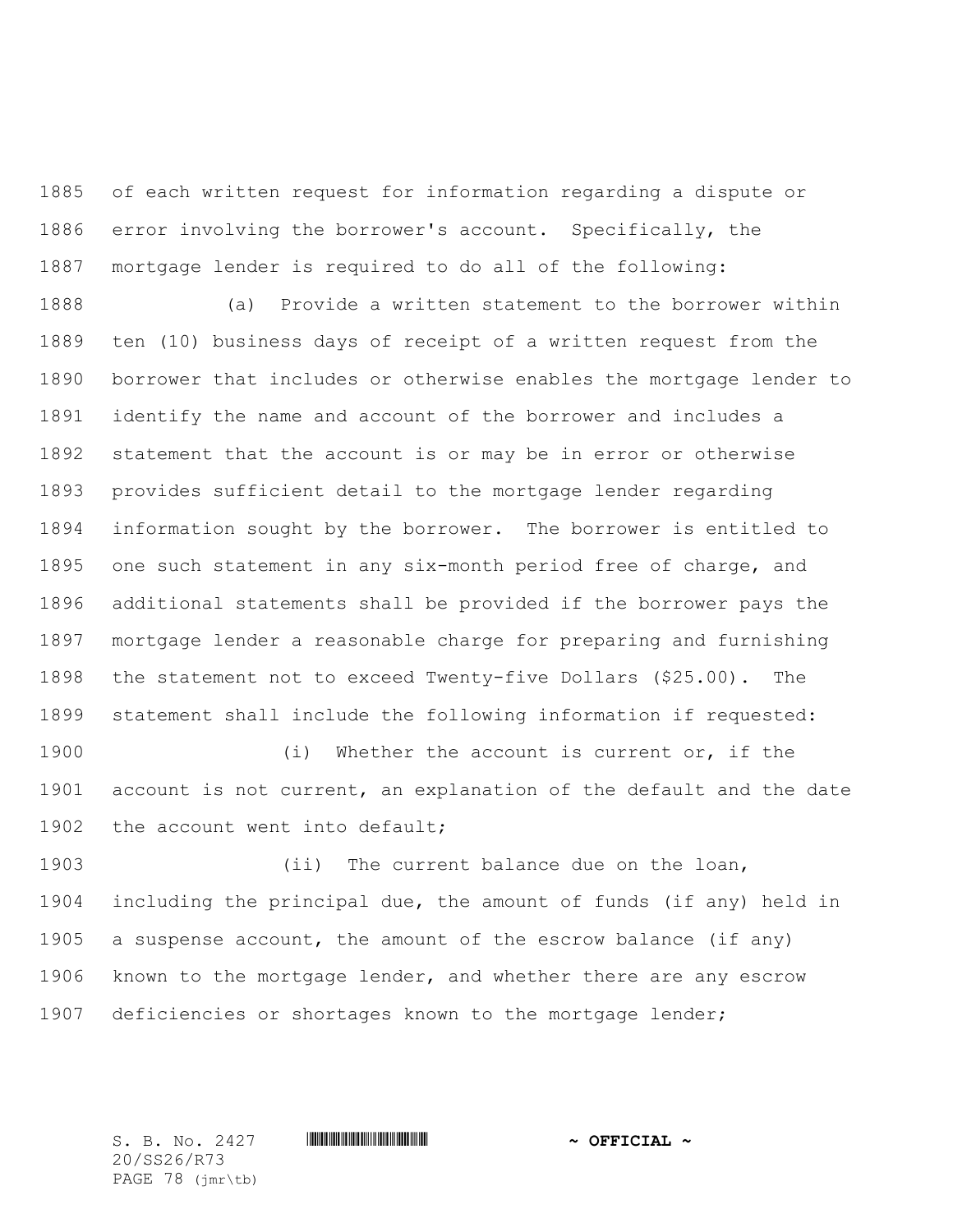(iii) The identity, address and other relevant information about the current holder, owner or assignee of the loan; and

 (iv) The telephone number and mailing address of a mortgage lender representative with the information and authority to answer questions and resolve disputes;

 (b) Provide the following information and/or documents within twenty-five (25) business days of receipt of a written request from the borrower that includes or otherwise enables the mortgage lender to identify the name and account of the borrower and includes a statement that the account is or may be in error or otherwise provides sufficient detail to the mortgage lender regarding information sought by the borrower:

1921 (i) A copy of the original note, or if unavailable, an affidavit of the lost note;

 (ii) A statement that identifies and itemizes all fees and charges assessed under the loan transaction and provides a full payment history identifying in a clear and conspicuous manner all of the debits, credits, application of and disbursement of all payments received from or for the benefit of the borrower, and other activity on the home loan including escrow account activity and suspense account activity, if any. The period of the account history shall cover at a minimum the two-year period prior to the date of the receipt of the request for information. If the mortgage lender has not serviced the home loan for the entire

S. B. No. 2427 **\*\*\* INSTERNAL # ^ OFFICIAL ~** 20/SS26/R73 PAGE 79 (jmr\tb)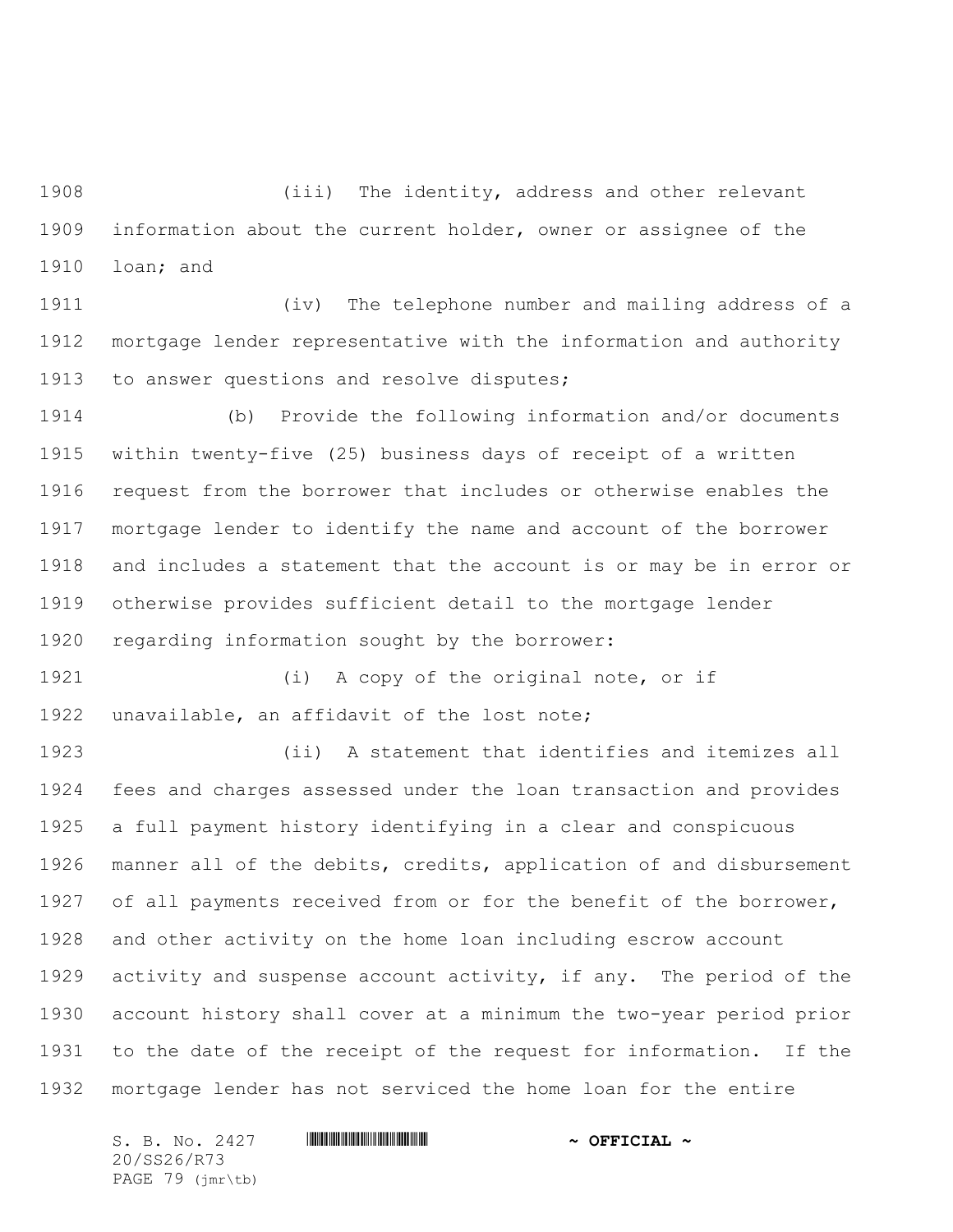two-year time period the mortgage lender shall provide the information going back to the date on which the mortgage lender began servicing the home loan. For purposes of this subsection, the date of the request for the information shall be presumed to be no later than thirty (30) days from the date of the receipt of the request. If the mortgage lender claims that any delinquent or outstanding sums are owed on the home loan prior to the two-year period or the period during which the mortgage lender has serviced the loan, the mortgage lender shall provide an account history beginning with the month that the mortgage lender claims any outstanding sums are owed on the loan up to the date of the request for the information. The borrower is entitled to one (1) such statement in any six-month period free of charge. Additional statements shall be provided if the borrower pays the mortgage lender a reasonable charge for preparing and furnishing the statement not to exceed Fifty Dollars (\$50.00); and

 (c) Promptly correct errors relating to the allocation of payments, the statement of account, or the payoff balance identified in any notice from the borrower provided in accordance with paragraph (b) of this subsection, or discovered through the due diligence of the mortgage lender or other means.

 (3) A mortgage lender must comply as to every residential mortgage loan, regardless of whether the loan is considered in default or the borrower is in bankruptcy or the borrower has been in bankruptcy, with the following requirements:

S. B. No. 2427 **\*\*\* AND \*\*\* AND \*\*\* AND \*\*\* OFFICIAL ~\*** 20/SS26/R73 PAGE 80 (jmr\tb)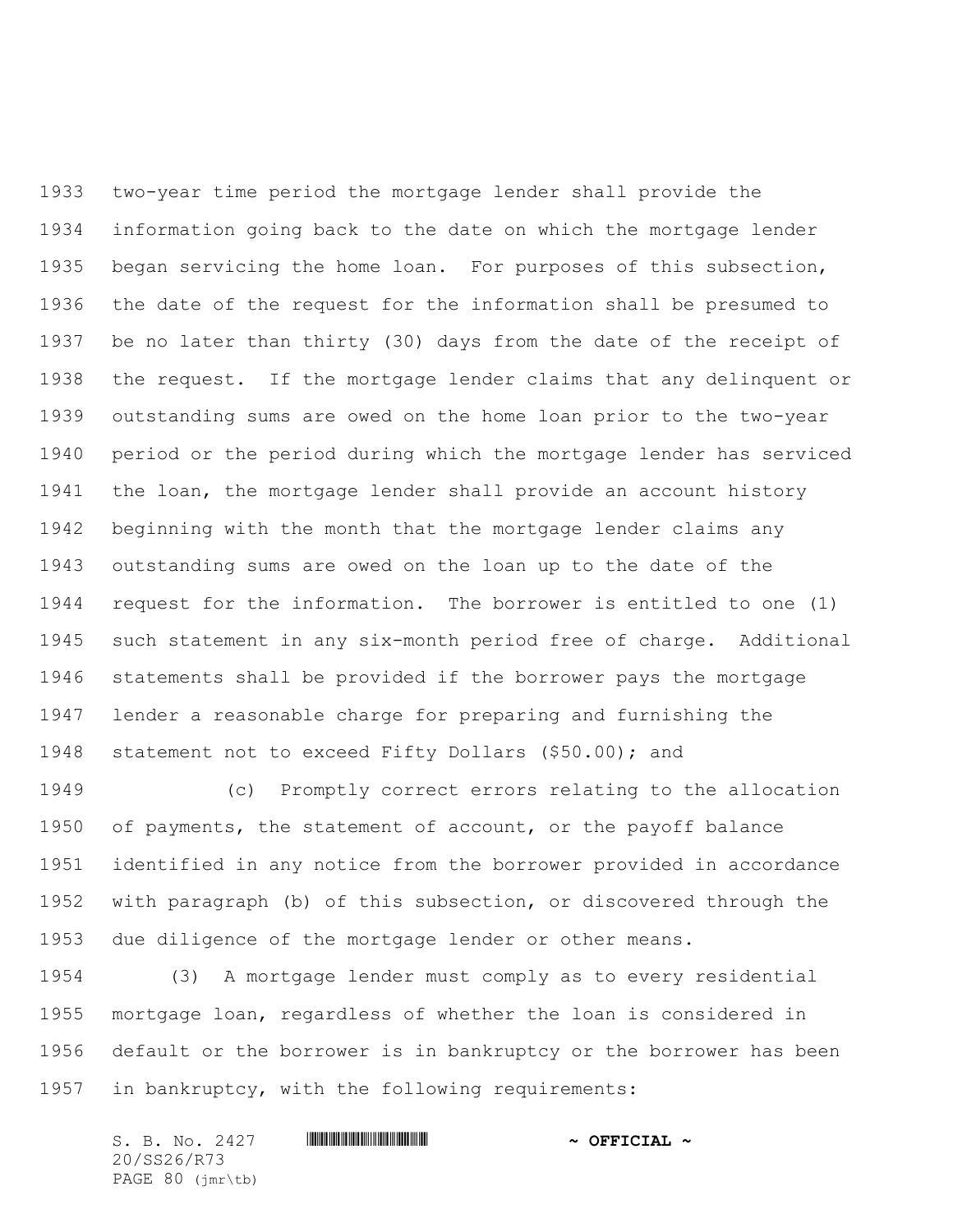(a) Any fee that is incurred by a mortgage lender shall be both:

 (i) Assessed within forty-five (45) days of the date on which the fee was incurred. Provided, however, that attorney or trustee fees and costs incurred as a result of a foreclosure action shall be assessed within forty-five (45) days of the date they are charged by either the attorney or trustee to 1965 the mortgage lender; and

 (ii) Explained clearly and conspicuously in a statement mailed to the borrower at the borrower's last-known address within thirty (30) days after assessing the fee, provided the mortgage lender shall not be required to take any action in violation of the provisions of the federal bankruptcy code. The mortgage lender shall not be required to send such a statement for a fee that: results from a service that is affirmatively requested by the borrower, is paid for by the borrower at the time the service is provided, and is not charged to the borrower's loan account.

 (b) All amounts received by a mortgage lender on a home loan at the address where the borrower has been instructed to make payments shall be accepted and credited, or treated as credited, within one (1) business day of the date received, provided that the borrower has made the full contractual payment and has provided sufficient information to credit the account. If a mortgage lender uses the scheduled method of accounting, any

S. B. No. 2427 **\*\*\* INSTERNAL # ^ OFFICIAL ~** 20/SS26/R73 PAGE 81 (jmr\tb)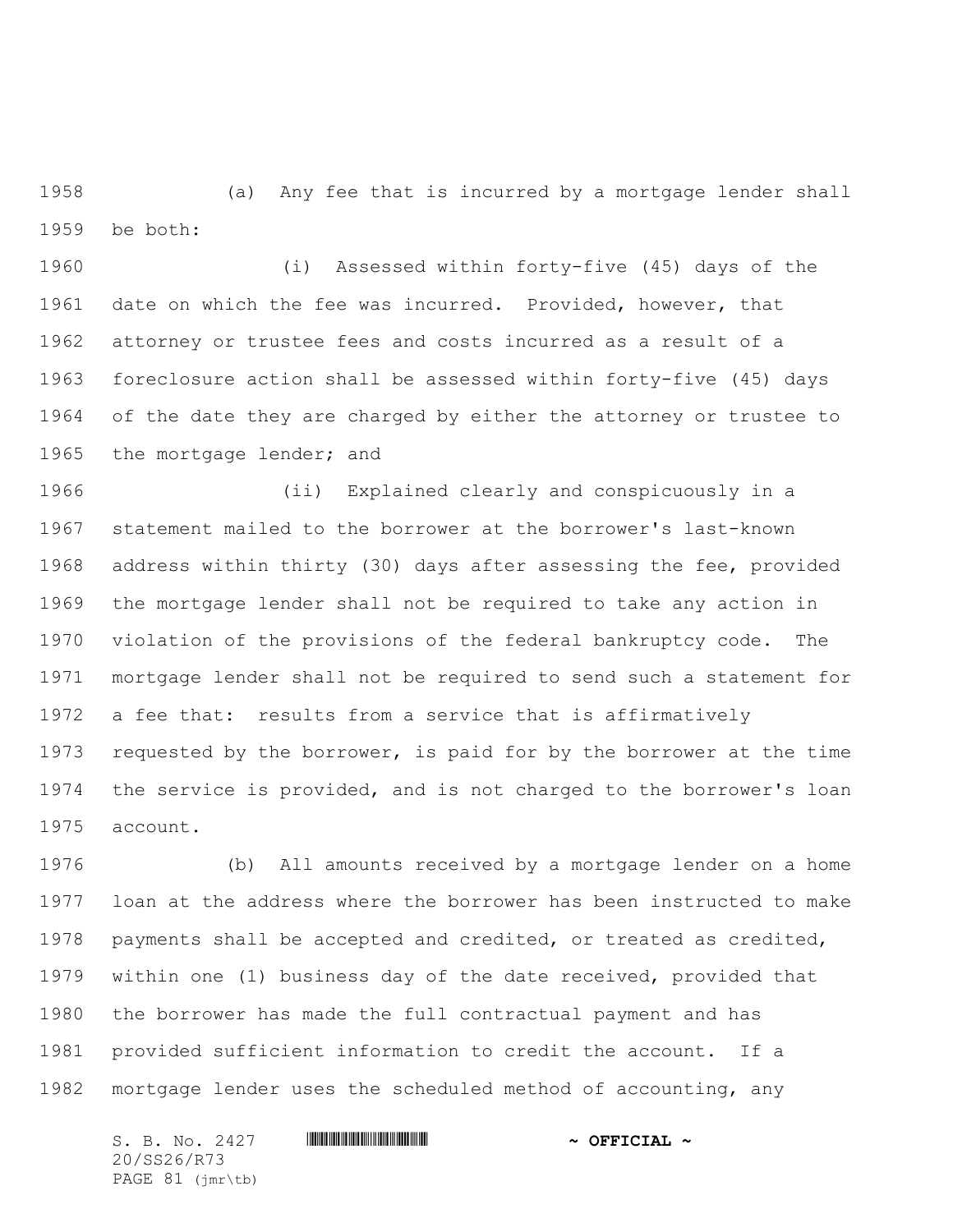regularly scheduled payment made prior to the scheduled due date shall be credited no later than the due date. Provided, however, that if any payment is received and not credited, or treated as credited, the borrower shall be notified within ten (10) business days by mail at the borrower's last-known address of the disposition of the payment, the reason the payment was not credited, or treated as credited to the account, and any actions necessary by the borrower to make the loan current.

 (c) The notification required by paragraph (b) of this subsection is not necessary if the mortgage lender complies with the terms of any agreement or plan made with the borrower and has applied and credited payments received in the manner required, and the mortgage lender is applying and crediting payments to the borrower's account in compliance with all applicable state and federal laws, including bankruptcy laws, and if at least one (1) of the following occurs:

 (i) The borrower has entered into written loss mitigation, loan modification, or forebearance agreement with the mortgage lender that itemizes all amounts due and specifies how payments will be applied and credited;

 (ii) The borrower has elected to participate in an alternative payment plan, such as a biweekly payment plan, that specifies as part of a written agreement how payments will be applied and credited; or

S. B. No. 2427 \*SS26/R73\* **~ OFFICIAL ~** 20/SS26/R73 PAGE 82 (jmr\tb)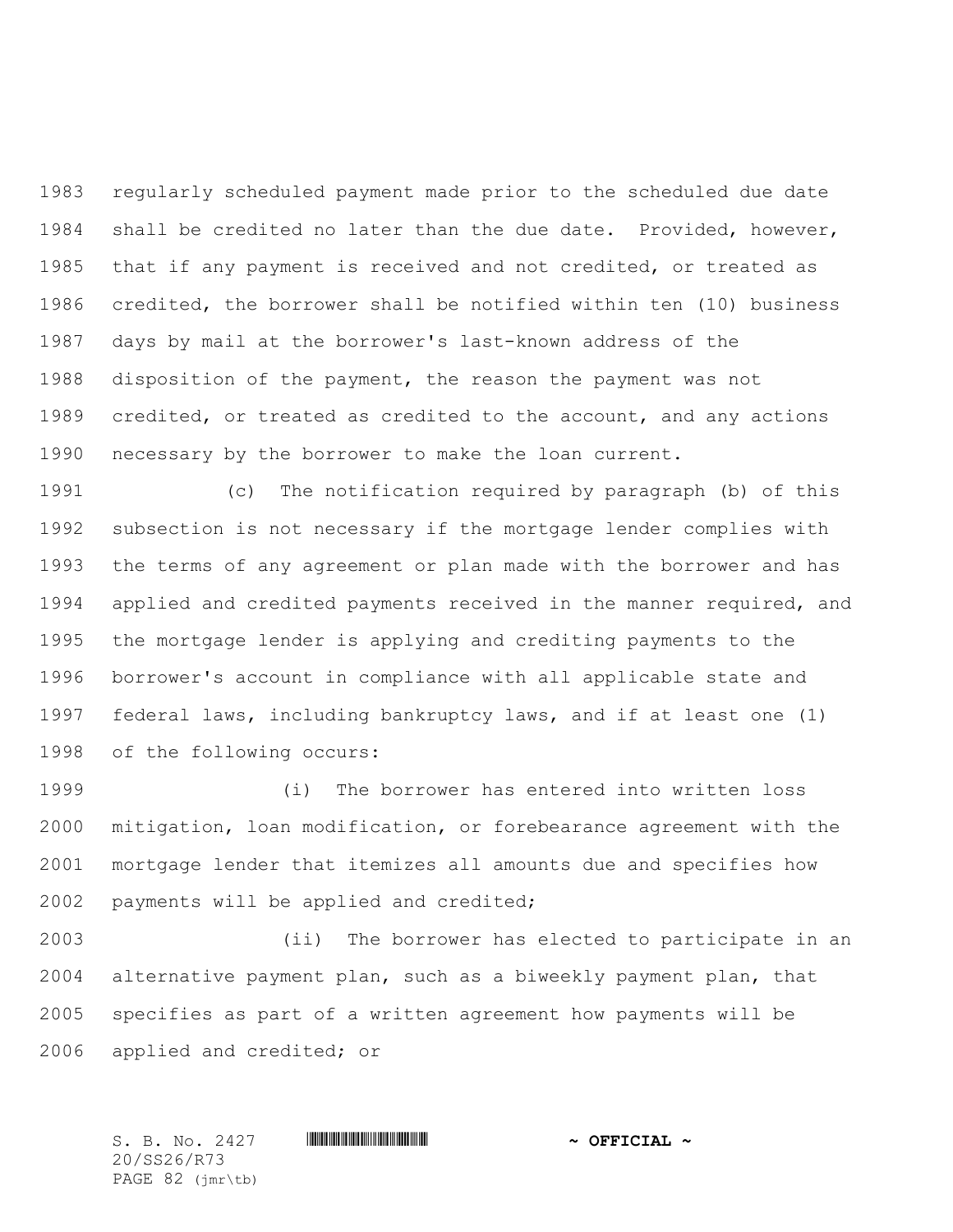(iii) The borrower is making payments pursuant to a bankruptcy plan.

 (d) Failure to charge the fee or provide the information within the allowable time and in the manner required under subsection (3)(a)(i) of this section constitutes a waiver of such fee.

 (e) All fees charged by a mortgage lender must be otherwise permitted under applicable law and the contracts between the parties. Nothing herein is intended to permit the application of payments or method of charging interest which is less protective of the borrower than the contracts between the parties and other applicable law.

 (f) A mortgage lender shall charge a sum or prepayment penalty for the prepayment of any residential mortgage loan only as authorized by Section 75-17-31.

 (g) A mortgage lender shall charge a late payment charge only as authorized by Section 75-17-27.

 (h) The costs of collection and reasonable attorney fees may not be in excess of twenty-five percent (25%) of the unpaid debt after default, when the debt has been referred to an attorney for collection.

 (i) Charges or premiums for credit life insurance actually written on the life of the borrower or endorser in an amount not to exceed the total sum payable under the residential mortgage loan, including all interest, fees, costs and charges.

S. B. No. 2427 **\*\*\* INSTERNAL # ^ OFFICIAL ~** 20/SS26/R73 PAGE 83 (jmr\tb)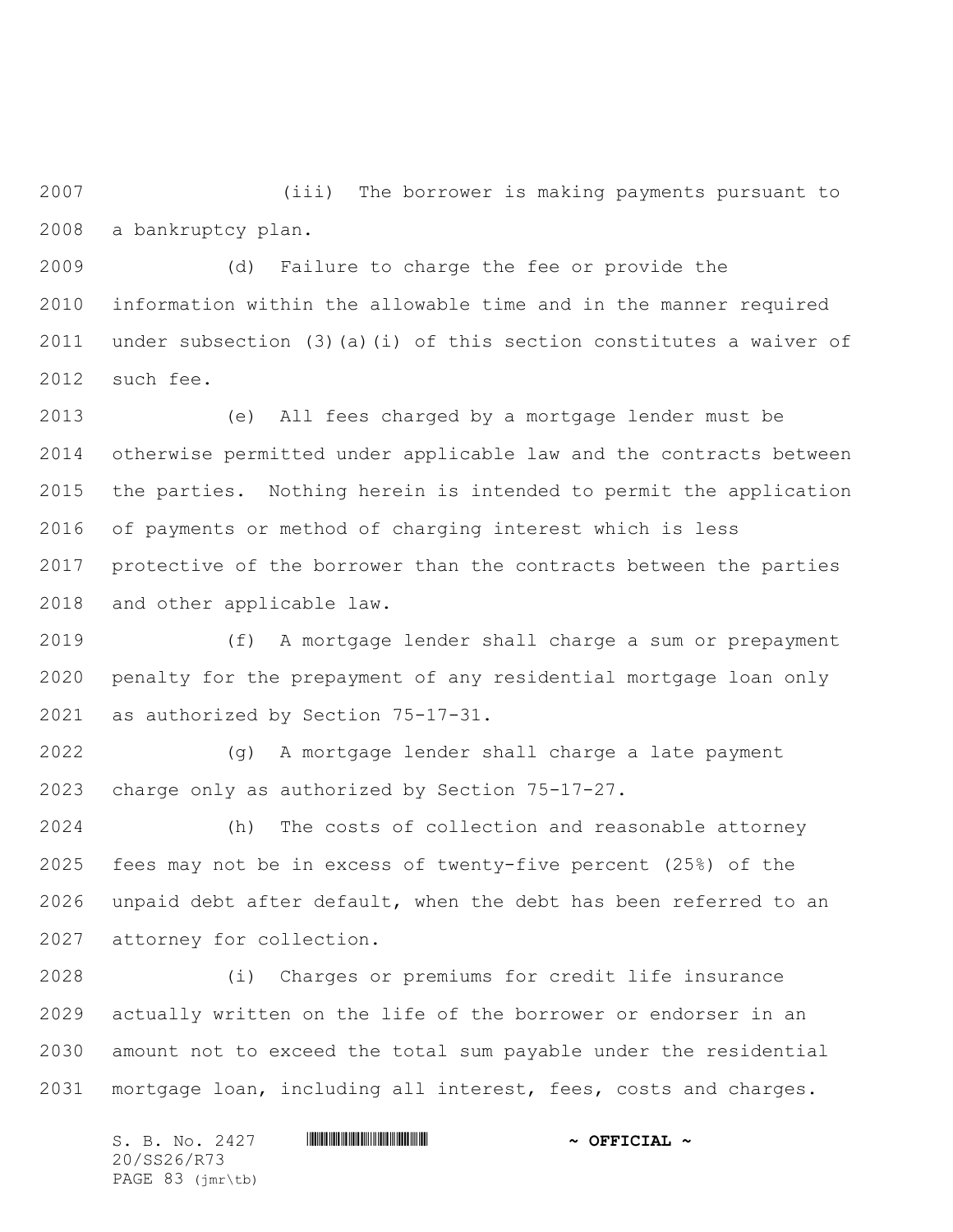**SECTION 33.** Section 81-18-61, Mississippi Code of 1972, is reenacted as follows:

 81-18-61. (1) In addition to any other duties imposed upon the commissioner by law, the commissioner shall require mortgage loan originators to be licensed through the Nationwide Mortgage Licensing System and Registry. In order to carry out this requirement, the commissioner is authorized to participate in the Nationwide Mortgage Licensing System and Registry. For this purpose, the commissioner may establish, by rule, regulation or order, requirements as necessary, including, but not limited to: (a) Background checks for:

 (i) Criminal history through fingerprint or other databases;

(ii) Civil or administrative records;

(iii) Credit history; or

 (iv) Any other information as deemed necessary by the Nationwide Mortgage Licensing System and Registry;

 (b) The payment of fees to apply for or renew licenses through the Nationwide Mortgage Licensing System and Registry;

 (c) The setting or resetting as necessary of renewal or reporting dates; and

 (d) Requirements for amending or surrendering a license or any other such activities as the commissioner deems necessary for participation in the Nationwide Mortgage Licensing System and Registry.

S. B. No. 2427 **\*\*\* INSTERNAL # ^ OFFICIAL ~** 20/SS26/R73 PAGE 84 (jmr\tb)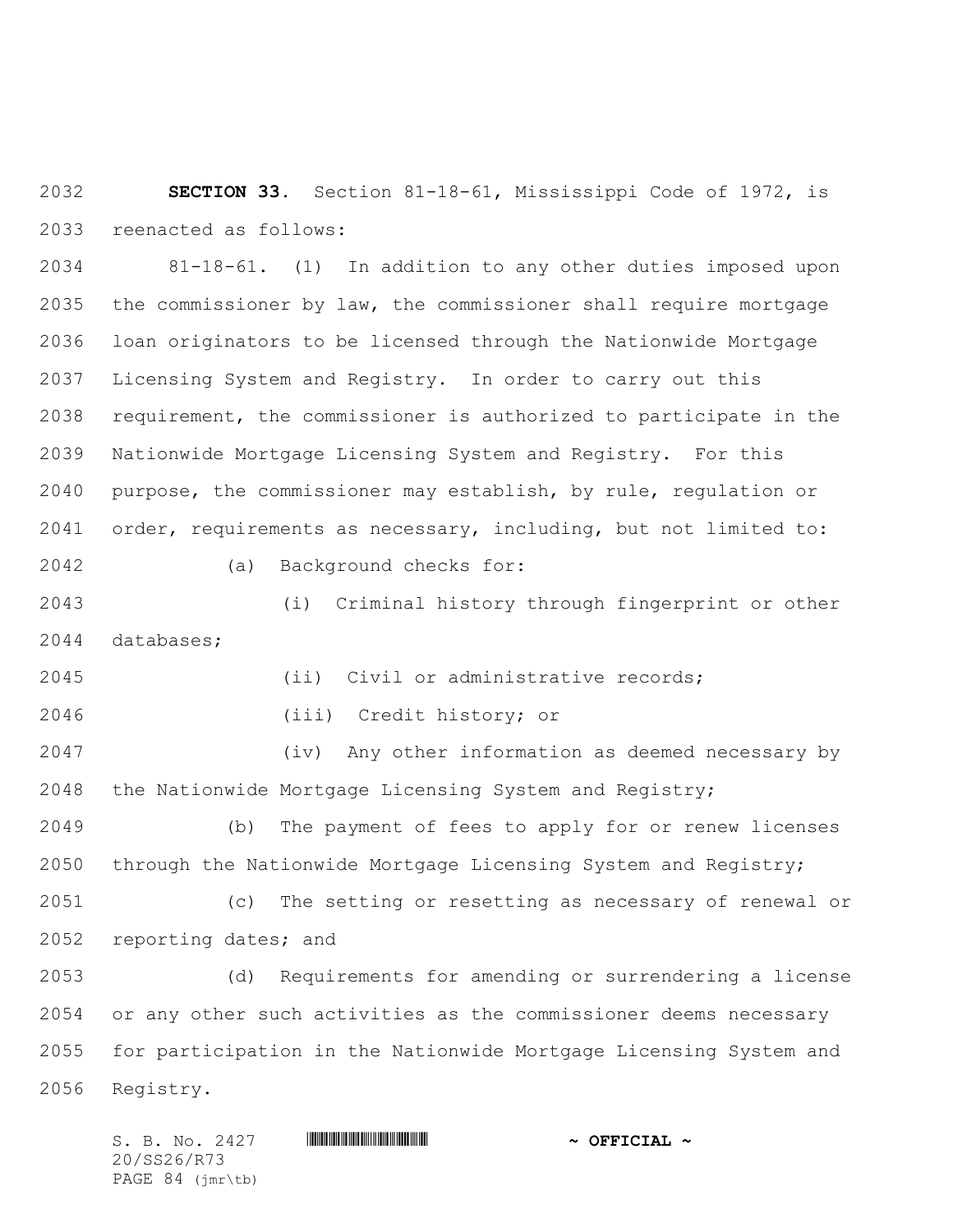(2) The commissioner shall establish a process by which mortgage loan originators may challenge information entered into the Nationwide Mortgage Licensing System and Registry by the commissioner.

 (3) In order to fulfill the purposes of this chapter, the commissioner is authorized to establish relationships or contracts with the Nationwide Mortgage Licensing System and Registry or other entities designated by the Nationwide Mortgage Licensing System and Registry to collect and maintain records and process transaction fees or other fees related to licensees or other persons subject to this chapter.

 (4) A loan processor or underwriter who is an independent contractor may not engage in the activities of a loan processor or underwriter unless the independent contractor loan processor or underwriter obtains and maintains a license under Section 81-18-7(4). Each independent contractor loan processor or underwriter licensed as a mortgage loan originator must have and maintain a valid unique identifier issued by the Nationwide Mortgage Licensing System and Registry.

 **SECTION 34.** Section 81-18-63, Mississippi Code of 1972, is reenacted as follows:

 81-18-63. (1) Except as otherwise provided in Public Law 110-289, Section 1512, the requirements under any federal law or applicable state law regarding the privacy or confidentiality of any information or material provided to the Nationwide Mortgage

S. B. No. 2427 **\*\*\* INSTERNAL # ^ OFFICIAL ~** 20/SS26/R73 PAGE 85 (jmr\tb)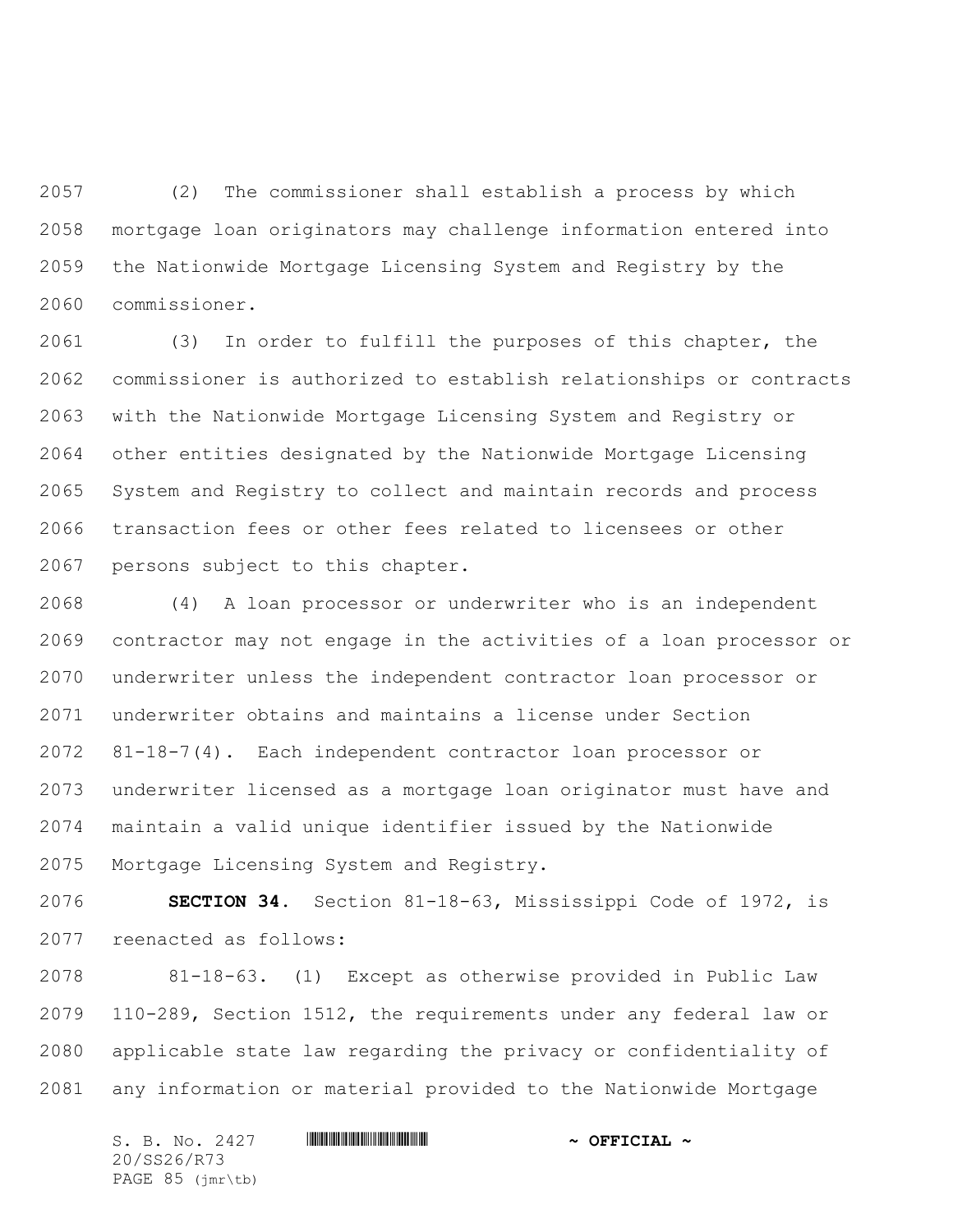Licensing System and Registry, and any privilege arising under federal or state law (including the rules of any federal or state court) with respect to that information or material, shall continue to apply to the information or material after the information or material has been disclosed to the Nationwide Mortgage Licensing System and Registry. The information and material may be shared with all state and federal regulatory officials with mortgage industry oversight authority without the loss of privilege or the loss of confidentiality protections provided by federal law or applicable state law.

 (2) In order to promote more effective regulation and reduce regulatory burden through supervisory information sharing, the commissioner is authorized to enter agreements or sharing arrangements with other governmental agencies, the Conference of State Bank Supervisors, the American Association of Residential Mortgage Regulators or other associations representing governmental agencies as established by rule, regulation or order of the commissioner.

 (3) Information or material that is subject to a privilege or confidentiality under subsection (1) of this section shall not be subject to:

 (a) Disclosure under any federal or state law governing the disclosure to the public of information held by an officer or 2105 an agency of the federal government or the respective state; or

20/SS26/R73 PAGE 86 (jmr\tb)

S. B. No. 2427 \*SS26/R73\* **~ OFFICIAL ~**